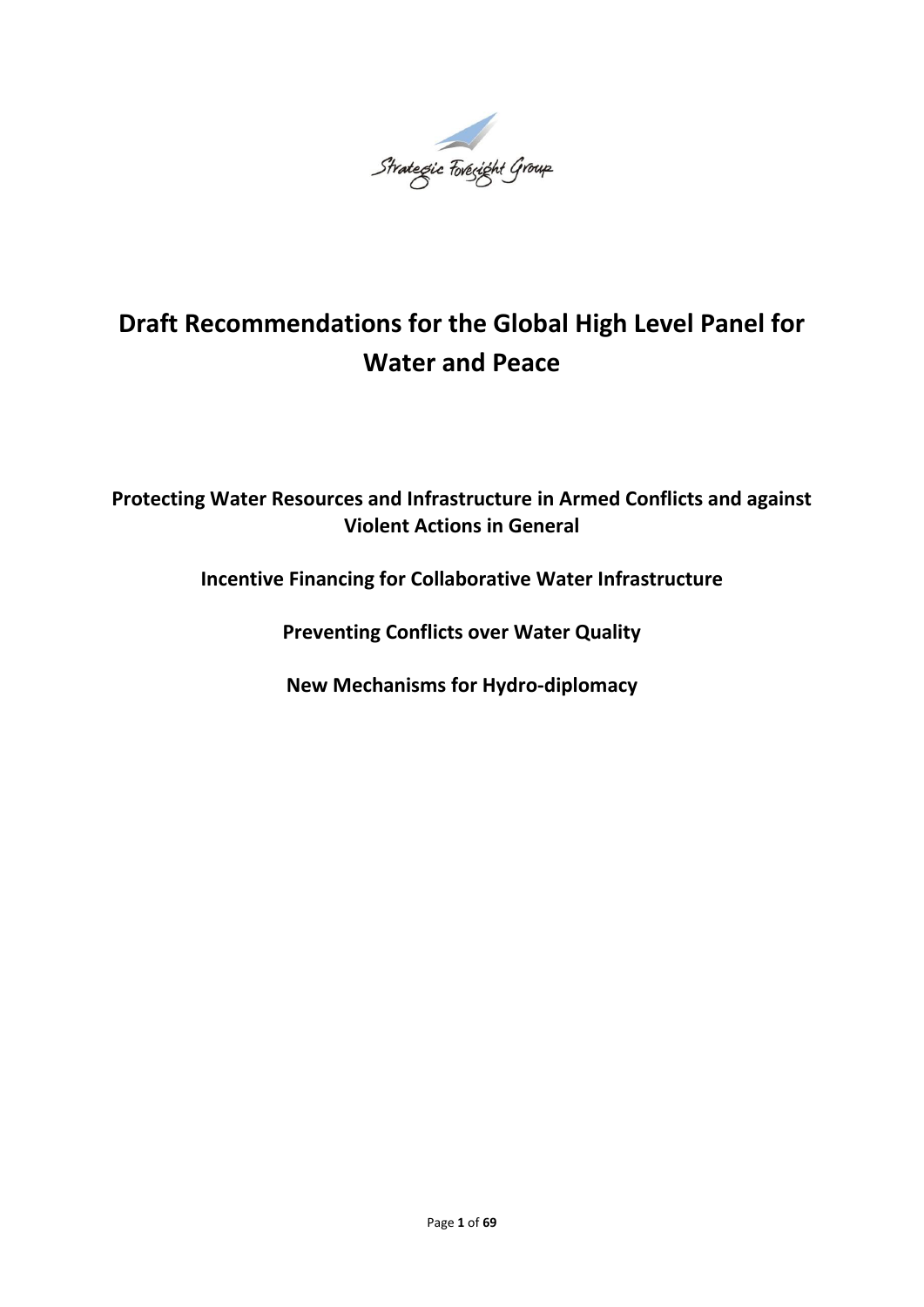

# **Protecting Water Resources and Infrastructure in Armed Conflict and Against Violent Actions in general**

#### **A. Executive Summary**

- Water is seldom the single cause of armed conflict but water issues are among the most important contributing factors and water also often becomes a military and strategic tool in conflicts.
- While Water and infrastructure can incur great damage during armed conflict, it is also used as a weapon of war. Such deliberate acts of violence against water or its usage to inflict harm upon civilians is on the rise. The international community must act soon to prevent such acts.
- The world is facing water scarcity which is exacerbated by climate change. The damage caused to water during armed conflict could further worsen the situation.
- Hence a series of measures which are Political, Legal and Technical in nature need to be undertaken in order to afford maximum protection to the scarce resource.
- The protection of water infrastructure is gaining political momentum with President Macky Sall of Senegal urging the international community to afford protection to water resources and related infrastructure. The UNSC Resolution 2286(2016) urging parties to armed conflict to protect medical facilities and personnel could pave the wave for more such actions by international community toward protection of water.
- Parties to the conflict must be encouraged to utilise and fully implement the laws that afford some form of protection water resource and infrastructure protection including the Geneva Conventions and its Protocols. Judicial enforcement for violations of the existing legal provisions must be undertaken. Development of global legal instruments specifically aiming at water resource and infrastructure protection should also be looked into.
- There are several UN bodies, international as well as regional bodies including river basin organizations that could help in the protection of water. In this regard specifically exploring the role of UN peacekeeping forces as well as ICRC would be paramount. The role of Trusteeship Council could also be invoked.
- Engaging with armed non state actors which operate outside the scope of law is needed to ensure complete protection of water resources. Furthermore innovative techniques of engagement with all parties to the conflict as well as terror groups are required and one such method would be focusing on regional and religious laws which do afford protection to water.
- Prevention of attack to water is important. Hence, early warning systems as well as the usage of technological advancements must be encouraged.
- Lastly, an international conference on water, security and peace similar to Congress of Vienna, Paris Peace conference, Bretton Woods and Rio and the like could be useful to draw the attention of the international community towards the issue and take substantial steps.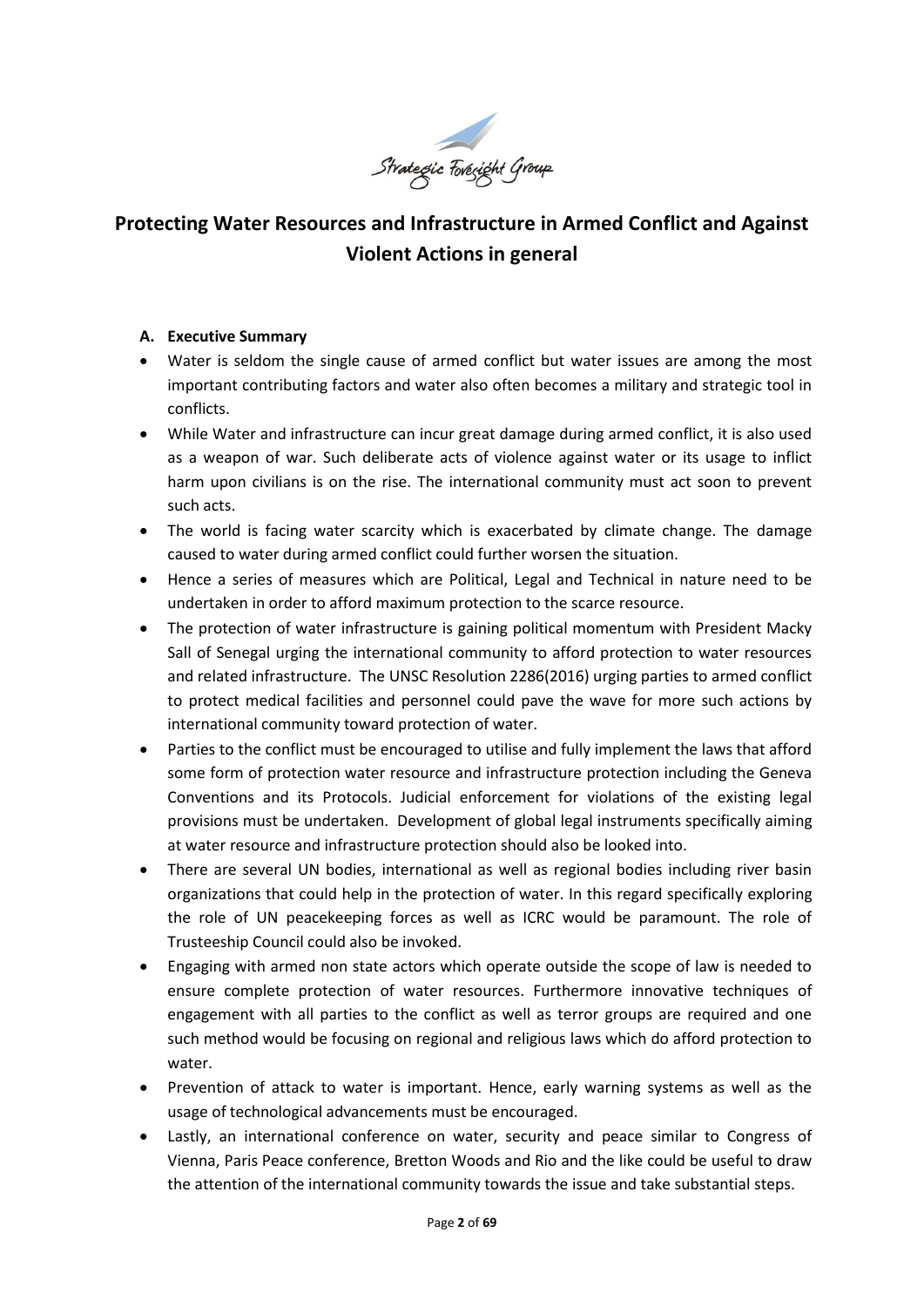#### **B. Introduction**

On 22<sup>nd</sup> April 2016, Senegal's President Macky Sall, chairing the Arria formula meeting at the United Nations Security Council called the attention of the international community towards the urgent need to protect water resources and related infrastructure during armed conflict and from acts of terror. Undoubtedly this will generate discussions at the Security Council as well as the General Assembly. The world has already witnessed unprecedented attacks against water resources and infrastructure. The political momentum that is being garnered in support of the issue is due to that fact that the effect of conflict and acts of terror on water resources and infrastructure could be manifold and has an adverse impact on the civilian population.

It is seen that during armed conflicts, water resources or water infrastructure are either deliberately targeted in order to afflict maximum damage to the warring factions, as well as civilians or they tend to become collateral damage.

Conflicts result in wanton damage to the water infrastructure. Due to the hostilities in Somalia, the country's water system, especially in Mogadishu, collapsed. It is said that the civil war that began in the country in 1991, resulted in a complete failure of the water supply system by mid-1995.

Water is also used as a weapon of war. The 16 year civil war in Mozambique which ended in 1992 saw landmines being used deliberately to block access to water to civilians.

During Libya's brief civil war, it is said that two thirds of Tripoli's water sources were shut down by Muammar Gaddafi's forces leaving almost half the country short of water. In 2012, in Afghanistan, wells near a girls' high school was poisoned by insurgent groups as a mean to punish them for receiving education. During the conflict in Darfur a number of wells were poisoned as a campaign to intimidate local residents.

Daesh has been strategically using water as a weapon of war to further its own interests in expanding territorial control, spreading terror, as well as a means to protect them. In January 2016, Daesh captured Syria's largest dam-Taqba, where they were hiding high value prisoners as well as senior officials. In April 2014, Daesh closed a dam in Fallujah, Iraq, which flooded the surrounding regions resulting in the displacement of 12,000 families. This was done to escape airstrikes as they are fully aware that the dam can flood large parts of Iraq and cause a power outage for eastern Syria.

Similarly in Somalia at present, Al-Shabaab is using a changed tactic which includes cutting off water supply to liberated cities so that they can demonstrate their power and presence as well as recover some of the areas lost from the government

The evolution of non-state actors towards attacking critical infrastructure, including water installations, is unlikely to abate and will serve as an example for other groups which is likely to also start using the same.

Water (ground and surface) gets polluted during conflicts which makes it unfit for use by the civilian population for the purpose of drinking and other personal use. The pollution could be microbial or chemical. Shortages of water due to contamination and otherwise could prove to be deadlier than most weapons used in war.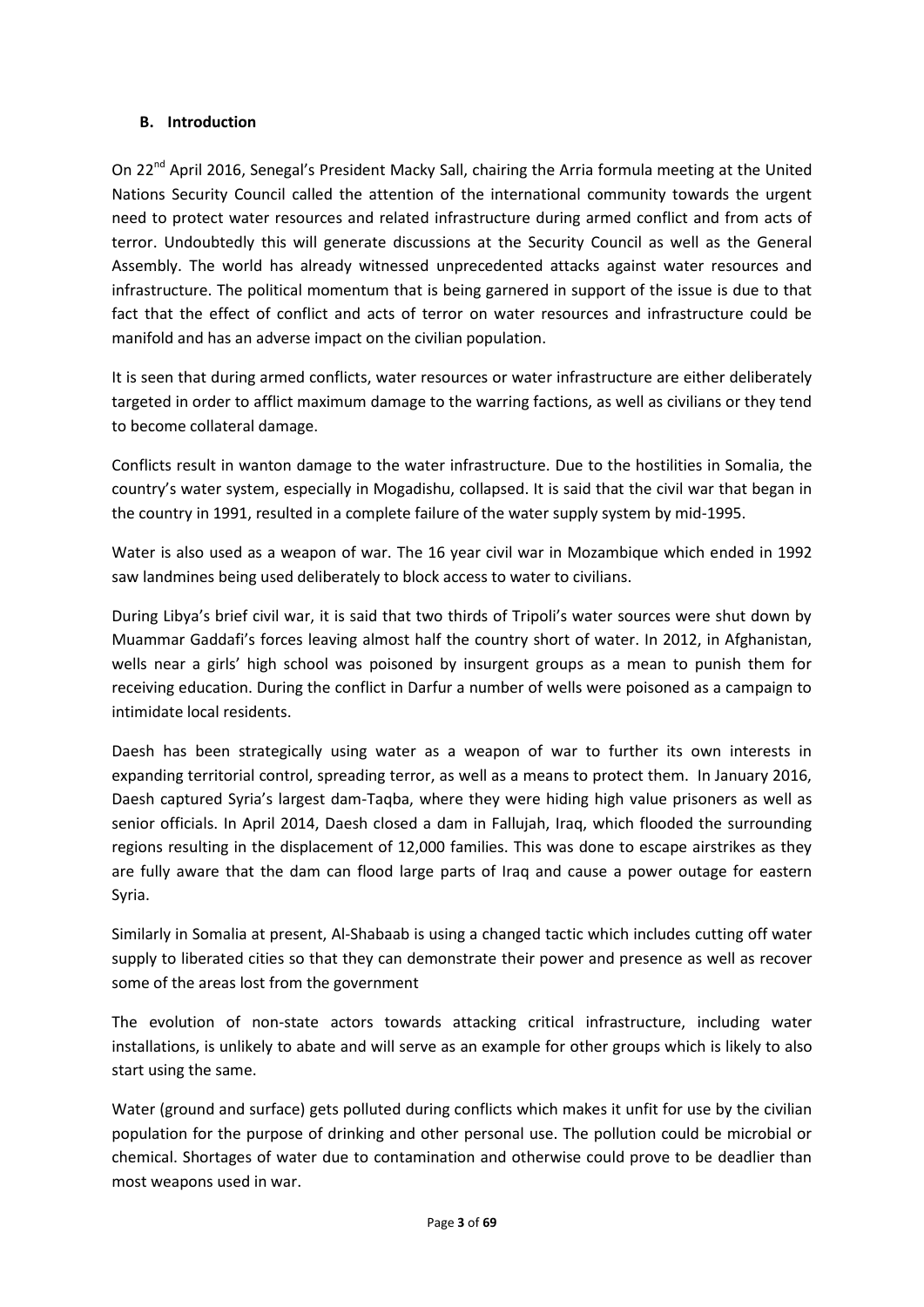Also, the restoration of functionality of water infrastructure poses a great challenge due to the fact that takes considerable amounts of time, resources and political will of the state as well as the international community.

The destruction of water sources also causes the displacement of civilians, threatens food security, and exacerbates the risk of epidemics and illness.

Furthermore conflicts, whether internal or external, pose several issues when it comes to riparian relations:

- Nations embroiled in armed conflict are unable to maintain the quality of water which will have an effect on other riparian nations as well.
- Since water resources, as mentioned earlier, are also used as weapons of war, ensuring a suitable quantity of water becomes a further problem which will impact other riparian nations.
- Cooperation arrangements are difficult to establish with nations grappling with internal conflicts or full scale war. This is due to a variety of reasons including lack of a legitimate authority to establish such a cooperative mechanism.
- The large scale destruction of water system would mean more resources financial and otherwise - to be spent on restoring the same. Hence post war, countries would be still reluctant to enter into any arrangement which would not completely satisfy their water requirements.

Climate change and general scarcity of water generates further urgency towards the protection of water resources and infrastructure.

In the past special protection to certain civilian infrastructure which is highly essential has been afforded by the international community. In 2011 the UNSC resolution 1998 was passed which *inter alia* declared schools and hospitals protected from any attacks by state as well as non-state actors. On 3<sup>rd</sup> May 2016, the UNSC again adopted a Resolution which demanded that all parties in an armed conflict should protect medical facilities and their staff. This resolution even urged nations to bring those actors responsible for such attacks to justice reminding the international community that such acts were regarded as war crimes under international humanitarian law. The United Nations Environment Assembly (UNEA) adopted a resolution in May 2016 on the 'protection of environment in areas affected by armed conflict'. These resolutions can serve as a precedent for the international community to bestow special protection to water and related infrastructure. In terms of ensuring state commitments, Sustainable Development Goal No. 16 which talks about 'peaceful and inclusive societies for sustainable development and significantly reduce all forms of violence and related death rates everywhere' needs to be brought to the forefront. This could be used to encourage states to take all measures for the protection of water resources and infrastructure.

# **C. The Problems with the Classification of Threats to Water Resources and Infrastructure**

When the protection of water resources and infrastructure is considered, there has to be close attention paid to the determination of whether there is internal or external armed conflict. This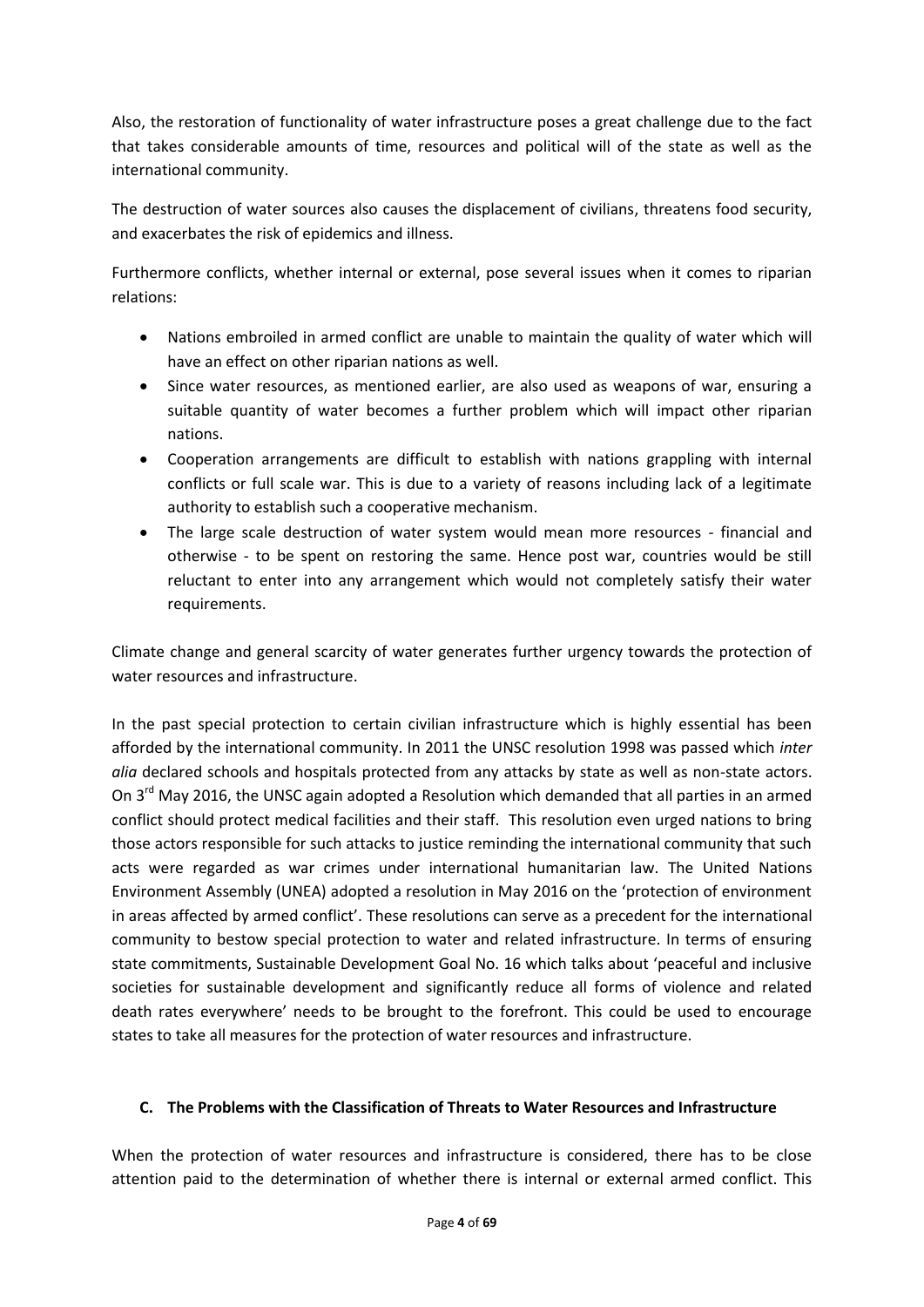determination is necessary mainly because, the measures taken for protection are contingent upon such determination. If for example, a country faces a war or non-international armed conflict, then the laws of war along with a plethora of other measures would be applicable. However, if it is merely classified as internal disturbance or even terrorists attacks, the rules would differ.

The complication arises when such a determination cannot be made. It is common practice for a state to deny that a non-international armed conflict (NIAC) exists on its territory. This makes it difficult to determine the exact point in time when armed conflict came into existence for the Law of Armed Conflict (LOAC) to be applicable.

It must be also noted that the international community has been grappling with even defining a situation within the widely accepted classifications of conflicts i.e international, non-international or internationalised armed conflict. An armed conflict is always context-dependent and the type of armed conflict will depend on varied factors mainly the involvement of nations or non-state armed actors.

Nevertheless, it is clear that over the years classification of conflicts have been further complicated due to the fact that the nature of conflict has changed drastically so as to not fit into the traditional definitions of armed conflict. This is due to the fact that conflicts between nations have been steadily declining while at the same time there is a rise of civil wars, cross border terrorist groups (al-Qaeda, LRA and Daesh). Furthermore, in today's world, internal conflicts not only spill into neighbouring nations but also impact nations that are not thousands of miles away. Classifying this type of conflict within the neat categories that were identified even a decade ago is not possible. This proves to be a hurdle when as mentioned previously protection measures are considered.

There is no doubt that there is an evolution of actions of armed groups towards attacking critical infrastructure, including water installations, which is unlikely to abate. Once these tactics are even moderately successful, other groups will likely also start to use them. This is the reason why this is termed as an evolution in the actions of the non-state actors. However, due to the political, legal and technical vacuum the lack of classification of new forms of conflict poses, any counter measures and any form of humanitarian assistance is certainly challenging.

# **D. International Law applicable to Water Resources And Infrastructure During Armed Conflict**

- 1997 UN Water Courses Convention (Article 29)
- Geneva Convention IV Relating to the Protection of Civilian Persons in Time of War, 1949 (Article 53)
- Additional Protocol to the Geneva Conventions of 12 August 1949, and relating to the Protection of Victims of International Armed Conflicts (Protocol I) 1977 (Article 54, 55, 56)
- Additional Protocol to the Geneva Conventions of 12 August 1949, and relating to the Protection of Victims of Non-International Armed Conflicts (Protocol II) 1977 (Article 14, 15)
- Rome Statute of the International Criminal Court(ICC),1998 (8(2)(b)(iv), Article 8(2)(b)(xxv)), Article 8(2)(e)(xiii)
- Convention on the Prohibition of Military or Any Other Hostile Use of Environmental modification Techniques (ENMOD), 1977 ( Article I, II)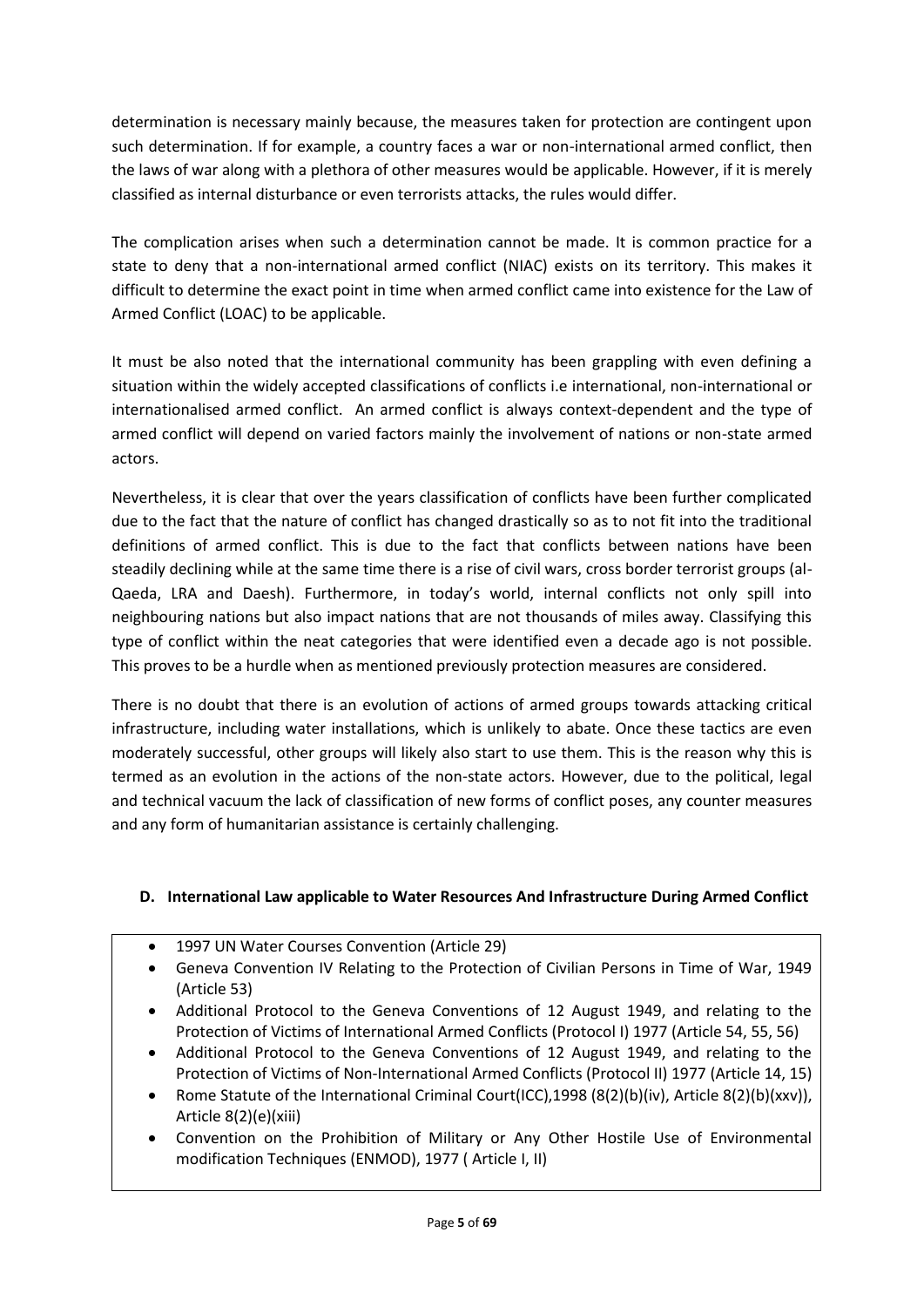#### a) Water resources: civilian object

In general, civilian objects are afforded protection under international humanitarian law, thereby guaranteeing immunity to these objects from attack during armed conflict. Water is also included within the ambit of civilian object. Nevertheless, water by virtue of being "*indispensable to the survival of the civilian population"* is afforded special protection under Additional Protocols I and II of the Geneva Conventions as stated below.

- b) Special protection for water resources and infrastructure/ Prohibition
- *Prohibition against attack, destruction or rendering useless water and water infrastructure*

Article 54(2) of Additional Protocol I states that "*It is prohibited to attack, destroy, remove, or render useless objects indispensable to the survival of the civilian population, such as ... drinking water installations and supplies and irrigation works, for the specific purpose of denying them for their sustenance value to the civilian population or to the adverse Party, whatever the motive, whether in order to starve out civilians, to cause them to move away, or for any other motive."* Similar protection is afforded under Additional Protocol II under Article 14. Furthermore, this rule is deemed to be customary international law applicable both in international and non-international armed conflicts. It is said that the definition of *'water installations'* is ambiguous, however in practise it tends to refer to large entities which are vital to prevent starvation of civilians. This provision could also be construed to cover situations of control of large infrastructure. Article 53 of Geneva Convention IV prohibits 'Occupying' power from destroying property belonging to the state.

# *Prohibition against starvation*

In any armed conflict, the starvation of civilians as a method of warfare is expressly prohibited in both international and non-international armed conflicts as seen from Article 54 of Additional Protocol I and Article 14 of Additional Protocol II. A violation of these provisions may be considered a war crime. Since water is needed to avoiding starvation the prohibition of starvation given under the Geneva Convention and its Protocols thus applies in the context of water as well.

# *Prohibition of attacks against dangerous forces*

The Protocols also prohibit the attack on "*Works or installations containing dangerous forces, namely dams, dykes and nuclear electrical generating stations….even where these objects are military objectives, if such attack may cause the release of dangerous forces and consequent severe losses among the civilian population*." (Additional Protocol 1, Article 56). It must be noted that while Protocol I does provide that if these installations are used for "*significant and direct support for the military*", then derogation from the rule could be allowed and the object can be attacked. The principles of military necessity and proportionality as laid down under Article 51(5) (b) and 52 of Protocol-I would certainly be applicable when deciding upon the derogation mentioned above. The parties to the armed conflict are also under an obligation to ensure they take all measures necessary to protect civilians and civilian objects(Article 57 of Protocol-I).

However, Additional Protocol II applicable in non-international armed conflicts affords no such derogation/exception. The Protocol-II especially, under Articles 14 and 15 lays down stringent provisions when it comes to the protection of water resources.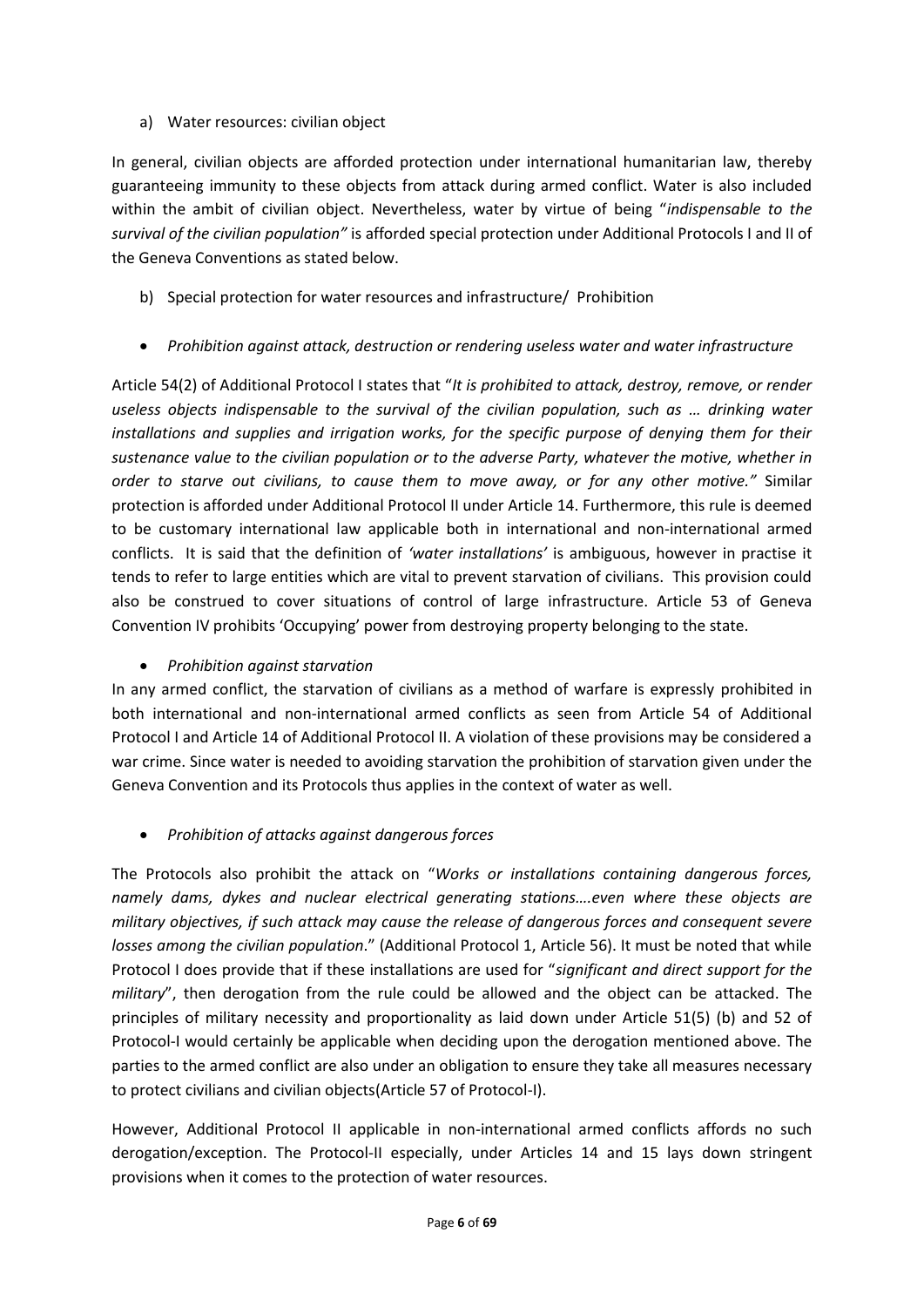#### Protection of Environment

Provisions of Additional Protocol-I give protection to the environment during armed conflicts, as seen mainly in Articles 35 and 55. Article 35 states that: *"it is prohibited to employ methods or means of warfare which are intended, or may be expected, to cause widespread, long-term and severe damage to the natural environment"*. Article 55 focuses on the survival of civilian populations stating that: "*1. Care shall be taken in warfare to protect the natural environment against widespread, longterm and severe damage. This protection includes a prohibition of the use of methods or means of warfare which are intended or may be expected to cause such damage to the natural environment and thereby to prejudice the health or survival of the population", and "2. Attacks against the natural environment by way of reprisals are prohibited."*

Although neither of these provisions directly mentions water, it can be assumed that water, as an integral part of the environment, is afforded protection under these rules, as well as those established to protect the environment.

Furthermore, the Environmental Modification Convention (ENMOD) which came into existence due to the severe environmental damages that were inflicted by the use of chemicals and defoliants by the United States against Vietnam offers some degree of protection to water and facilities as well. For example, the case of two events in Iraq could have widespread implications: the burning of oil wells at the end of the Gulf War, and the diversion of the Euphrates with the object of drying up wetlands in the south, were both intentional, part of an armed conflict, and may have long-term consequences for the environment and regional climate.

c) 1997 UN Watercourses Convention and International Humanitarian Law

The 1997 UN Watercourses Convention further validates this protection under International Humanitarian Law for not just water infrastructure but also for international watercourses. Article 29 states "*International Water Courses and related installations facilities and other works shall enjoy the protection accorded by the principles and rules of international law applicable in International and non-international armed conflict and shall not be used in violation of those principles and rules."*

d) Human Right to Water applicable during armed conflicts

Right to Water is guaranteed under International Covenant to Economic Social and Cultural Rights (ICCPR). Right to Water as per the General Comment No. 15 adopted by the UN Committee on Economic, Social and Cultural Rights is the right for everyone to have "sufficient, safe, acceptable, physically accessible and affordable water for personal and domestic use." The right entails inter alia the prohibition of threat to the physical security of any person while accessing water facilities and services. In the case of Mozambique where landmines were deliberately strewn near wells was a clear violation of the right. It must be noted that the right cannot be derogated from during armed conflicts or emergency situations.

e) Targeting of water resources and infrastructure: War crime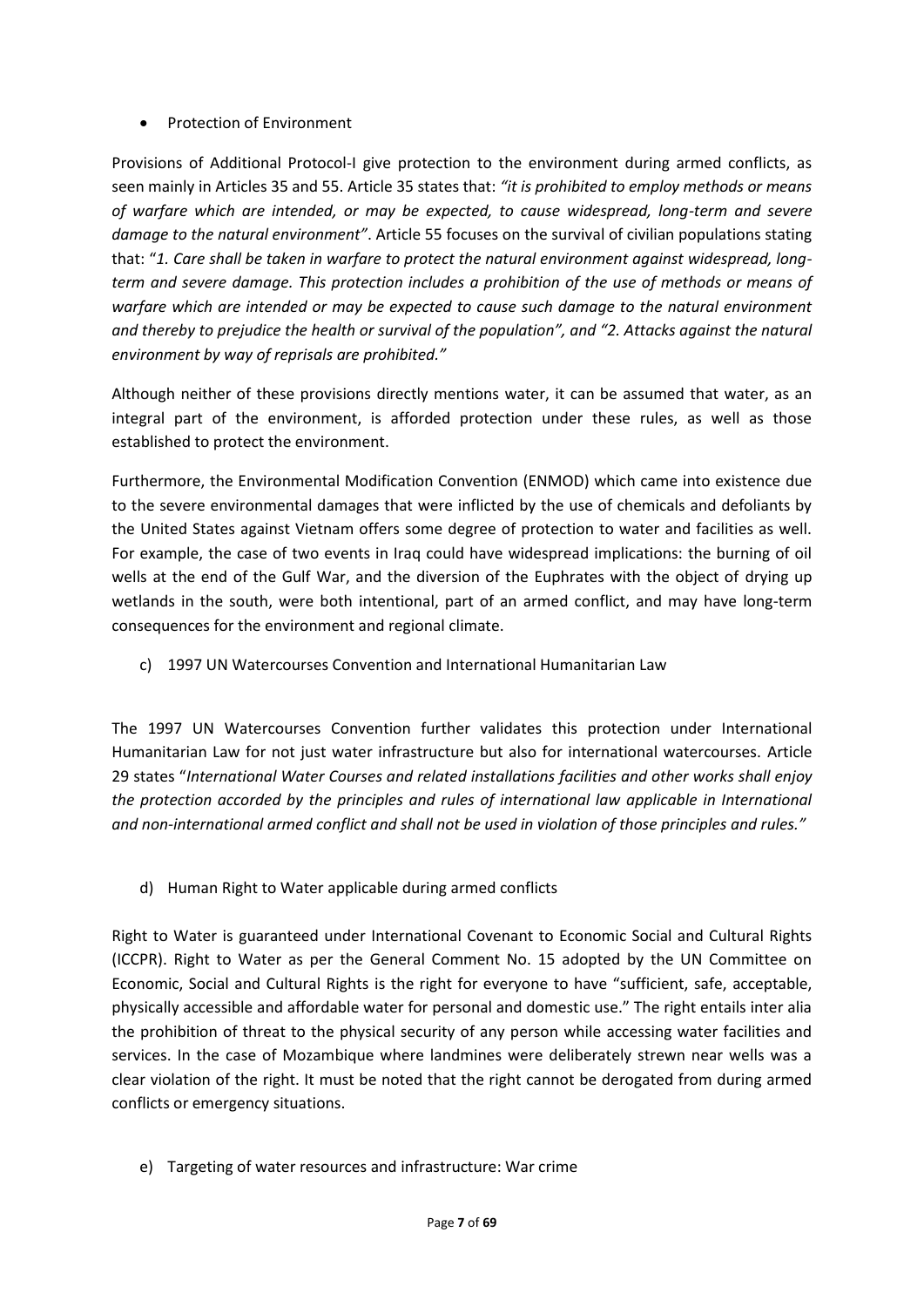International Criminal Law under the ICC Statute declares the intentional destruction of civilian property and natural environment in an international armed conflict a war crime and water infrastructure could certainly be construed to be included within its ambit (Article 8(2) (b) (iv)).

It also prohibits in an international armed conflict the use of starvation as a method of warfare terming it a war crime. Denial of water is also a means of starvation (Article 8(2) (b) (xxv)).

It must be noted that the aforementioned provisions are not applicable to internal armed conflicts. The Rome statute under Article 8 gives more scope for prosecution for crimes committed against water resources and infrastructure in international armed conflict than internal. However, under, Article 8(2)(b)(iv) which is applicable in non-international armed conflict, the intentional use of poison is regarded as a war crime and this could be applied in cases of poisoning water sources.

Though there has been no prosecution made for attacks against water installations or for water related starvation as yet at the ICC, the option certainly exists. This would perhaps push parties to the armed conflict to follow the rules of war and be accountable for their actions.

#### **E. Recommendations**

The protection of water requires a focused approach by the international community. This would entail a high level political recognition that water, a scarce entity requires better standards of protection, during and post armed conflict, now more than ever. The culmination of this focus could be in terms of a legal instrument specifically addressing water as well as the implementation of the existing rules applicable to water. In this regard, the following recommendations are being made:

# *1. Developing instruments specifically aiming at protection of water resources and infrastructure during and post armed conflict*

The Geneva Conventions to which almost all countries in the world are parties to, does not directly address the issue of water resource and infrastructure damage during an armed conflict. And while the Protocols to the Geneva Conventions afford good protection to water, most countries in the world which are currently embroiled in armed conflict are not a party to the Protocols. This is the same with the 1997 UN Watercourses Convention which currently has about 35 member states. Asking for the ratification of these instruments could go a long way in the protection of water resources. It must be noted that ICRC along with several countries are encouraging member states to ratify the Protocols and their efforts have led to about 120 nations ratifying the same. Further efforts are being made to ensure full ratification. This unfortunately is not the case with respect to the 1997 UN Convention. While there are efforts to encourage ratification and adherence, it cannot be determined as to how long the process will take and whether it will be successful.

Also, while some of the provisions under the Protocols maybe regarded as customary international law thereby being applicable to even non-parties to the instrument, it simply is not enough to protect the scarce resource. Furthermore, it is argued that clubbing water with other environmental issues deny it an appropriate legal shield.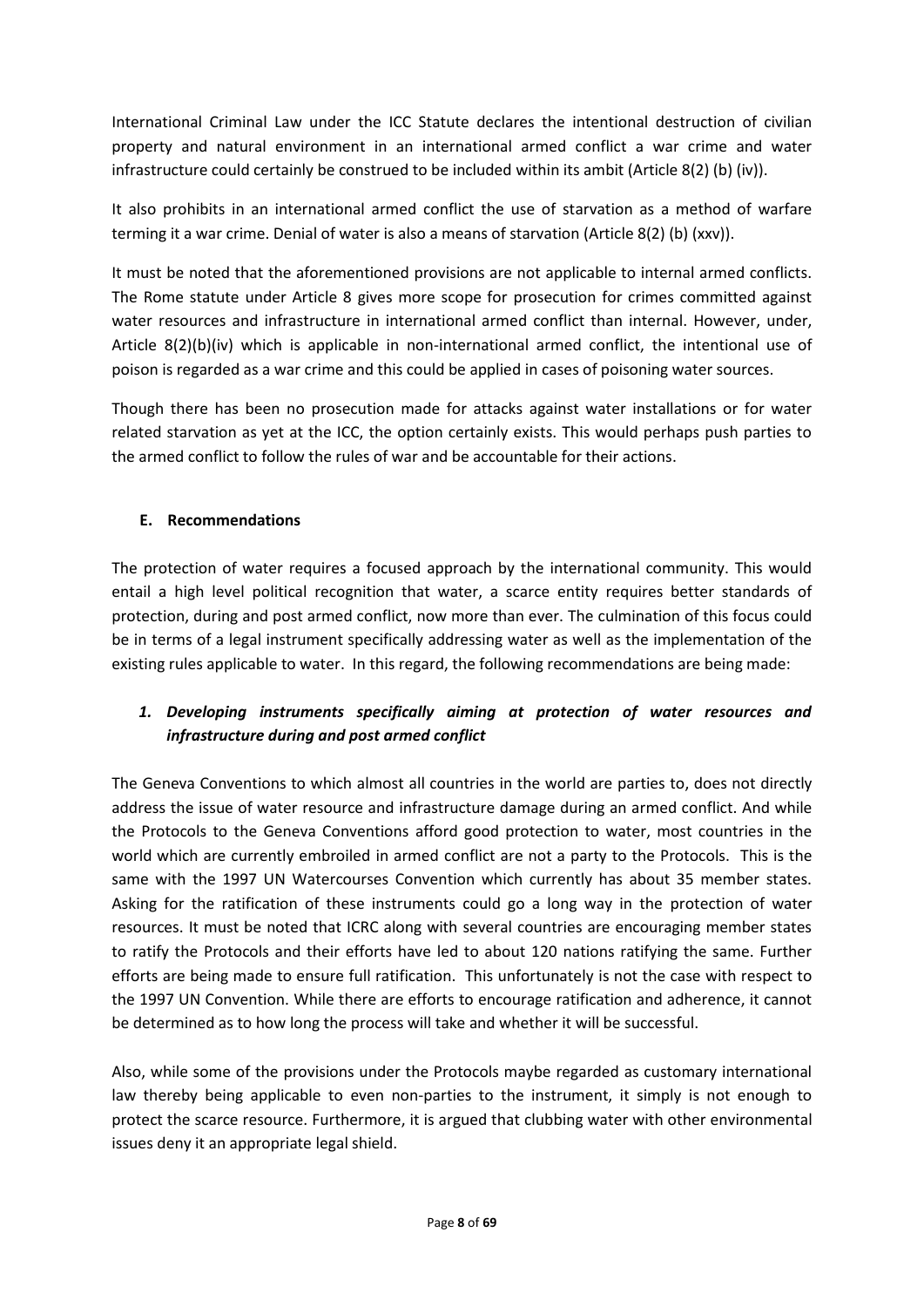Hence the following measures could be suggested which will complement the efforts of the international community along with implementation of provisions already in existence:

- *Security Council Resolution on Water Peace and Security:* A UNSC resolution would lead to the recognition of water as a strategic resource of humanity. Encouraging that this be passed with a clause for the protection of water resources and related infrastructure could have multiple implications. This would help focusing the international community's attention on the specific issue of water and water infrastructure protection during conflict. It could form a basis for the UNSC mandate for UN peacekeeping operations for protection of water and water infrastructure (role of peacekeepers discussed further in point 11), much like how UNSC Resolution 1325 on women and children, has influenced peacekeeping operations. A Security Council resolution has the potential to ensure changes at an international level to trickle down to the local or domestic level. Hence, it would be possible for countries to adopt regional or domestic measures to further afford protection to water. This would be quite similar to the UNSC resolution 2286 (2016), adopted on  $4<sup>th</sup>$ April 2016 condemning the attacks against medical facilities and personnel in armed conflicts. While this is a non-binding resolution, it not only shines a spotlight on the issues of attacks on hospitals but it also encourages international community to take strict measures including instituting criminal proceedings for violations.
- *General Assembly Resolution:* In the last decade the international community has asked for the passage of a General Assembly resolution which would be an important tool in establishing customary international law. While GA resolutions are non-binding, they still act as an important tool to advance the standards of international humanitarian law.
- *A separate legal instrument on the protection of water and water infrastructure:* Much like the 1954 Hague Convention for the Protection of Cultural Property in the Event of Armed Conflict, a separate legal regime could help towards protection. Of significance is the International Law Association's *Resolution on the Protection of Water Resources and Water Installations in Times of Armed Conflict*, Madrid, 1976. It is not binding, but the resolution which contains eight provisions in total, succinctly addresses issue of protection of water resources and infrastructure during armed conflict. This could certainly serve as a guiding body for a future binding agreement that specifically addresses this issue. An international instrument can also address the protection of related or inter-connected infrastructure necessary for the supply of water. Furthermore, the international instrument can cover the lacunae in the Rome Statute, pointed out earlier, by bringing within its ambit the violence against water resources and infrastructure in an 'internal armed conflict'.

# *2. Recognising the interconnectedness of laws*

It is argued that the linkage between international humanitarian law and other areas of law such as human rights law and the law on transboundary water resources may ensure better protection of water during armed conflict. The Right to Water for example, recognised under International Covenant for Economic, Social and Cultural Rights casts an obligation on State parties to ensure that not only is this right realised even during emergencies, but it casts a duty on the state to prioritise the vulnerable population in realising this right as well as ensure that the state does not indulge in any form of discrimination with respect to the realization of this right.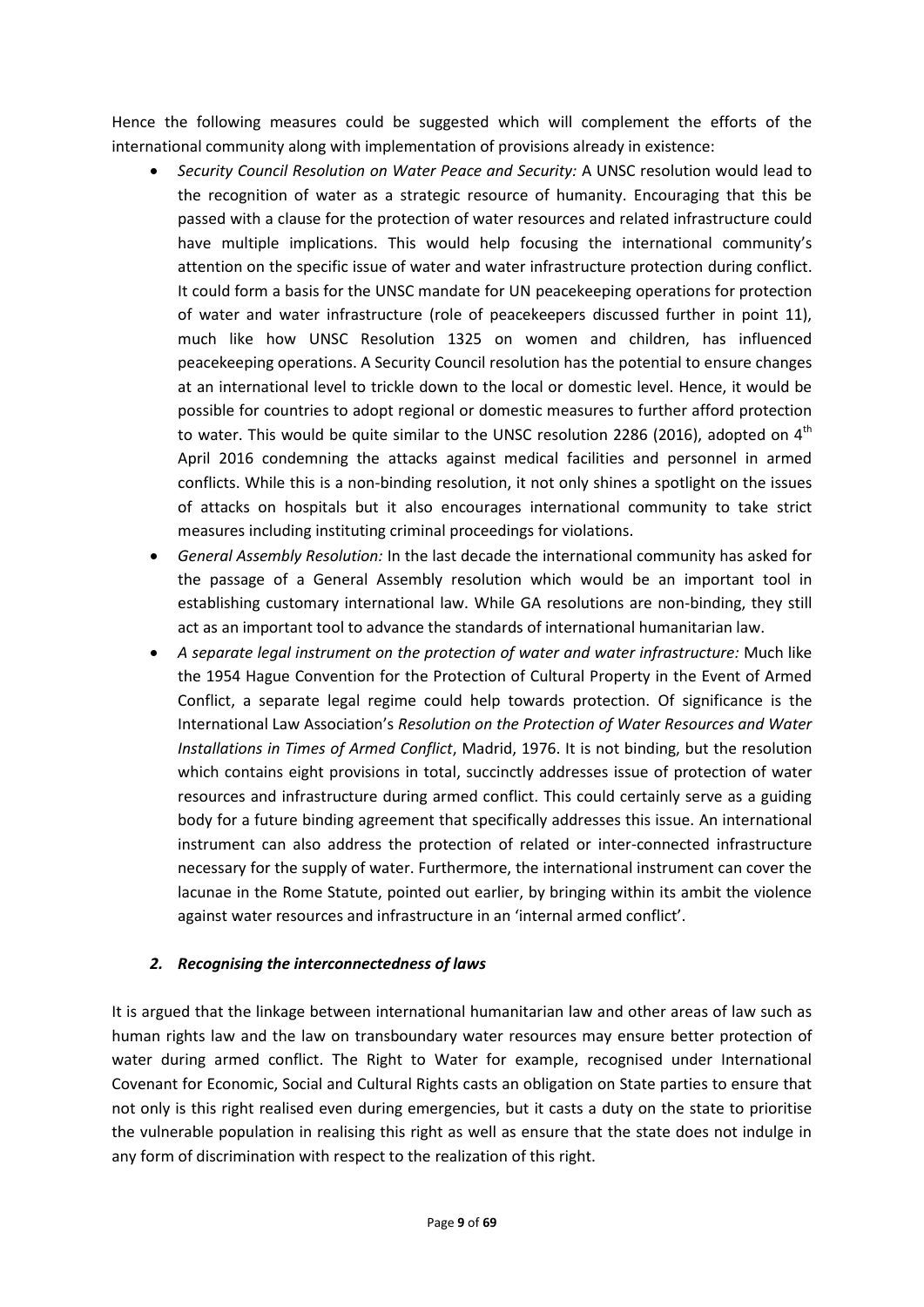# *3. Global effort to recognise and prevent acts of terror against water resources and related infrastructure*

The acts of terror perpetrated by certain groups are considered outside the scope of armed conflict, which is the basis for the application of international humanitarian law. Hence, it will be a matter of debate to determine whether large scale destruction caused to water infrastructure by Maoists in Nepal, rebel groups in Colombia or even the Al Qaida, which often threatens to target water infrastructure, could be held accountable for violation under the Geneva Conventions or its Protocol. On 22, April 2016, Senegal's President Macky Sall, chairing the Arria formula meeting at the UNSC said that the "placing of the protection of international watercourses in the context of the fight against terrorism is urgent more than ever to keep in mind the temptation of terrorist groups to attack this strategic resource."

In the absences of a global legal regime that would be applicable to such acts of terror, there should be efforts made to not only garner the support of the international community in recognising and preventing such actions but also strengthen institutions like the UN Centre for International Crime Prevention, as well as the INTERPOL, which will help prevent as well as help with the prosecution of people involved in terror activities.

In December 2015, Saudi Arabia announced the launch of the Islamic Military Alliance to fight terrorism. Such alliances may specifically consider protection of water infrastructure against terrorist attacks.

# *4. Trusteeship under international law to protect water infrastructure*

The international community is most familiar with the concept of trusteeship in the case of trust territories and the role of the UN Trusteeship Council. However, the Trusteeship Council has never played a direct role environment law or related issues. The only instance relating to environment where the Council played a role, although indirectly, was in the case concerning *Certain Phosphates Land in Nauru.* The island nation of Nauru had asked the Council to declare a breach of the trusteeship agreement between Australia, New Zealand and UK as Australia's phosphate mining activities in Nauru was in violation of international law.

Due to the declining number of trusteeships, there have been proposals to bestow the Trusteeship Council with alternative functions. One idea, put forward by Mikhail Gorbachev was to ensure the inclusion of environmental protection within the ambit trusteeship. However, this idea was rejected at the Earth Summit of 1992 despite receiving widespread attention. A lot has changed since then, however the idea seems more applicable in the present day than before. A revival of the idea, of course in a different form befitting the current context of protection of water infrastructure could certainly be considered.

The idea of trusteeship can be further used to protect key water infrastructure. This would entail designating key water resources or infrastructure most valuable to people. The states would have a corresponding duty to protect this heritage for future generations. These states should therefore be considered as trustees that have a responsibility to protect and prevent the destruction of infrastructure, and if they are unable to do so, they should be obligated to request assistance from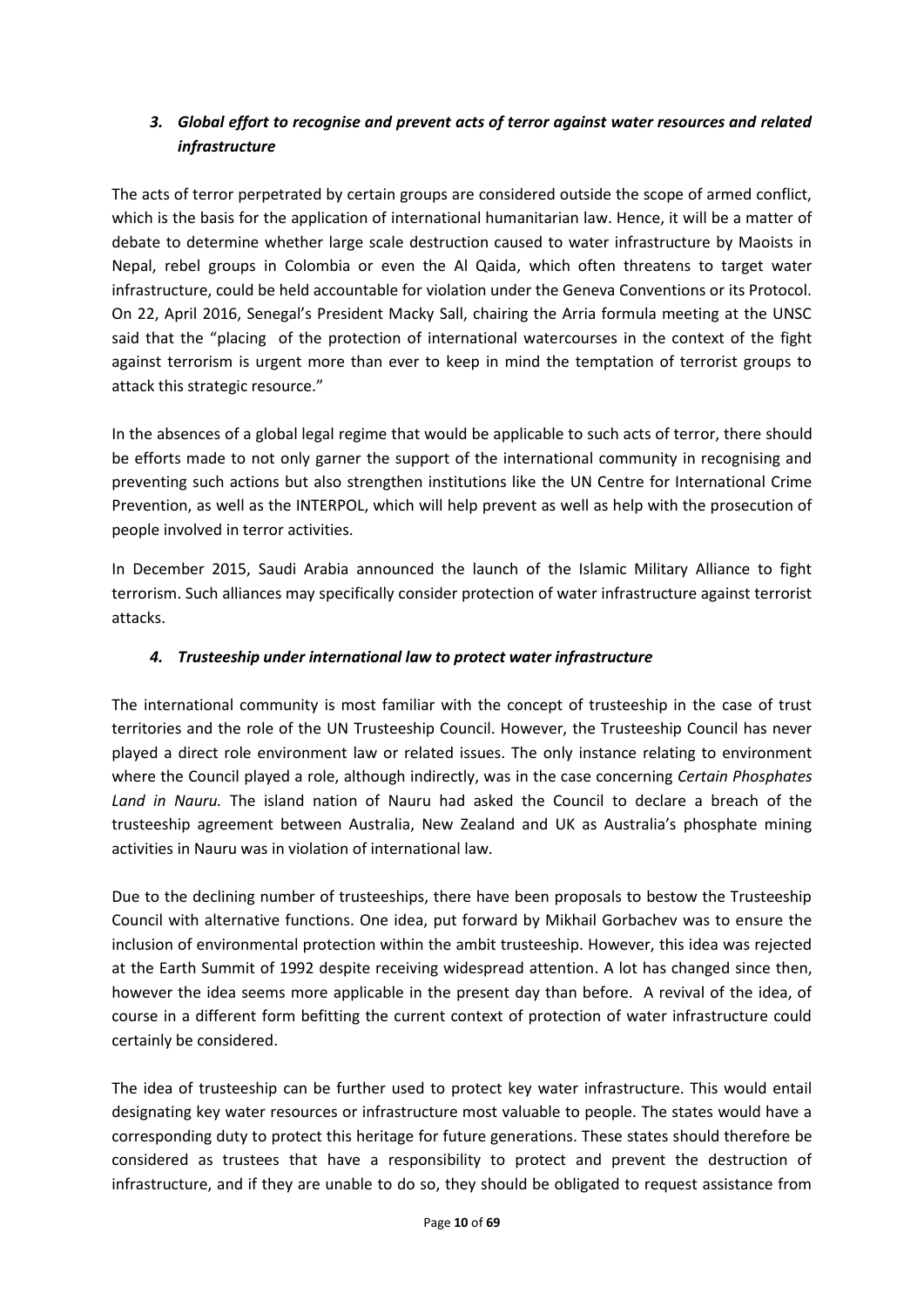the international community. A third party state could also be entrusted as a trustee. In this situation, while questions of sovereignty and the right of states over their own resource does arise, a trustee by virtue of a strong agreement would only have such role as given to them by the consenting state in whose territory the infrastructure exists.

# *5. Generation and sharing of sufficient data with respect to water and infrastructure*

There is usually a lack of sufficient data with regards to water infrastructure damage during armed conflict. Data collection on the subject matter of destruction of water infrastructure during armed conflicts by state and non-state actors is not something that is done on a large scale and on a systematic basis. A lot of times, records of Infrastructure damage get destroyed during conflicts or are deliberately destroyed in order to avoid culpability. Furthermore, when there is a lack of sufficient proof, all claims for damage or destruction of infrastructure fail. Focus on collection of systematic information from various sources could help. The civil society that works on the ground share the data that they have gathered, which will help towards protection as well as coordination of humanitarian assistance. In this regard UN peacekeepers could also assist. There is a call to ensure that Peacekeeping missions have the responsibility to collect information which would aid humanitarian assistance, as well as help towards prosecutorial efforts when criminal activities are recognised. Recognising that there are various actors who can help in gathering important data as well as ensuring better coordination between them all would go a long way in the protection of the infrastructure.

It can also be suggested that an independent international or global body can be given the task of collecting and disbursing requisite data to the entities that can help in the humanitarian crisis. The body can also look at the task of coordination especially on critical data collection and dissemination to and from humanitarian actors working in the field.

Furthermore, a side event at the UN General Assembly session in New York convened to discuss the issue of data monitoring on the impact of armed conflict and acts of terror on water resources and infrastructure maybe undertaken. This would further help in highlighting the importance of the data collection issue in the political arena with collaboration of civil society thereby creating a space for further action.

# *6. Focusing on regional and religious laws where appropriate*

Apart from the international rules and regulations there exist regional and even religious law which may help towards protection. This may appeal to certain sections or groups to at least come to the negotiating table who would otherwise view International Humanitarian Law as a western or an alien construct. For example, it is said that Islamic law expressly forbids the poisoning of water in the arid regions in which Islam was born. Article 3(b) of the 1990 Cairo Declaration on Human Rights in Islam, which deals with the protection of civilians in times of armed conflict, provides: *"It is prohibited to fell trees, to damage crops or livestock, and to destroy the enemy's civilian buildings and installations by shelling, blasting or any other means."*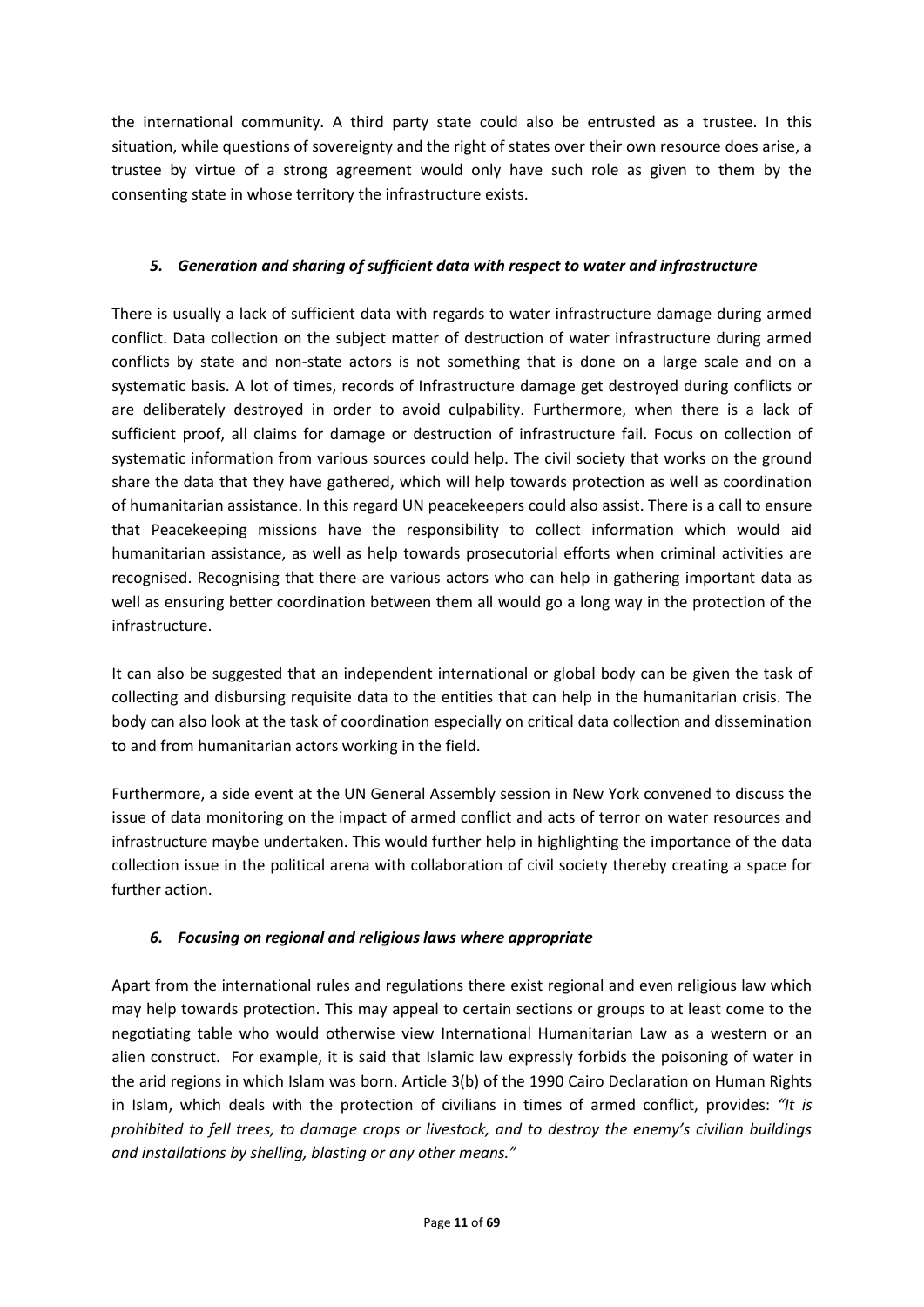Islamic Law goes into great detail on the subject of water to ensure the fair and equitable distribution of water within the community.

The Arabic word for Islamic Law "Shari`ah" is claimed to be closely related to water. Arabic dictionaries define the word as "the place from which one descends to water." It is said that before Islam was born, the Shari'ah was a series of rules about the use of water called the shir'at al-maa'. The term later was developed to include the body of laws and rules given by God.

Under Islam, water is considered a gift of God and which every human being is entitled to. It states that water should be freely available to all and it is a sin to withhold water that is in surplus.

Islam as seen in Quran and other religious texts has laid down a series of rules which touches upon conservation of water resources, prevention of water pollution and preservation of environment. The participation of all people in such conservation efforts is also stressed upon. A Fatwa specifically speaks about all Muslims should take measures towards environmental education. But most importantly Islam also stresses on the fact that everyone and not only Muslims have a right to water.

This is an aspect that could be explored further to possibly counter threats from Daesh and other groups. However, an in-depth knowledge and understanding of the compatibilities of humanitarian law and religious law is necessary and must be focused upon before identifying entry points of engagement. Having religious and influential leaders to talk about the issue could be useful. The point is to not restrict the scope of water to policy makers and NGOs but use every possible influential system to convey the importance of protection of water resources and infrastructure.

# *7. Engaging with Armed Non State Actors*

It is essential in conflict situations to engage with both state and non-state actors in order to reach out to civilians in need of assistance, as well as protection. While it may be relatively easier to engage with states, armed non state actors present a greater challenge. Nevertheless, non-state armed actors are a part of the problem in today's conflicts as much as they must sometimes be part of the solution.

Insurgents and other armed groups are often seen as inherently predatory and hostile. Yet a meaningful engagement with them can be undertaken as Armed Non State Actors (ANSAs) too get largely motivated by self-interest for engaging in talks. Sudan People's Liberation Movement-North (SPLM-N) of South Sudan engaged in talks realising that following rules under International Humanitarian Law would grant them greater legitimacy. Fear of individual criminal prosecution on non-compliance with specific international norms is another motivating factor, not to underrate the advantage of acquiring basic resources for population under their control. Once the motivation of the ANSA to engage is identified, it can pave way for effective dialogue.

The success of negotiations with armed groups depends greatly on the relationship developed with them at all levels. Leaders of an armed group can give better possibility of access to the group which will help creating channels for the resolution of conflicts. However, this is possible when there ANSA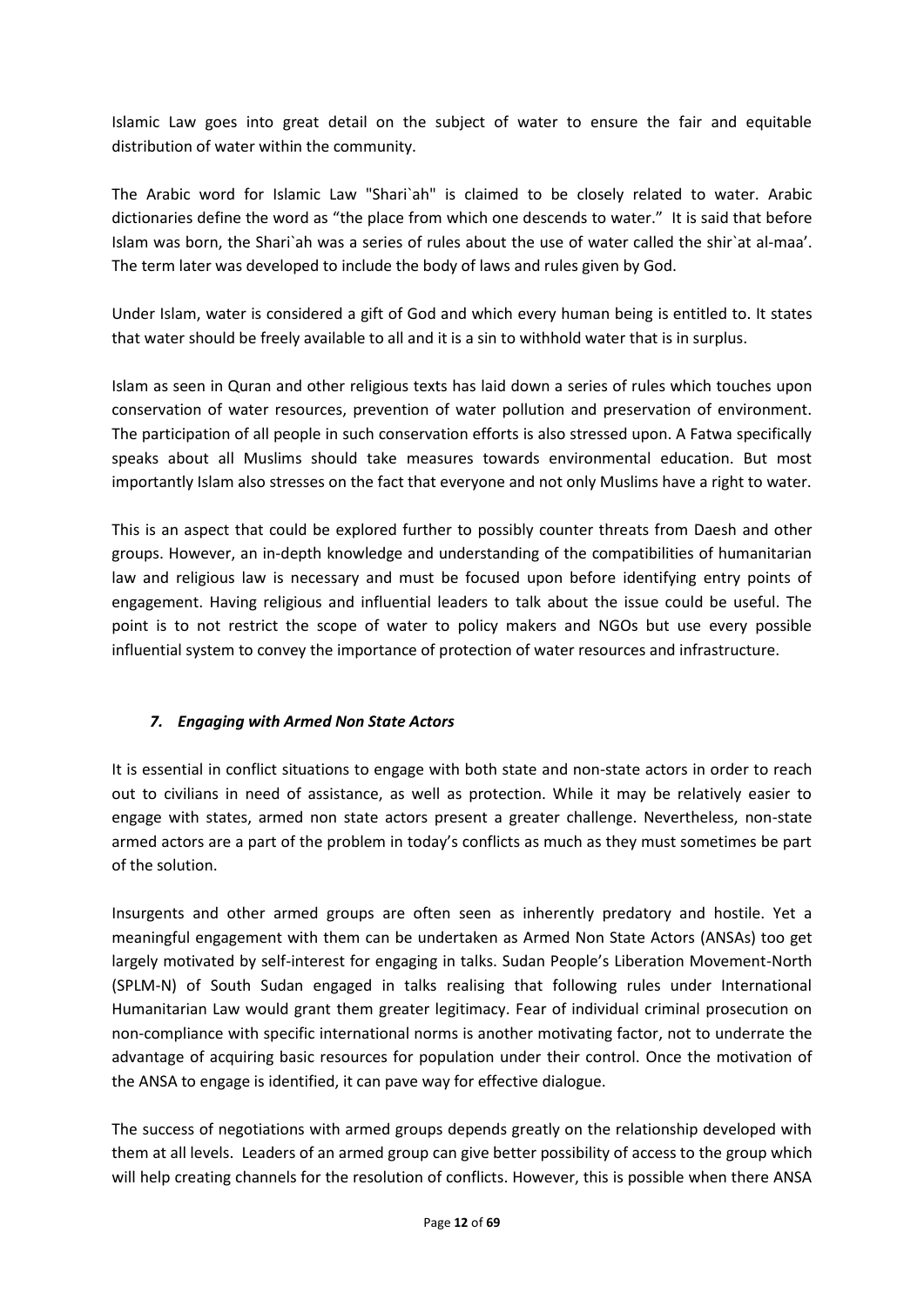has a distinct chain of command. In the case of Daesh the strategy to engage with them was to approach them at the level of people who could make simple decisions such as giving access to hospitals or perhaps even water resources.

Entering into formal agreements with ANSAs would be a part of the engagement process. Protocol I to the Geneva Convention under Article 56 (6) states that *"The High Contracting Parties and the Parties to the conflict are urged to conclude further agreements among themselves to provide additional protection for objects containing dangerous forces."*

With respect to ANSAs, it must be noted that in practice there are various models of agreement or commitment ANSAs take: unilateral declarations, bilateral agreements between governments and ANSAs (usually in the context of a broader peace or ceasefire process), Memoranda of Understanding (MoU) involving international organisations or NGOs, multilateral undertakings among NSAs, and 'Deeds of Commitments'. Geneva Calls, an international NGO which pioneered the use of Deeds of Commitment states that contrary to commonly held belief, ANSAs are often willing to accept external oversight and subject themselves to scrutiny by external actors.

While Protocols to the Geneva Convention would be considered binding on the state signatories to the treaty, ANSAs also have an option to adhere to the same through Article 96(3) of Protocol I to the Geneva Convention and they could be encouraged to do the same. A nuanced understanding of how the principles of international humanitarian law are applicable to the increasing number of armed non-state actors is required and must be focused upon by the international community.

# *8. Role of Regional/Basin level agreements or organizations*

It is seen that specific agreements on water resources have continued to be in force even during armed conflicts. For example, the Mekong Committee continued its activities during the conflict in Vietnam. Similarly, during the armed hostilities between India and Pakistan in the 1960s and 1970s, the Indus Water Treaty of 1960 remained in force and the Permanent Indus Commission established by this Treaty continued to serve as the channel of communication between the two parties. Even in the Senegal basin, between late 1980s to early 1990s, when relations between Senegal and Mauritania were strained due to boundary delimitation issues, the common management of the river basin that was agreed upon prevailed. In fact, the Senegal River Basin Organisation (OMVS) is said to have been the only forum through which the two states communicated for that period of time.

The role of pre-decided regional or basin level agreement or organization in conflict prevention and management cannot be kept aside. They serve as a channel of information and communication and build trust between states. Joint mechanisms and commissions established by water agreements may serve as an avenue for dialogue not only when peaceful relations between riparian states prevail but also when the relations are heated or even marred by violence. Hence, regional or basin level arrangements should be undoubtedly encouraged.

However, by virtue of the provision in Protocol I mentioned above, states in conflict should be further encouraged to enter into agreements that would at least protect water during and post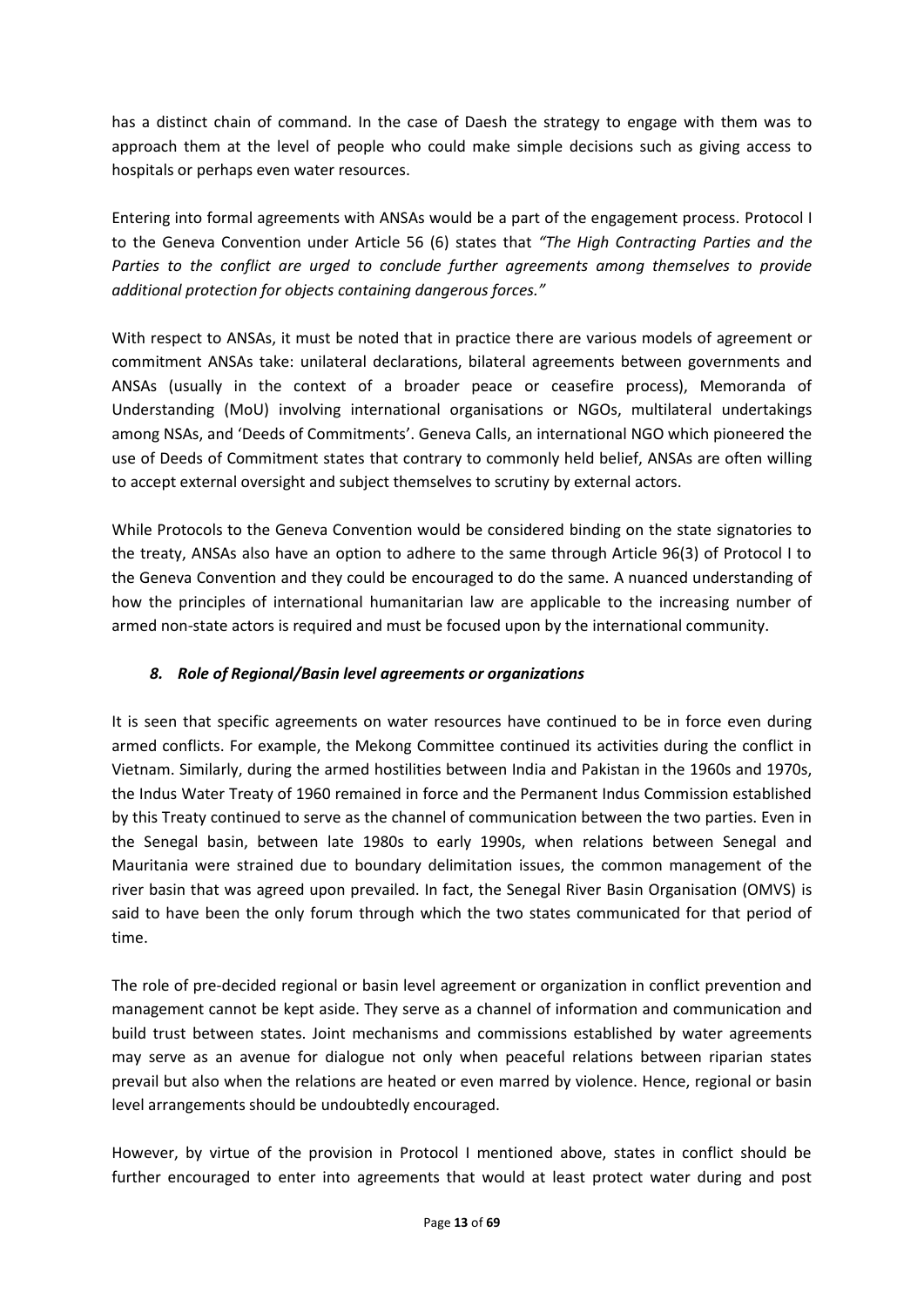conflict. Water agreements may play an important role before and after an armed conflict. In particular, the agreements on transboundary water resources may contribute to mitigating the risks of conflicts and tensions between parties as well as create the conditions for durable peace in postconflict countries. For example, the agreement on the application of International Humanitarian Law between parties to the conflict in Bosnia and Herzegovina specifically states that the parties will conduct hostilities in accordance with Article 54(2) of the Additional Protocol – I of the Geneva Convention.

In this regard, the role of peace treaties concluded after an armed conflict, which have water integrated into its provisions need to be explored. The Darfur Peace Agreement on 2006 is one such example of a peace agreement where water was addressed. The implementation of such provisions is said to be difficult for various reasons including lack of resource for monitoring and implementation and a lack of political will. Hence a concerted effort is needed by the international community and relevant actors to ensure ground level application.

#### *9. Role of UN bodies and other organizations*

There are several bodies in the world that can contribute towards the protection of water resources in armed conflict and against acts of terror. The World Water Council had identified that opportunities for field based advocacy arises through water related abuses and the bodies that do ground work can further work towards lobbying governments into taking the right actions.

While the role of some of the organizations including ICRC have been discussed separately in the paper, of significance are the two:

a. United Nations Department of Political Affairs (UNDPA)

UNDPA has specific mandate on preventing and countering terrorism which would be useful to consider towards the protection of water resources and infrastructure. In this regard the role of UNDPA in the United Nations Counter-Terrorism Implementation Task Force (CTITF) is particularly relevant. The CTITF was created in 2005 and the UNDPA has been an active participant of the task force since its inception with the Under-Secretary-General for Political Affairs being the Chair of CTITF. The CTITF consists of 34 international entities which based on their expertise render their services towards counter-terrorism efforts.

As mentioned previously, acts of terror against water infrastructure requires concerted efforts by the international community and this could be spearheaded by the UNDPA.

- b. *The United Nations Peace Building Commission (UNPBC):* The mandate of the UNPBC is as follows:
	- "to bring together all relevant actors to marshal resources and to advise on and propose integrated strategies for post-conflict peace building and recovery;
	- to focus attention on the reconstruction and institution-building efforts necessary for recovery from conflict and to support the development of integrated strategies in order to lay the foundation for sustainable development;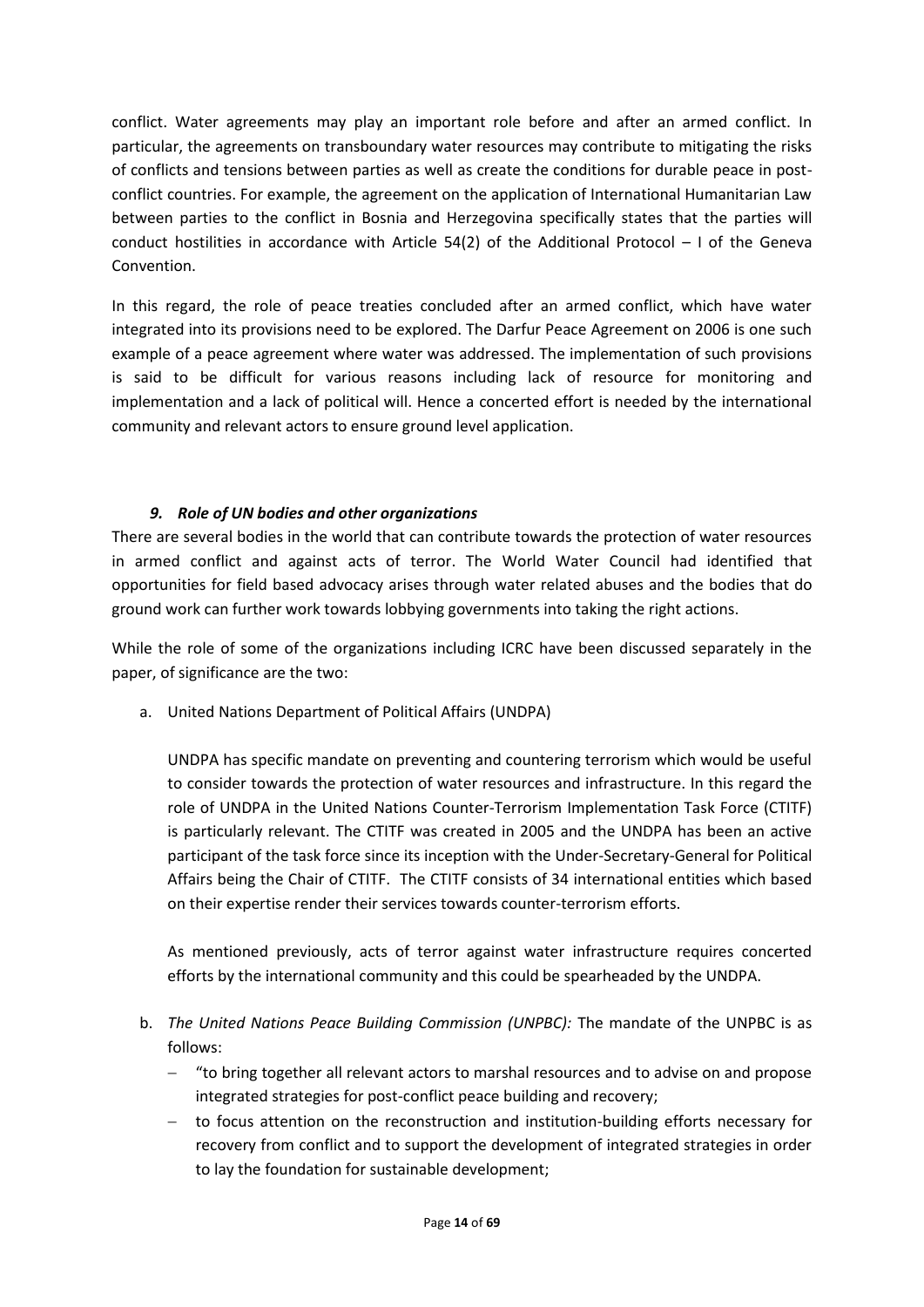- to provide recommendations and information to improve the coordination of all relevant actors within and outside the United Nations, to develop best practices, to help to ensure predictable financing for early recovery activities and to extend the period of attention given by the international community to post conflict recovery."

With UNPBC's mandate, post conflict reconstruction and early recovery for water infrastructure could be focused upon and the fact that the Peace Building Commission is already focusing significantly on the role of water in post-conflict development as well as for reconciliation efforts makes a stronger case for this body to be involved in the process of water resources and infrastructure protection.

# *10. Enforcement measures through judicial bodies*

Few examples exist regarding enforcement measures taken through judicial means to protect water resources and infrastructure, such as in Iraq where a Panel of Commissioners of the United Nations Compensation Commission (UNCC) in their report found Iraq liable for contamination of the Raudhatain and Umm Al-Aish aquifers in Kuwait.

Another example is the award of the Eritrea–Ethiopia Claims Commission, established under the auspices of the Permanent Court of Arbitration (PCA), analysing an Ethiopian military operation against Harsile water reservoir in Eritrea. The Commission held that aerial bombardments of the water reservoir were in violation of applicable International Humanitarian Law.

When North Korea in September 2005 released massive amounts of water which resulted in flooding in parts of South Korea, it was in violation amongst other things, of the obligations to prevent transboundary harm under Right to Water. However, there is very little to show that the country was held accountable for the violation of the Right to Water. This perhaps is because of the lack of enforcement measures with respect to this right. It is to be noted that an elevation to the status of Human Right would lead to mechanisms for enforcement. But this is not the case with respect to the right to water. The committees constituted under specific human rights treaties afford some form of protection but it does require further development.

The International Criminal Court is another judicial body as mentioned previously that could be approached for the violation of International Humanitarian Law. However, as mentioned previously since the Rome Statue does not adequately cover violations with respect to water and infrastructure in a non-international armed conflict, measures must be taken towards its inclusion perhaps even in the form of an amendment to the Statute. This can be put in the agenda of the annual session of the Assembly of State Parties (ASP) to the Rome Statute.

# *11. Role of UN Peacekeeping Operations*

Peacekeeping missions over the course of time have had the following roles to play with respect to natural resources (illustrative not exhaustive):

- Helped stabilize countries, where violent conflicts were financed by natural resources or driven by grievances over ownership, access and control of natural resources.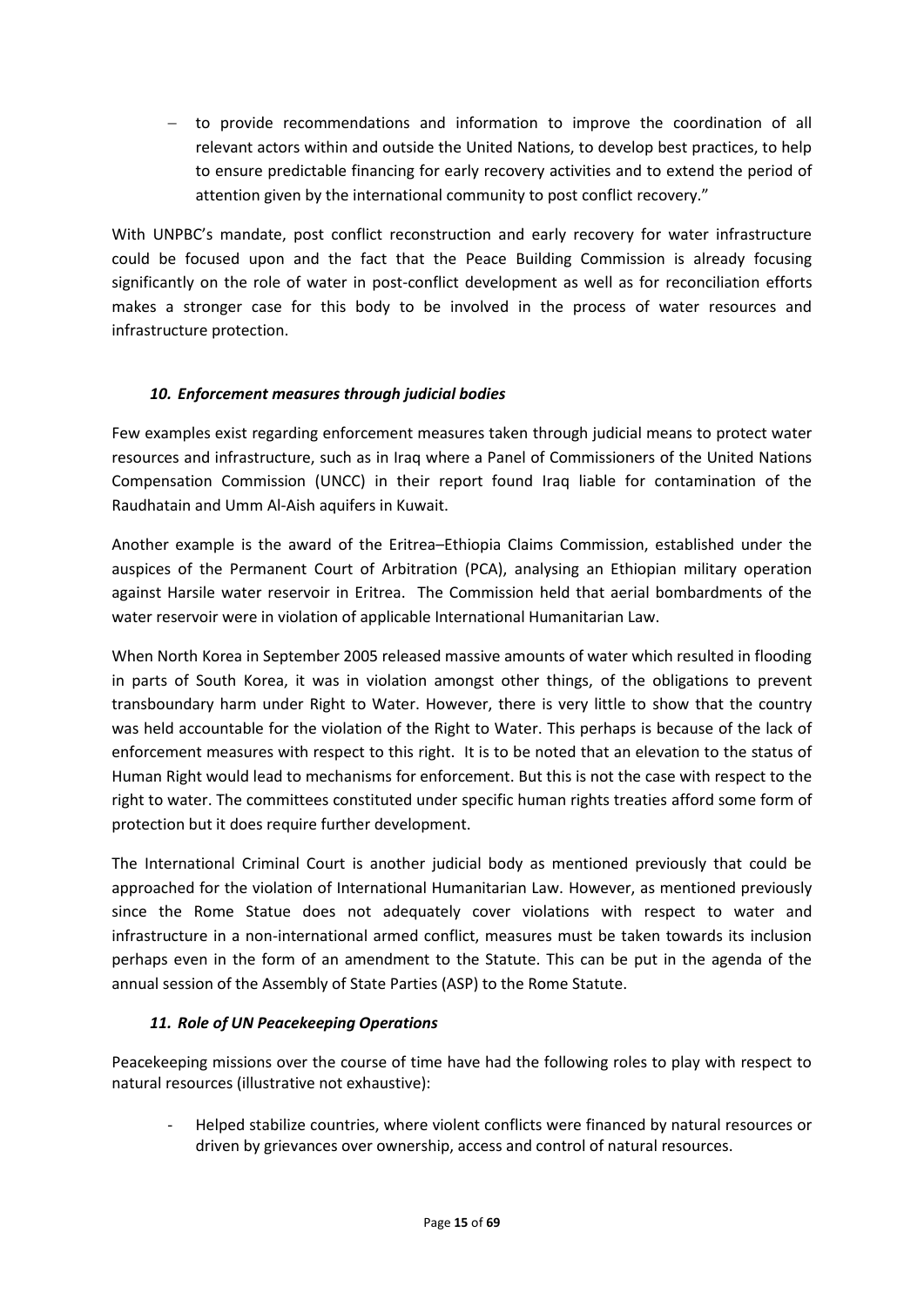- Supported/Assisted national authorities or transitional governments in restoring the administration of natural resources like diamonds, gold, oil and timber.
- Dislodged armed rebel groups from a number of mining sites, and in doing so diminish their resource base.
- Conducted joint patrols with the national police to reassert control over diamond mining.
- Addressed natural resource grievances as part of their conflict resolution and reconciliation activities.
- Helped to reduce criminal exploitation of natural resources.
- Helped to reduced sexual violence by persons guarding supply routes to water resources.
- Built water wells and established water resources initiatives that involved distributing high-capacity rolling water containers to returnees.
- Helped UN Groups of Experts to support the monitoring of sanctions violations.

It was observed in the UNEP report 'Greening the Blue Helmets' that there "may be an increasing trend to include natural resource provisions in peace agreements. For example, in a review of 94 peace agreements concluded between 1989 and 2004, only 51 contained direct provisions on natural resources. However, all of the major peace agreements concluded between 2005 and 2010 included such provisions. Since 1989, land was by far the most commonly addressed resource in peace agreements, although extractive resources (oil, gas and minerals), and renewable resources (water, fisheries, forests, wildlife) are also addressed. This apparent trend could indicate an increasing awareness of the need to address natural resources as part of peace mediation."

With the roles that peacekeeping missions have played in the past with respect to natural resources, as well as the inclusion of more provisions in peace agreements which form the basis of the mandate of the peacekeeping missions, it would not be too farfetched to recommend that protection of water infrastructure be specifically included within the mandate of the peacekeeping missions where required. This would help even in the case of fragile states which lack the basic capacity to provide security, basic services and justice to their citizens and may also face specific challenges governing their natural resources in a transparent, equitable and sustainable manner. Preliminary analysis of publicly available data on the natural resources held by the 45 fragile states listed in the 2011 report by the OECD shows some 91 per cent of these countries contain either transboundary waters or biodiversity hotspots of global significance or both; while 68 per cent contain at least one World Heritage Site.

While talking about protection of water infrastructure, high technological equipment and personnel with sufficient expertise is needed for repair and maintenance. However, peacekeeping forces most of whom come from developing countries do not have that expertise. Specific training maybe required in this regard.

The peacekeeping operations could also help towards judicial enforcement. Peacekeeping missions could record and hand over any information that may be useful in the event that specific conflict actors are indicted by the International Criminal Court for violations of the Rome Statute, including acts of pillage of natural resources that contributes to war crimes, crimes against humanity and genocide.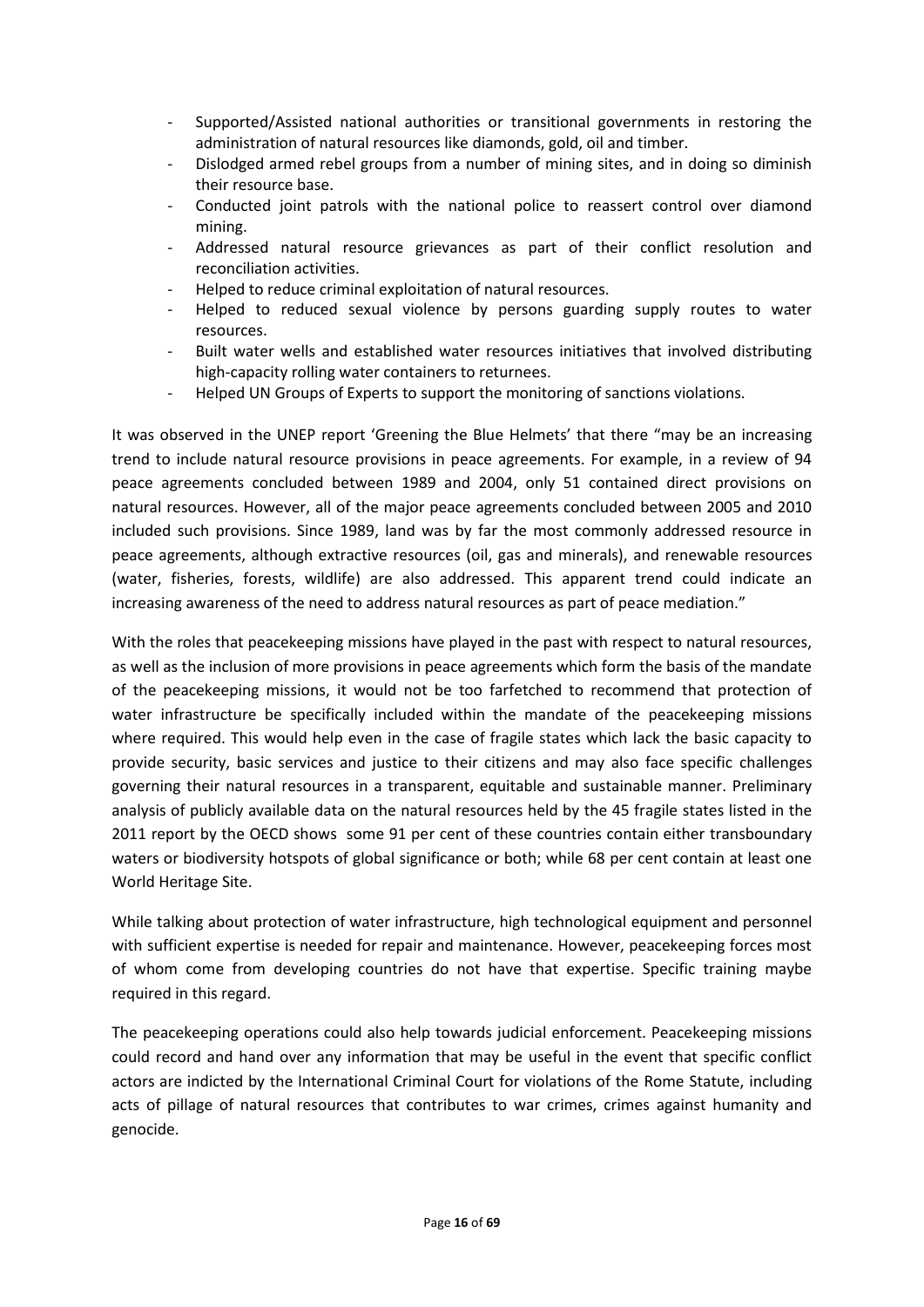However, there are issues that need to be considered to ensure effective peacekeeping operations with respect to water infrastructure:

- The role of peacekeepers in relation to natural resource issues is principally determined by the mandate given to the peacekeeping mission by the UN Security Council. However, one of the biggest hurdles that UN peacekeeping missions face is the lack of a systematic mandate. Often they have multiple and unclear mandates which reduce their effectiveness.
- A timely mandate is also important with respect to the protection of water infrastructure. Protection measures in such cases are required before an attack takes place or before it falls in the hands of the enemy. However, such a timely mandate is also difficult to obtain.
- Furthermore, the successful implementation of the mandate given to peacekeeping operations is fundamentally influenced by the human and financial resources made available to them and by the political willingness of the host-country together with regional and global private actors. Non-elected transitional administrations, or power sharing authorities, together with private sector actors may intentionally undermine peacekeeping efforts to restore authority in order to continue profiting from resource revenues. If host governments do not make combating the illegal exploitation of natural resources a priority, there is little leverage a peacekeeping mission can employ, despite the existence of a mandate, unless all international partners agree on the need for strong controls.

#### **12. Strengthening law enforcement domestically**

A General Assembly Resolution (GA Res 49/50) of 1994 stated that it "Invites all States to disseminate widely the revised guidelines for military manuals and instructions on the protection of the environment in times of armed conflict received from the International Committee of the Red Cross and to give due consideration to the possibility of incorporating them into their military manuals and other instructions addressed to their military personnel." ICRC thus developed 'Guidelines for Military Manuals and Instructions on the Protection of the Environment in Times of Armed Conflict', in International Review of the Red Cross, No. 311, 1996. It is observed that several countries (about 40) have already adopted this into their military manuals. It is also seen that many nations have even brought about domestic legislations that give protection to civilian infrastructure. For example; Iraq's Military Penal Code (1940) punishes anyone who destroys or wrecks, "moveable or immovable property, cuts down trees, destroys agricultural crops or orders to commit such acts", without necessity.

More such measures need to be taken in order to ensure specific protection of water infrastructure and resources.

#### *13. Use of technological advancements to protect water resources and infrastructure during conflict and against terror attacks*

The security and protection of water resources and related infrastructure can be done by the use of technology. This can be done through specific technological devices such as warning systems, antihijack systems, password controlled gates for water facilities, and other security devices.

In this regard, sufficient safeguard of water treatment plants need also be mentioned. Several times due to the fact that these plants are attacked, water that could be otherwise used by civilians is left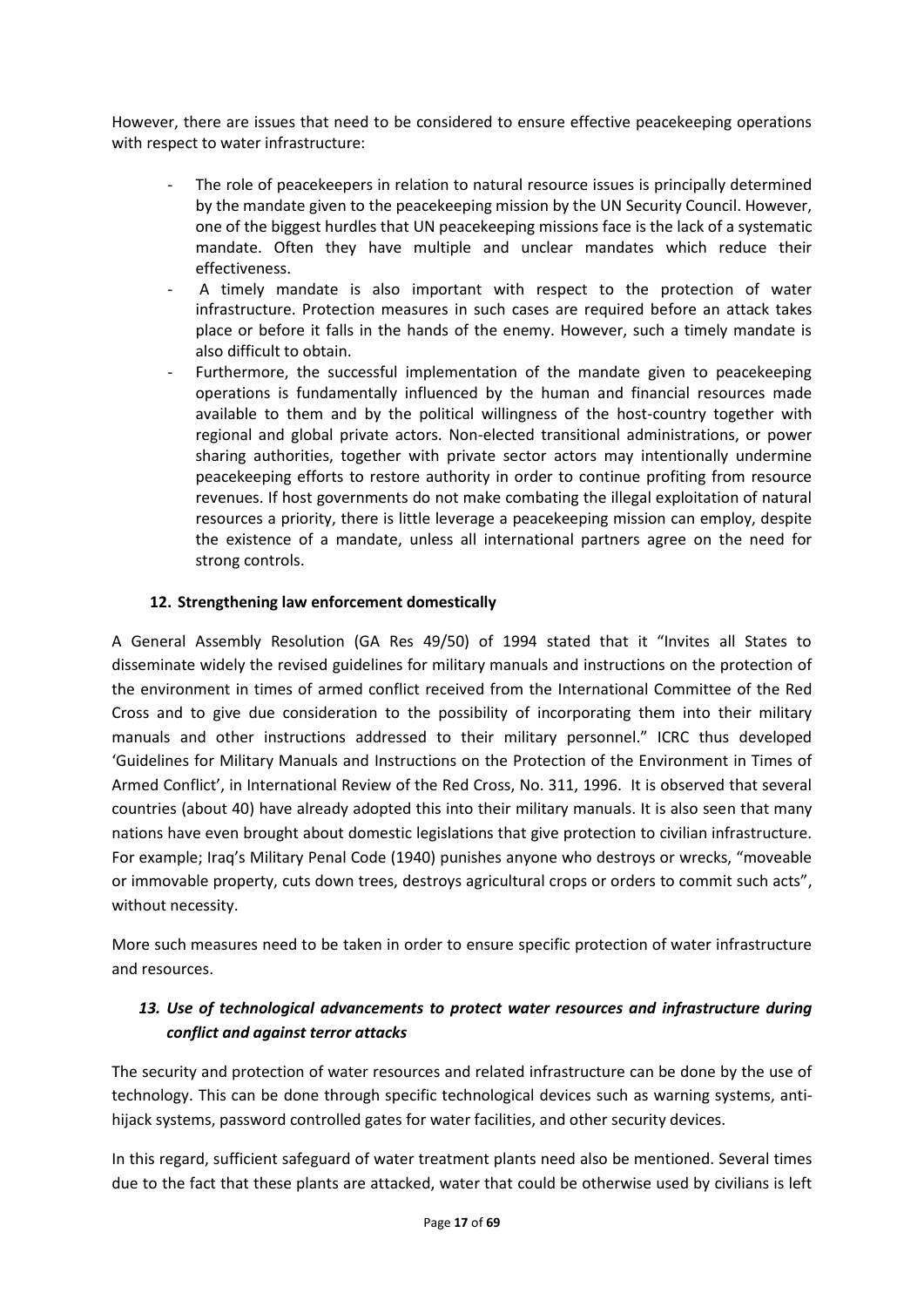completely unusable. When stringent treatment methods are used and are coupled with treatment plants that are secure, the contamination of water especially for the purpose of using it as a weapon of war or terror is substantially reduced.

The issue of protection of water treatment plants is very important due to the following reasons:

- If a wastewater facility is damaged, then untreated water is left to flow, having a disastrous impact even on downstream nations.
- When containers holding chemicals at treatment plants are destroyed, they lead to the release of dangerous toxic substances which are deadly for humans.

It must be noted that some of the commonly used chemicals for the treatment of water such as chlorine gas could be extremely deadly during water conflict. Hence countries are seeking alternate methods of water treatment. For example, many waste water facilities in the US have switched from using Chlorine to safer alternatives such as Sodium Hypochlorite or ultraviolet light, since the terrorists attacks in 2001.

Several countries in the world have advanced technological features which they use to protect water infrastructure. However, their details are not publically available. The United States has however made some of their technology public knowledge. It should also be noted that some countries such as Singapore have seen to have adopted the technology from the US.

Given below are means used by United States to protect water resources and related infrastructure (illustrative not exhaustive):

- Risk Assessment Methodology Standard for Water and Wastewater Systems (Developed by the ASME Innovative Technologies Institute and AWWA): "Eventually this standard will provide a consistent and technically sound methodology to identify, analyse, quantify, and communicate the risks of specific terrorist attacks and natural hazards against critical water and wastewater systems and is consistent with the Risk Analysis and Management for Critical Asset Protection (RAMCAP) framework."
- Control Systems Cybersecurity Self-Assessment Tool (CS2SAT): "For use in the Water Sector to maximize the impact of cyber security self-awareness among the utilities. The CS2SAT tool is being integrated into Water Sector risk assessment tools and is cited continuously in the Cybersecurity Roadmap."
- Vulnerability Self-Assessment Tool (VSAT) 6.0: *"*Drinking water and wastewater utilities of all sizes can use VSAT to enhance their security and resiliency. Utilities can:
	- o Identify the highest risks to mission-critical operations
	- o Find the most cost-effective measures to reduce those risks

"VSAT Version 6.0 complies with the water sector risk assessment standard and can offer liability protection under the Department of Homeland Security's Support Anti-Terrorism by Fostering Effective Technologies (SAFETY) Act program."

 Water Health and Economic Analysis Tool (WHEAT) 3.0: EPA created this tool to "analyse consequences for loss of one or more assets, release of a hazardous gas and Intentional drinking water contamination". This tool is available for download as well.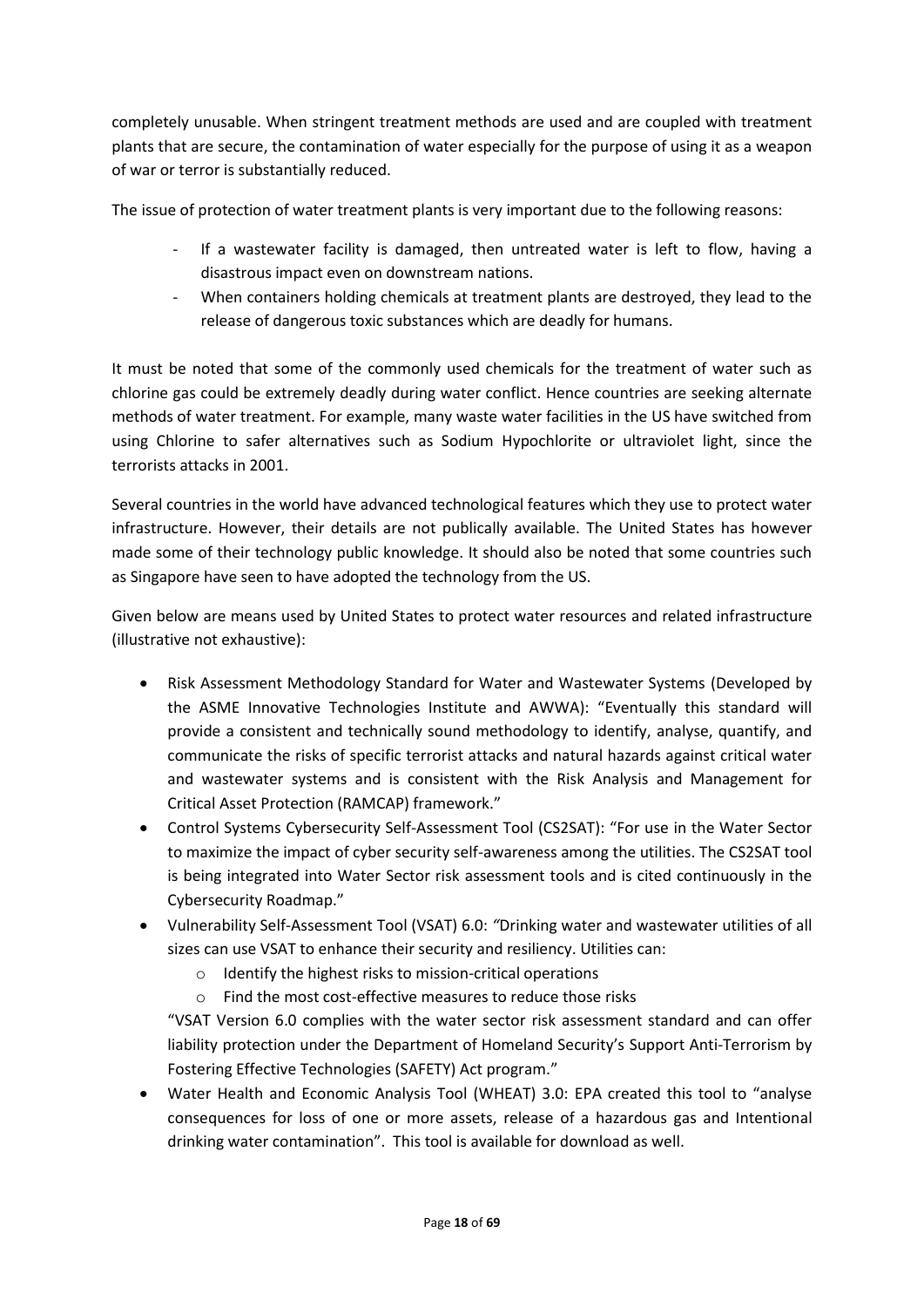- Water Infrastructure Security Software by Sandia National Laboratories: "Sandia's water security software is designed to enable decision makers to know the following:
	- o Where to place sensors (SPOT)
	- o How to detect water quality events (CANARY)
	- o How to rapidly locate a contaminant source (WST)
	- o How to assess risk in physical infrastructure (RAM-W)."

#### *14. Role of humanitarian organizations*

Humanitarian organizations including the International Committee for the Red Cross (ICRC) can play and have been playing a major role in ensuring safe access of water for civilians and rehabilitation of infrastructure. In addition, most humanitarian organisations have a commendable record of cooperation with local actors in the effort to maintain water installations for civilians. There is however measures that need to be taken to further support the work of the humanitarian organizations.

ICRC for example is entrusted with delivering humanitarian assistance in times of emergencies like armed conflicts. However, the delivery of assistance could face several obstacles including state resistance which was seen in Sri Lanka and Myanmar. On 18<sup>th</sup> March 2016, UN called on all parties to the conflict to ensure access to safe drinking water in Donetsk city in Eastern Ukraine. It was observed that since the staff of the Voda Donbassa water treatment plant were evacuated on 13<sup>th</sup> March 2016 due to increased insecurity in Donetsk, this resulted in water scarcity issues in the area. This is also an instance where actors like ICRC can deliver little results due to the inaction of states.

In a report by the ICRC entitled 'Bled dry: How war in the Middle East is bringing the region's water supplies to breaking point' the following was observed: "For the men and women of the ICRC's water and habitat unit, often the hardest and most time-consuming part of the job is not coordinating the repairs to damaged infrastructure. Rather it is the negotiations with all parties to the conflict to guarantee safe passage for engineers, technicians and contractors, so they can assess the damage and then make the necessary repairs." In one instance where it took the ICRC three weeks to negotiate safe access to the main water transmission pipeline, it only took them a week to repair the same. The ICRC partners with local organizations as well as water boards to help with gaining access. ICRC is also building skills in geographical information systems technology, to enable them to better handle the growing quantity and complexity of information that they receive. Satellite photos and digital mapping systems help them to get a broader overview of the situation and to better understand, analyse and exchange information. In Ethiopia, for example, they've worked with the authorities to develop global positioning systems and mechanisms for checking that water points are functioning properly.

It is imperative for the international community to support the work of humanitarian organizations, including finding effective means to reduce the negotiation time while also maintaining neutrality. In this regard the following can be considered:

- Encouraging collaboration with other civil society organizations working in the field that may help in gaining access. A network of local water specialists and professionals if established on the ground could not only help ICRC but also other major humanitarian organizations.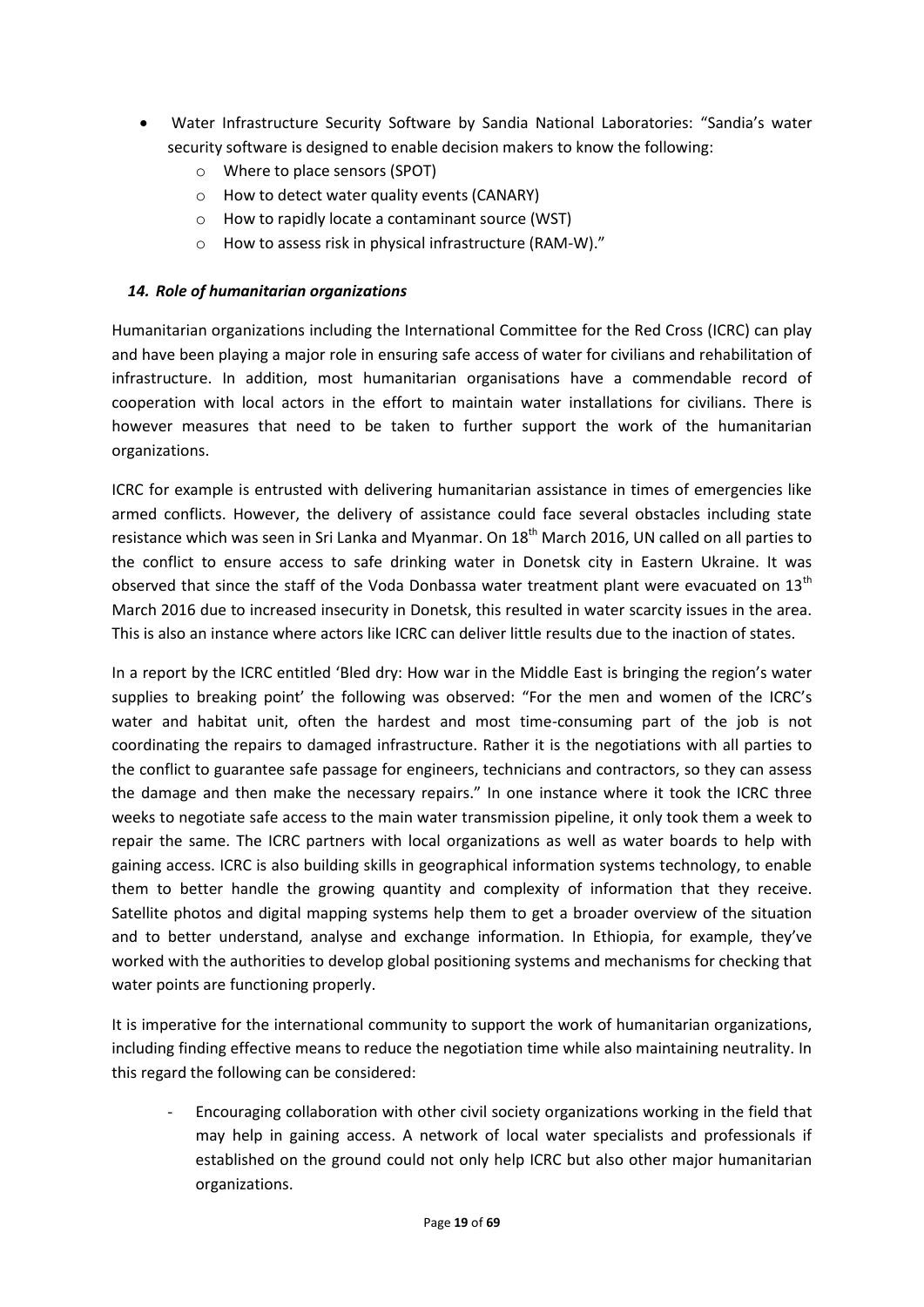- Encouraging states to deliver sufficient information that would be relevant to the delivery of aid.
- Increased consultations with those countries that may have intelligence on the conflict in the region which will aid humanitarian assistance efforts.
- Encouraging the international community to focus on not only raising resources for aid but also ensuring that the aid reaches the population in need.

The other important area that needs to be focused on is ensuring sustained and long term 'multiyear financing' to help restore water resources and related infrastructure. This has been highlighted by ICRC in its 2016 report 'Protracted Conflict and Humanitarian Action'. Humanitarian agencies are equipped to deal with short term emergency measures, however when it comes to water it becomes a long term process especially in a protracted armed conflict. This requires sustained funding which is at the moment not a focus of development finance.

# **15.** *Development of early warning mechanisms*

The prevention of attacks against water and infrastructure is the need of the hour. Developing early warning mechanisms that would help address issues the moment they emerge would be pertinent because it presents greater opportunities to look forward in the direction of cooperation than responding to issues after they have developed to a less manageable scale. Also, it would be logical to assume that actions taken at the lowest and insipient stages or phases of dispute would have better impact as opposed to actions taken at the higher stages of dispute.

Traditionally, an early warning mechanism is the collection, integration and analysis of data which can be developed into a comprehensive early warning report and strategies to identify stages of disputes and prevent its escalation. If the mechanism concludes that there is a possibility of conflict then the relevant decision makers are sent the analysis with the request to take measures to prevent the same. Further, development of future scenarios can be a way to sensitise decision makers to new and emerging realities encouraging them to respond appropriately and at a faster pace.

Similar such attempt can be made towards the protection of water and infrastructure. The international community is increasingly recognising the importance of such early warning mechanisms, for example: In relation to water management in Central Asia, the United Nations Regional Centre for Preventive Diplomacy for Central Asia (UNRCCA) programme of action for 2012- 2014 called for the development of an early warning system taking into account the interests of all riparian nations. For the purpose of early warning systems as well as scenario planning, a list of water and related infrastructure can be made in order to determine its vulnerability and ensure its protection.

Nevertheless, the mechanisms at present mostly deal with determining the escalation of a situation into a full-fledged armed conflict. Further, there is a possibility that the states may find this intrusive due to the fact that the domestic situation in a country is being monitored. However, the nature of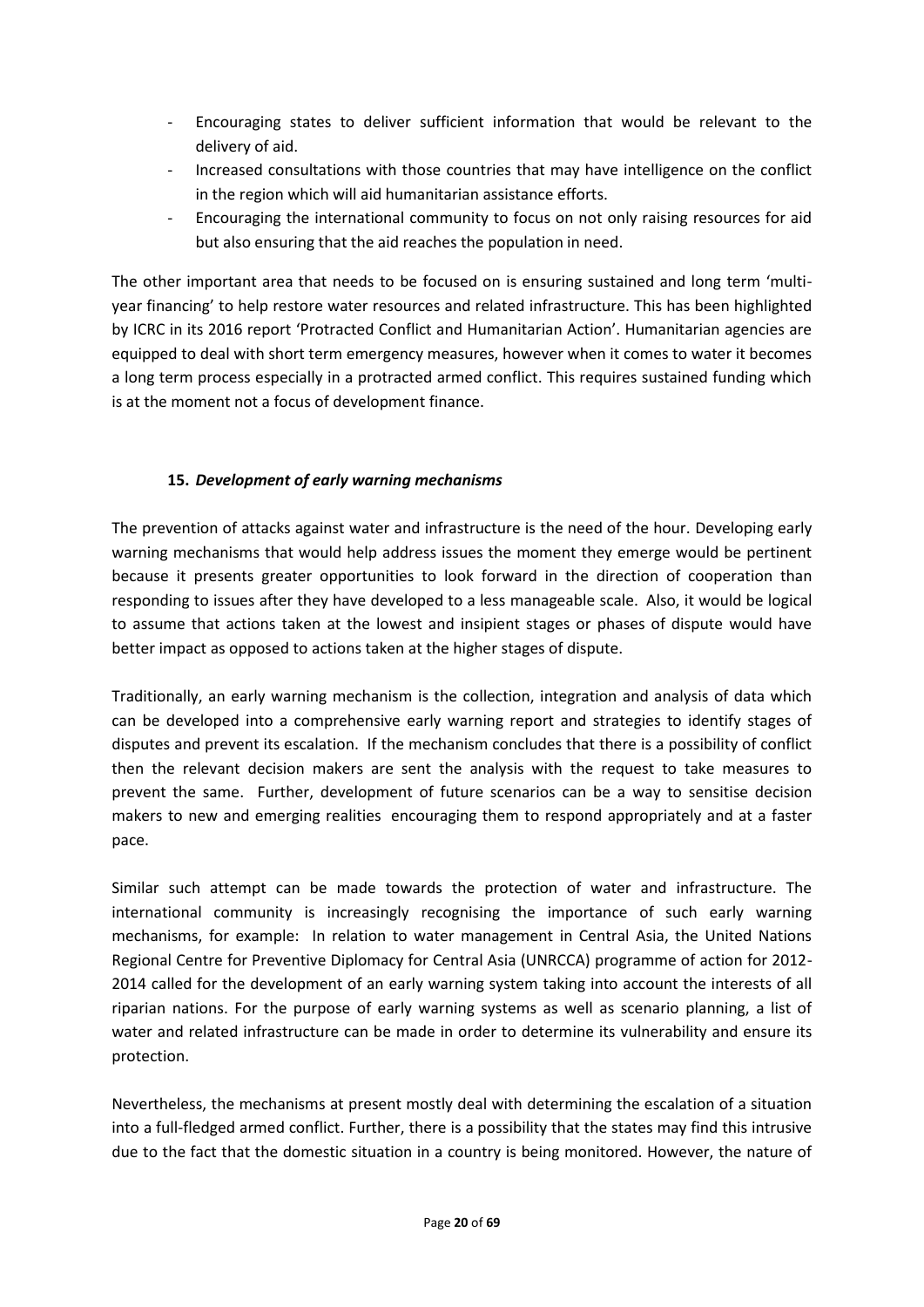early warning mechanisms is often as such that it only utilises data in the public domain. The states will have complete autonomy to either accept or denounce the findings.

A similar such exercise is carried out by the Environment and Security Initiative (ENVSEC). It assesses the situation on the ground through mapping exercises which takes into account the environment and security risks. It then identifies environment and security 'hotspots'. ENVESEC has developed cartographic tools that provide a graphic representation of these security hotspots. They use these tools to engage with various stakeholders including decision makers. Water and related infrastructure could also be identified as 'hotspots' when certain threats exists, triggering immediate action.

#### *16. International Conference on Water, Security and Peace*

It is easier to deal with a problem in its early stage than after it crosses the tipping point. While the use of water as an instrument of war is still a new phenomenon, it is necessary to draw attention to the problem and seek globally accepted solutions. This can be done by an International Conference under the auspices of the United Nations for all countries, as well as representatives of UN and other international organisations and envoys of the permanent members of the Security Council. An alternative model could be the Madrid Conference for regional state parties with support from major countries and international organisations. The conference can discuss and take decisions in support of practical solutions. At times international conferences have been helpful in setting the agenda for a region or the world. The Congress of Vienna, Paris Peace conference, Bretton Woods, Rio and other UN conferences, Madrid conference on the Middle East are some of the best known examples in history. There has never been an agenda setting conference to transform water from a source, target and weapon of conflict to an instrument of peace and cooperation. It is about time that the international community considers convening such a conference at the global level.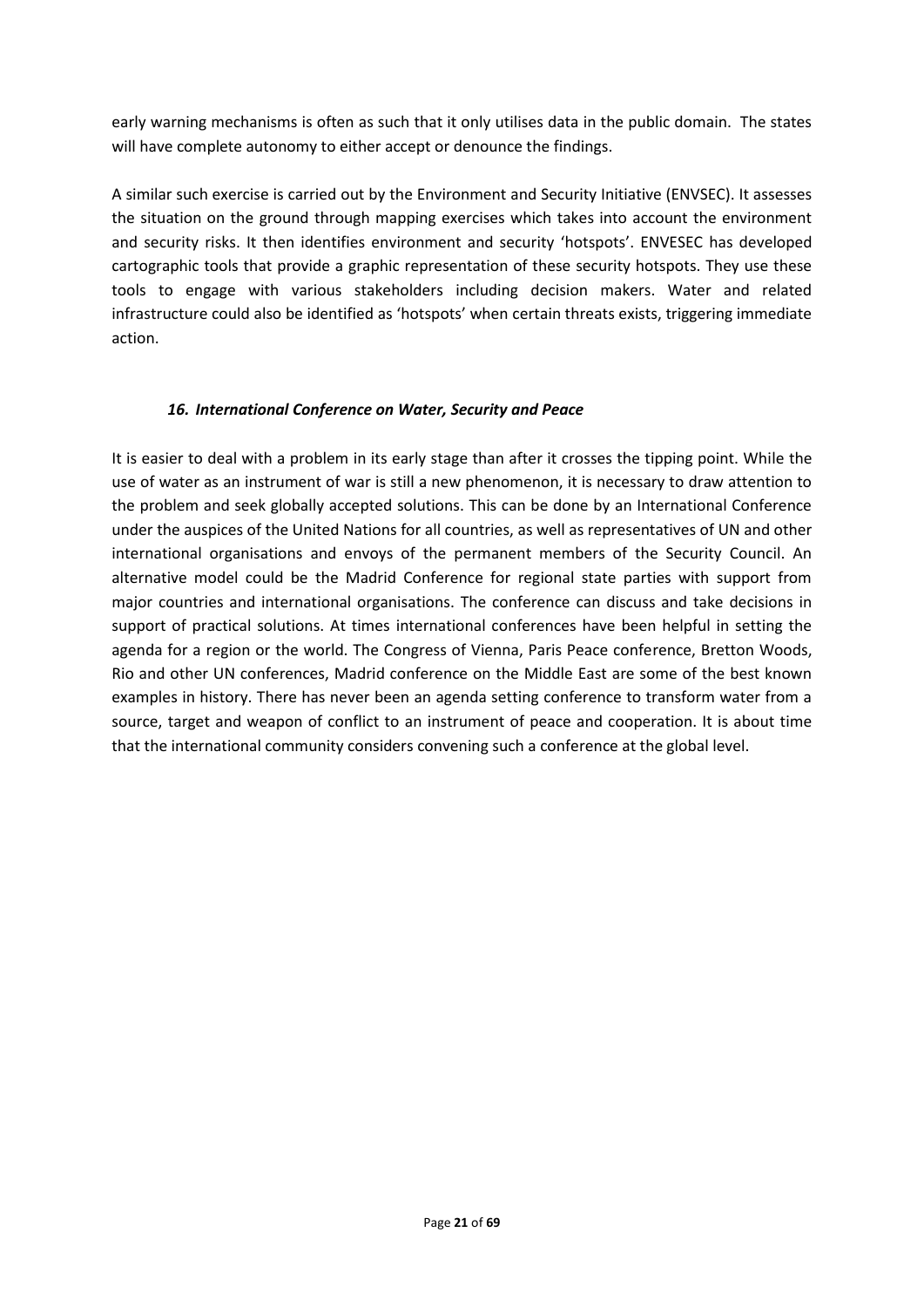#### **Sources**

*The Protection of Water During and after Armed Conflict, Think Tank Roundtable Summary Report,* Geneva Water Hub, July 2016

Louise Arimatsu, Mohbuba Choudhury, *The Legal Classification of the Armed Conflicts in Syria, Yemen and Libya, Chatham House*, 2014

[https://www.chathamhouse.org/sites/files/chathamhouse/home/chatham/public\\_html/sites/defaul](https://www.chathamhouse.org/sites/files/chathamhouse/home/chatham/public_html/sites/default/files/20140300ClassificationConflictsArimatsuChoudhury1.pdf) [t/files/20140300ClassificationConflictsArimatsuChoudhury1.pdf](https://www.chathamhouse.org/sites/files/chathamhouse/home/chatham/public_html/sites/default/files/20140300ClassificationConflictsArimatsuChoudhury1.pdf)

[https://www.icrc.org/eng/resources/documents/feature/2014/04-14-somalia-safe-access](https://www.icrc.org/eng/resources/documents/feature/2014/04-14-somalia-safe-access-water.htm)[water.htm](https://www.icrc.org/eng/resources/documents/feature/2014/04-14-somalia-safe-access-water.htm)

Sir David Richmond, *Parallel Diplomacy in Conflict Resolution: Hope for a Safer World*, Foreign Policy Association, 2016

[http://foreignpolicyblogs.com/2016/05/17/parallel-diplomacy-in-conflict-resolution-hope-for-a](http://foreignpolicyblogs.com/2016/05/17/parallel-diplomacy-in-conflict-resolution-hope-for-a-safer-world/)[safer-world/](http://foreignpolicyblogs.com/2016/05/17/parallel-diplomacy-in-conflict-resolution-hope-for-a-safer-world/)

[http://www.fairobserver.com/region/middle\\_east\\_north\\_africa/water-scarcity-risks-being-a-source](http://www.fairobserver.com/region/middle_east_north_africa/water-scarcity-risks-being-a-source-of-conflict-28740/#sthash.mm39y6li.dpuf)[of-conflict-28740/#sthash.mm39y6li.dpuf](http://www.fairobserver.com/region/middle_east_north_africa/water-scarcity-risks-being-a-source-of-conflict-28740/#sthash.mm39y6li.dpuf)

International Committee of the Red Cross, Official Website [https://www.icrc.org/customary-ihl/eng/docs/v1\\_rul\\_rule54](https://www.icrc.org/customary-ihl/eng/docs/v1_rul_rule54)

<http://www.pri.org/stories/2014-08-08/how-al-shabaab-using-water-tool-terrorism>

*The Human Right to Water and Sanitation in Emergency Situations; The Legal Framework and a Guide to Advocacy*, Global WASH Cluster, 2009 [http://www.worldwatercouncil.org/fileadmin/wwc/Right\\_to\\_Water/Project\\_8\\_HRTWS\\_in\\_Emergen](http://www.worldwatercouncil.org/fileadmin/wwc/Right_to_Water/Project_8_HRTWS_in_Emergencies_Handbook.pdf) [cies\\_Handbook.pdf](http://www.worldwatercouncil.org/fileadmin/wwc/Right_to_Water/Project_8_HRTWS_in_Emergencies_Handbook.pdf)

http://www.righttowater.info/progress-so-far/general-comments-2/

*UN Watercourses Convention*, Official Website <http://www.unwatercoursesconvention.org/faqs/>

*UN Security Council Demands Protection of Hospitals in War Zones*, Deccan Chronicle, October 19, 2016

[http://www.deccanchronicle.com/world/america/030516/un-security-council-demands-protection](http://www.deccanchronicle.com/world/america/030516/un-security-council-demands-protection-of-hospitals-in-war-zones.html)[of-hospitals-in-war-zones.html](http://www.deccanchronicle.com/world/america/030516/un-security-council-demands-protection-of-hospitals-in-war-zones.html)

*Water Conflict Chronology List* <http://www.worldwater.org/conflict/list/>

[https://books.google.co.in/books?id=xd9RAQAAIAAJ&pg=PA80&lpg=PA80&dq=trusteeship+under+i](https://books.google.co.in/books?id=xd9RAQAAIAAJ&pg=PA80&lpg=PA80&dq=trusteeship+under+international+environmental+law&source=bl&ots=n7Aso0GlnT&sig=Fl92J99vgnxlpvlQYYzJXt1zv_4&hl=en&sa=X&ved=0ahUKEwjAtJX94b3MAhWFto4KHUZAACkQ6AEILTAD#v=onepage&q=trusteeship%20under%20international%20environmental%20law&f=false) [nternational+environmental+law&source=bl&ots=n7Aso0GlnT&sig=Fl92J99vgnxlpvlQYYzJXt1zv\\_4&h](https://books.google.co.in/books?id=xd9RAQAAIAAJ&pg=PA80&lpg=PA80&dq=trusteeship+under+international+environmental+law&source=bl&ots=n7Aso0GlnT&sig=Fl92J99vgnxlpvlQYYzJXt1zv_4&hl=en&sa=X&ved=0ahUKEwjAtJX94b3MAhWFto4KHUZAACkQ6AEILTAD#v=onepage&q=trusteeship%20under%20international%20environmental%20law&f=false) [l=en&sa=X&ved=0ahUKEwjAtJX94b3MAhWFto4KHUZAACkQ6AEILTAD#v=onepage&q=trusteeship%](https://books.google.co.in/books?id=xd9RAQAAIAAJ&pg=PA80&lpg=PA80&dq=trusteeship+under+international+environmental+law&source=bl&ots=n7Aso0GlnT&sig=Fl92J99vgnxlpvlQYYzJXt1zv_4&hl=en&sa=X&ved=0ahUKEwjAtJX94b3MAhWFto4KHUZAACkQ6AEILTAD#v=onepage&q=trusteeship%20under%20international%20environmental%20law&f=false) [20under%20international%20environmental%20law&f=false](https://books.google.co.in/books?id=xd9RAQAAIAAJ&pg=PA80&lpg=PA80&dq=trusteeship+under+international+environmental+law&source=bl&ots=n7Aso0GlnT&sig=Fl92J99vgnxlpvlQYYzJXt1zv_4&hl=en&sa=X&ved=0ahUKEwjAtJX94b3MAhWFto4KHUZAACkQ6AEILTAD#v=onepage&q=trusteeship%20under%20international%20environmental%20law&f=false)

*Reports of International Arbitral Awards*, United Nations, 2009 [http://legal.un.org/riaa/cases/vol\\_XXVI/291-349.pdf](http://legal.un.org/riaa/cases/vol_XXVI/291-349.pdf)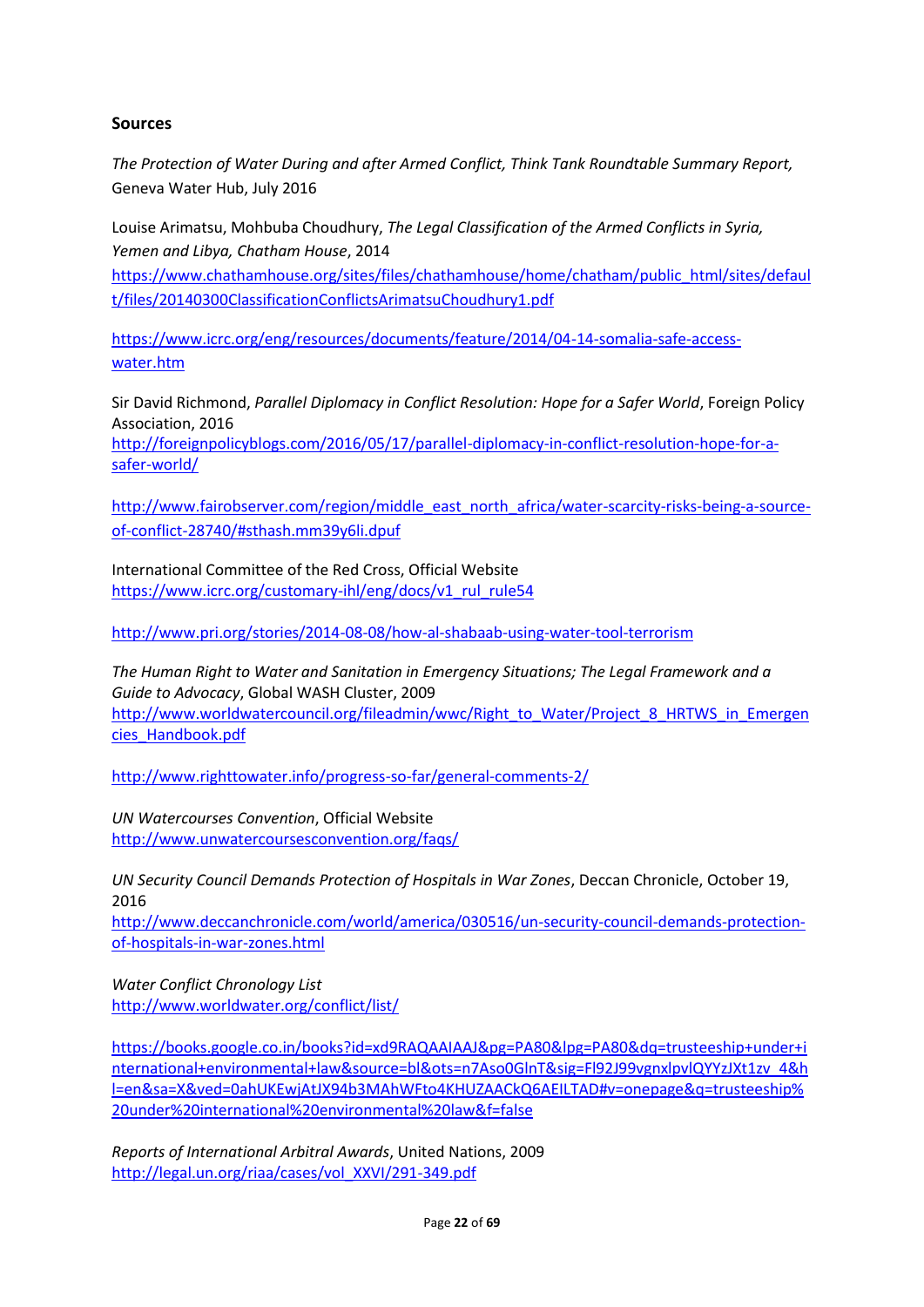[https://www.icrc.org/customary-ihl/eng/docs/v2\\_rul\\_rule54](https://www.icrc.org/customary-ihl/eng/docs/v2_rul_rule54)

Claudia Hofmann, *Engaging Non-State Armed Actors. Options and Strategies*, International Review of Red Cross, September 2011

[http://www.academia.edu/2041888/Engaging\\_Non-State\\_Armed\\_Actors.\\_Options\\_and\\_Strategies](http://www.academia.edu/2041888/Engaging_Non-State_Armed_Actors._Options_and_Strategies)

Steven. Freeland Crimes Against the Environment – A Role for the International Criminal Court? <http://www.upf.pf/IMG/pdf/16-freeland.pdf>

Agnieszka Jachec-Neale, *The Concept of Military Objectives in International Law and Targeting Practice*, Routledge Taylor and Francis Group, 2015

[https://books.google.co.in/books?id=Aw8cBQAAQBAJ&pg=PA70&lpg=PA70&dq=eritrea+claims+co](https://books.google.co.in/books?id=Aw8cBQAAQBAJ&pg=PA70&lpg=PA70&dq=eritrea+claims+commission+water&source=bl&ots=66Ce2SQz3l&sig=qcNay8mQWbtYAR4Rg731C1SDl1g&hl=en&sa=X&ved=0ahUKEwj_-oWr68nLAhWEJ5QKHd_TAjMQ6AEIOjAF#v=onepage&q=eritrea%20claims%20commission%20water&f=false) [mmission+water&source=bl&ots=66Ce2SQz3l&sig=qcNay8mQWbtYAR4Rg731C1SDl1g&hl=en&sa=X](https://books.google.co.in/books?id=Aw8cBQAAQBAJ&pg=PA70&lpg=PA70&dq=eritrea+claims+commission+water&source=bl&ots=66Ce2SQz3l&sig=qcNay8mQWbtYAR4Rg731C1SDl1g&hl=en&sa=X&ved=0ahUKEwj_-oWr68nLAhWEJ5QKHd_TAjMQ6AEIOjAF#v=onepage&q=eritrea%20claims%20commission%20water&f=false) [&ved=0ahUKEwj\\_-](https://books.google.co.in/books?id=Aw8cBQAAQBAJ&pg=PA70&lpg=PA70&dq=eritrea+claims+commission+water&source=bl&ots=66Ce2SQz3l&sig=qcNay8mQWbtYAR4Rg731C1SDl1g&hl=en&sa=X&ved=0ahUKEwj_-oWr68nLAhWEJ5QKHd_TAjMQ6AEIOjAF#v=onepage&q=eritrea%20claims%20commission%20water&f=false)

[oWr68nLAhWEJ5QKHd\\_TAjMQ6AEIOjAF#v=onepage&q=eritrea%20claims%20commission%20water](https://books.google.co.in/books?id=Aw8cBQAAQBAJ&pg=PA70&lpg=PA70&dq=eritrea+claims+commission+water&source=bl&ots=66Ce2SQz3l&sig=qcNay8mQWbtYAR4Rg731C1SDl1g&hl=en&sa=X&ved=0ahUKEwj_-oWr68nLAhWEJ5QKHd_TAjMQ6AEIOjAF#v=onepage&q=eritrea%20claims%20commission%20water&f=false) [&f=false](https://books.google.co.in/books?id=Aw8cBQAAQBAJ&pg=PA70&lpg=PA70&dq=eritrea+claims+commission+water&source=bl&ots=66Ce2SQz3l&sig=qcNay8mQWbtYAR4Rg731C1SDl1g&hl=en&sa=X&ved=0ahUKEwj_-oWr68nLAhWEJ5QKHd_TAjMQ6AEIOjAF#v=onepage&q=eritrea%20claims%20commission%20water&f=false)

[http://legal.un.org/riaa/cases/vol\\_XXVI/291-349.pdf](http://legal.un.org/riaa/cases/vol_XXVI/291-349.pdf)

*South Korea completes 'Peace Dam' to block flood attack from North*, World Tribune, October27, 2005

<http://www.worldtribune.com/worldtribune/05/front2453671.0770833334.html>

http:// [www.icrc.org/web/eng/siteeng0.nsf/html/57JN38](http://www.icrc.org/web/eng/siteeng0.nsf/html/57JN38)

Urban Services During Protracted Armed Conflict: A Call for a Better Approach to Assisting Affected People, International Committee for Red Cross (ICRC), Geneva, 2016

Claudia. Copeland*, Terrorism and Security Issues Facing the Water Infrastructure Sector*, Congressional Research Service, December 15, 2010 <https://www.fas.org/sgp/crs/terror/RL32189.pdf>

*Water Sector-Specific Plan: An Annex to the National Infrastructure Protection Plan*, US Environmental Protection Agency, Department of Homeland Security, 2010 <https://www.dhs.gov/xlibrary/assets/nipp-ssp-water-2010.pdf>

*Vulnerability Self-Assessment Tool (VSAT) 6.0*- *Conduct a Drinking Water or Wastewater Utility Risk Assessment,* [Water Utility Risk Assessment,](https://www.epa.gov/waterriskassessment) US Environmental Protection Agency [https://www.epa.gov/waterriskassessment/conduct-drinking-water-or-wastewater-utility-risk](https://www.epa.gov/waterriskassessment/conduct-drinking-water-or-wastewater-utility-risk-assessment)[assessment](https://www.epa.gov/waterriskassessment/conduct-drinking-water-or-wastewater-utility-risk-assessment)

*Water Health and Economic Analysis Tool (WHEAT) 3.0- Find Out About Health and Economic Impacts from Water Utility Emergencies*[, Water Utility Risk Assessment,](https://www.epa.gov/waterriskassessment) US Environmental Protection Agency

[https://www.epa.gov/waterriskassessment/find-out-about-health-and-economic-impacts-water](https://www.epa.gov/waterriskassessment/find-out-about-health-and-economic-impacts-water-utility-emergencies#about)[utility-emergencies#about](https://www.epa.gov/waterriskassessment/find-out-about-health-and-economic-impacts-water-utility-emergencies#about)

*Water Infrastructure Security*: Energy and Climate- Secure and Sustainable Energy Future, Sandia National Laboratories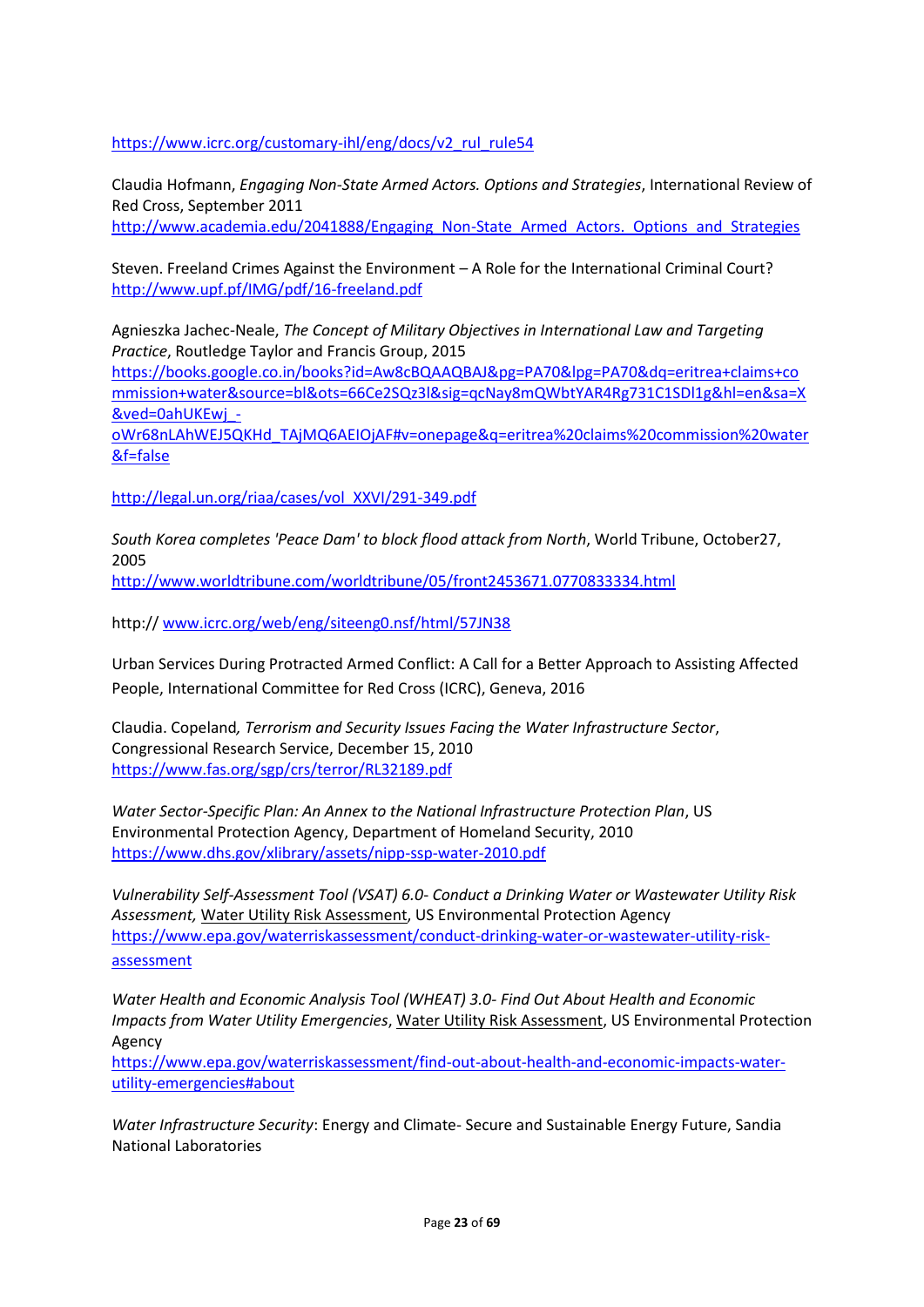[http://energy.sandia.gov/climate-earth-systems/water-security-program/water-energy-and-natural](http://energy.sandia.gov/climate-earth-systems/water-security-program/water-energy-and-natural-resource-systems/water-infrastructure-security/)[resource-systems/water-infrastructure-security/](http://energy.sandia.gov/climate-earth-systems/water-security-program/water-energy-and-natural-resource-systems/water-infrastructure-security/)

[file:///C:/Users/Strategic%20Foresight/Downloads/full\\_report-water-middle-east-icrc%20\(2\).pdf](file:///C:/Users/Strategic%20Foresight/Downloads/full_report-water-middle-east-icrc%20(2).pdf)

*Conflict Prevention and Early Warning in the Political Practice of International Organizations*, Clingendaal, February 1996 [http://www.clingendael.nl/sites/default/files/19960000\\_cru\\_paper.pdf](http://www.clingendael.nl/sites/default/files/19960000_cru_paper.pdf)

*United Nations Regional Centre for Preventive Diplomacy for Central Asia (UNRCCA) Programme of Action* for 2012-2014

[http://unrcca.unmissions.org/LinkClick.aspx?fileticket=KXuJq1J37No%3d&tabid=9306&language=en-](http://unrcca.unmissions.org/LinkClick.aspx?fileticket=KXuJq1J37No%3d&tabid=9306&language=en-US)[US](http://unrcca.unmissions.org/LinkClick.aspx?fileticket=KXuJq1J37No%3d&tabid=9306&language=en-US)

*Transforming Risks into Cooperation*, ENVSEC, 2013 <http://www.envsec.org/publications/ENVSECTransformingRisks.FINAL.web.pdf>

Water Cooperation in Action: Approaches, Tools and Processes, Conference report of the International Annual UN-Water Zaragoza Conference 2012-13, UN Water, 2013. [http://www.un.org/waterforlifedecade/water\\_cooperation\\_2013/pdf/water\\_cooperation\\_in\\_action](http://www.un.org/waterforlifedecade/water_cooperation_2013/pdf/water_cooperation_in_action_approaches_tools_processes.pdf) approaches tools processes.pdf

Steven Freeland, Human Rights, the Environment and Conflict: *Addressing Crimes Against The Environment,* 2005 [http://www.scielo.br/scielo.php?pid=S1806-](http://www.scielo.br/scielo.php?pid=S1806-64452005000100006&script=sci_arttext&tlng=en) [64452005000100006&script=sci\\_arttext&tlng=en](http://www.scielo.br/scielo.php?pid=S1806-64452005000100006&script=sci_arttext&tlng=en)

[http://www.adelphi.de/files/en/publications/application/pdf/the\\_rise\\_of\\_hydro-diplomacy.pdf](http://www.adelphi.de/files/en/publications/application/pdf/the_rise_of_hydro-diplomacy.pdf)

http://www.un.org/en/peacebuilding/mandate.shtml

Steven Freeland, *Human Rights, the Environment and Conflict: Addressing Crimes against the Environment,* 2005 [http://www.scielo.br/scielo.php?pid=S1806-64452005000100006&script=sci\\_arttext&tlng=en](http://www.scielo.br/scielo.php?pid=S1806-64452005000100006&script=sci_arttext&tlng=en)

*Protracted Conflict and humanitarian action: some recent ICRC experiences*, International Committee for Red Cross (ICRC), Geneva, 2016

Consultation with Virginia Comolli, Senior Fellow for Security and Development, International Institute for Strategic Studies, 25<sup>th</sup> October 2016

Consultation with Markus Geisser, Senior Humanitarian Affairs & Policy Advisor, ICRC U.K, 26<sup>th</sup> October 2016

Consultation with Konstantinos Antonopoulos, Policy & Advocacy Advisor, MSF UK, 26<sup>th</sup> October 2016

Consultation with Prof. William Schabas, Professor of International law, Middlesex University, 27<sup>th</sup> October 2016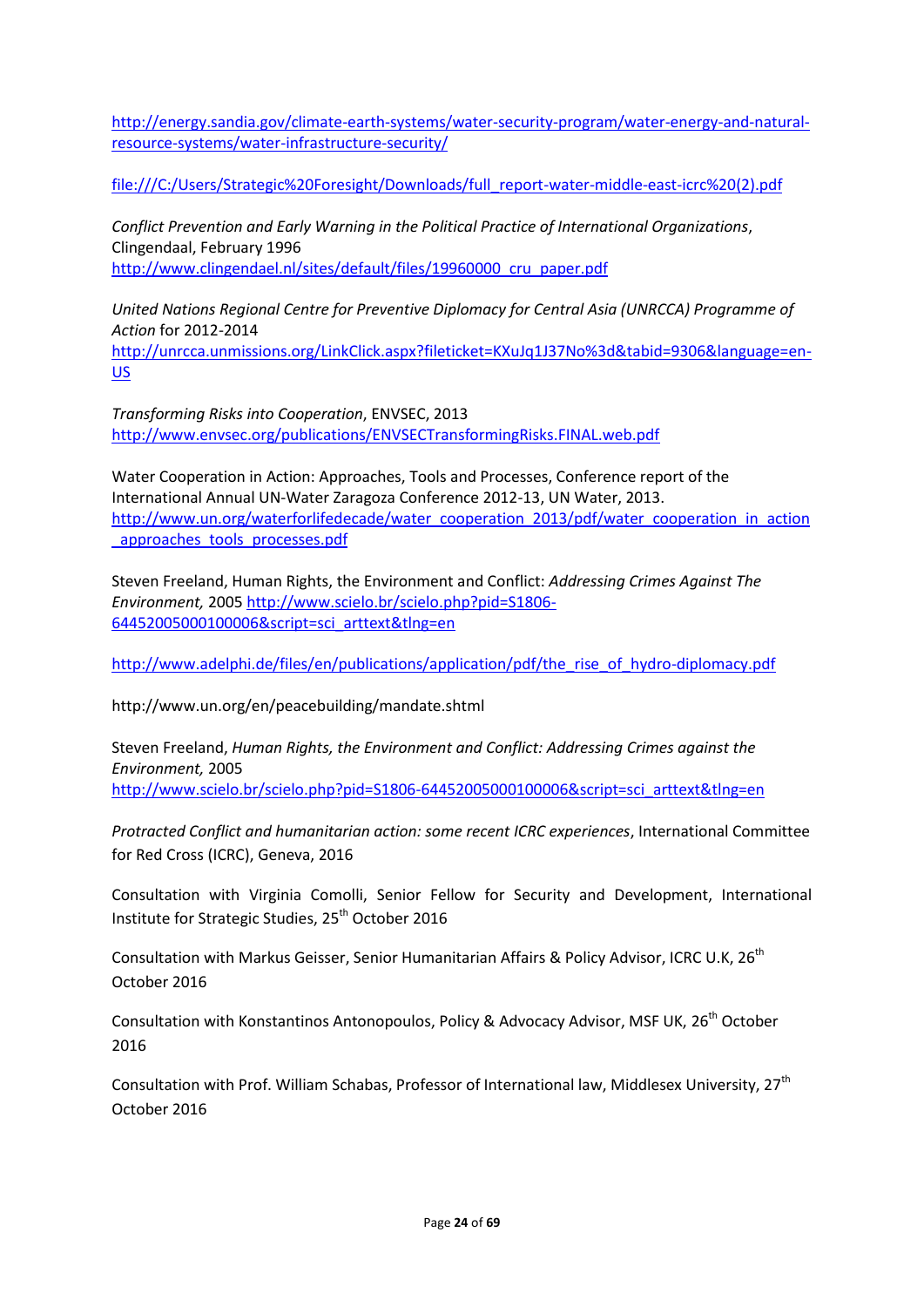

# **Incentive Financing for Collaborative Water Infrastructure**

#### *Part 1: Introduction*

Transboundary cooperation on fresh water resources can lead to or enhance economic development of a region. Firstly, water directly supports several economic activities such as agriculture, hydropower, tourism, aquaculture, navigation and other industrial activities. Efficient water management through transboundary water cooperation will lead to expansion and increased productivity of such activities. Transboundary water cooperation can also increase the profitability of economic activities. Secondly, improved water management through transboundary water cooperation could also boost other economic sectors which are also indirectly linked to water. Thirdly, transboundary water cooperation can help in managing as well as averting humanitarian crisis relating to water such as floods and droughts. This will also have an impact on economy of a country as amongst other things, loss of human lives as well as destruction of economic infrastructure can be averted. There will be lesser disruption to economic activities too.

Undoubtedly, for countries to boost economic growth there must be a focus on transboundary water cooperation. And in order to ensure that countries do in fact focus on cooperation it is proposed that incentives must be given such that nations find the advantages of cooperation far outweigh the costs of non-cooperation. Hence the creation of Blue Fund is proposed to not only serve as an incentive for cooperation on transboundary lakes and rivers between nations but to also serve as means to ensure that countries are better equipped to use transboundary fresh water resources for their economic development through cooperation. The Blue Fund will only be for fresh water resources and primarily for rivers and lakes. It is not for other water bodies such as seas and oceans.

#### *Part 2: Creation of Blue Fund for Concessional and Preferential Funding of Transboundary Water Cooperation*

Typically, the financing of water cooperation is seen to be made in following six areas:

- 1. *Development and implementation of a legal framework:* Transboundary water cooperation requires a robust legal instrument signed by riparian nations as well as its proper implementation. Several international bodies that focus on transboundary water cooperation tend to focus on ensuring such a legal instrument is put in place by riparian nations. For example the World Bank helped in Indus treaty negotiations as well as the cooperative Framework Agreement for the Nile.
- 2. *Establishment and tailoring of institutional arrangements:* When nations wish to solidify their commitment towards transboundary water cooperation, they establish institutions such as a River Basin Organizations/Commissions (RBO/RBC) based on their specific needs or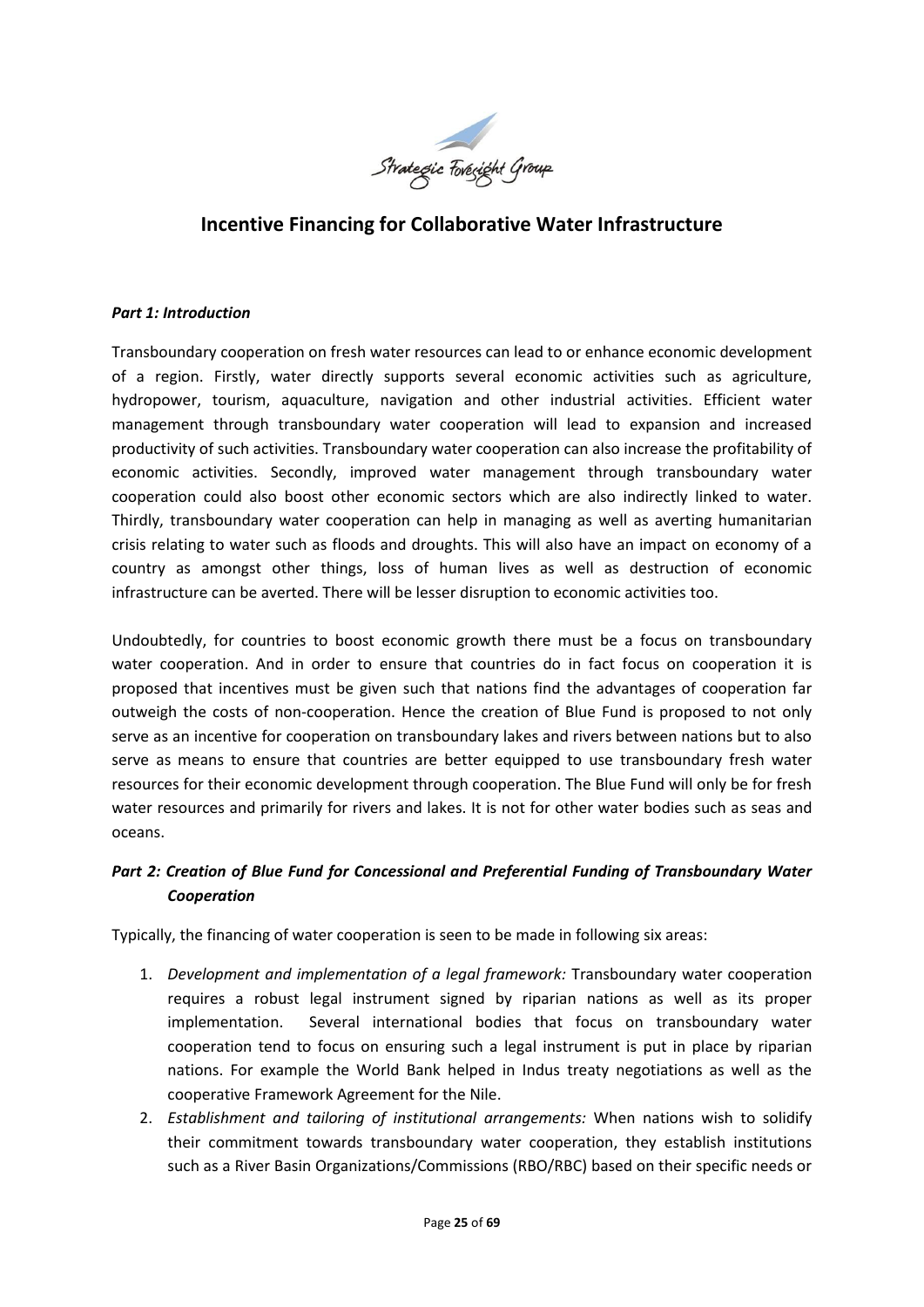interests. After an agreement there is a natural progression of the establishment of institutions for the implementation of the agreed terms between riparian nations. Institutions are extremely important for sustained cooperation. Hence most external donors consistently focus on the establishment and development of river basin and related institutions. Donor financing therefore is heavily seen at the initial stages of the RBO establishment and development.

- 3. *Management costs of institutional arrangements:* In order for the RBO/RBC and other basin governance related institutions to function, their management is of utmost importance but also require sufficient financial backing. Management costs are traditionally borne by the riparian nations and are agreed upon in the transboundary water cooperation agreement. Some RBOs have mixed funding wherein the programme activities of the RBO are often funded by donors and core activities receive funding from member nations. While the management costs of RBOs varies ranging from USD 200,000 to 2 million, contributions from member states are encouraged because it exhibits an important indicator of sustainability of the RBO/RBCs.
- 4. *Cost of basin management:* Apart from the costs related to management of institutions, there are costs that are incurred towards processes which are required for the management of the basin which includes joint data collection, planning and monitoring. These could range from equipment costs, labour costs, scientific research and output costs. This is another area that attracts donor funding.
- 5. *Capacity Building:* Capacity building at all levels for actors involved in transboundary water cooperation are required. Most donors focus on capacity building processes at several levels including individual, institutional and policies through seminars, workshops, and educational activities. This is to ensure that the goals of riparian nations are met and the efforts of the nations are sustained towards the achievement of these goals.
- *6. Long-Term investment in water-related infrastructure for shared river management:* Water infrastructure projects due to their very nature require long term investments. Infrastructure projects range from irrigation lines to dams, dykes, ports for navigation and other structures to facilitate development through water. Analysis of various environmental funds particularly water sector-related, show that the funds are often allocated for the first five objectives - capacity building, establishing required legal framework, establishment, and maintenance of river basin institutions as well as costs basin management functions such as data collection, planning and monitoring. The reasons are discussed in detail below.

Investment (especially long term and above 100 million USD) in water-related infrastructure such as hydropower, navigation, irrigation, afforestation and tourism for the joint management of transboundary water is not very common. This is due to the fact that the sum of money involved is very high and the investors do not see it as easily recoverable. Infrastructure projects have more risks which also include time delays. Furthermore, significant ground work is required to be done by states for private investors to make any financial contributions. When the Manantali Dam on Senegal River was proposed to be built, the riparian nations approached several donors for finance. However, only after certain steps were taken including significant ground work by the formation of the inter-state public company SOGEM for the management of the Manantali dam, did the project attract investors.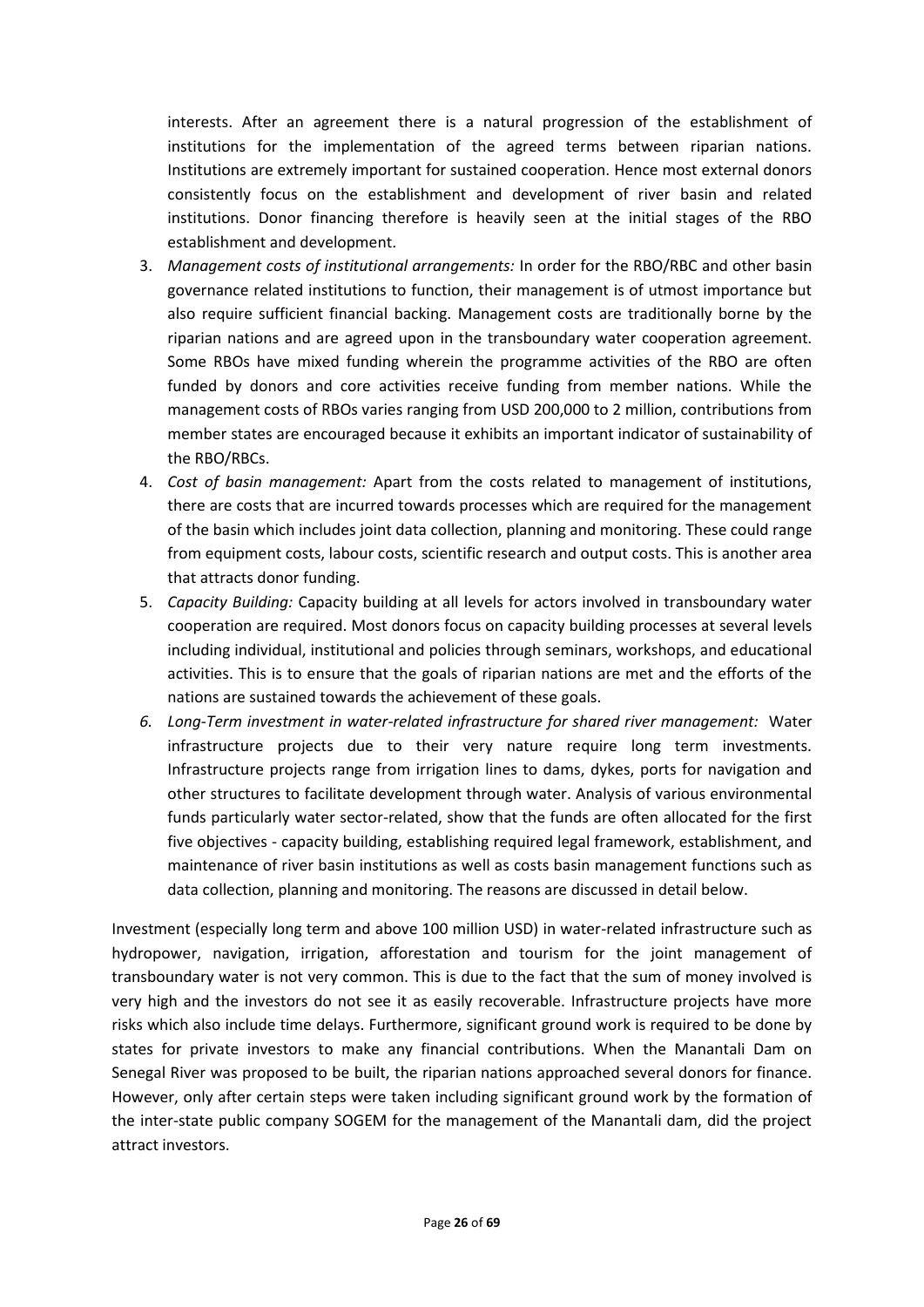Also, new sources and financial instruments would be needed in order to mobilise necessary funds required to meet the infrastructure needs for the future. At present Multilateral Investment banks are the major providers of investment for infrastructure growth and their role will be important in the future as well especially at the early stages of new projects. Private Banks are not involved to a large extent because the perceived 'returns' on investment in large scale infrastructure may not be high enough for the banks. Also private banks focus on short term liabilities, making them less likely to hold long term assets on their balance sheets especially for an extended period of time. Nevertheless, there is scope for private sector involvement and hence a call for targeting broader group of investors has been seen.

Large infrastructure projects mentioned above require states to seek multiple sources of funding including loans from Multilateral Development Banks (MDBs). However, these loans have to be repaid along with substantial annual interests which the countries cannot always afford.

There is also the proliferation of sovereign wealth funds such as Chinese and Arab funds that are 'effectively state owned' and are financing major infrastructure work in various parts of the world especially Africa. However these funds are available to riparian nations without any consideration for other riparian countries. This effectively raises the possibility of conflict between countries. Hence, a Fund that will aim at infrastructure development by placing a premium on actual transboundary cooperation is very much the need of the hour and it can be called 'Blue Fund'.

The Blue Fund which will generate 1 billion USD annually would provide concessional financing on a long term basis to nations so they could pay interest accrued. They would in effect help nations to tap into existing funds even with a limited resource. However, these infrastructure projects must be a joint endeavour between riparian nations and promote trans-boundary cooperation. Thus, the Blue Fund would serve as an enabling mechanism which would ensure that countries that are committed towards basin wide or sub-basin cooperation are rewarded and other nations are encouraged to make transboundary cooperation a priority. The objectives and modalities of the Blue fund have been elaborated in part 5 of this paper.

It would suffice to say that the Blue Fund will be an endeavour to encourage the international community to commit finances where cooperation over water resources is valued, thereby not only promoting much-needed water infrastructure but also contributing directly to economic stability and peace-building.

# *Part 3: Global and Regional Funds/initiatives/organizations*

Given below are some prominent funds/initiatives/organizations that have been working on financing environment protection measures including water. They have been chosen due to their profile of work (environment/ water), their size, unique functioning methods and impact.

# **1. Green Climate Fund (GCF)**

The Green Climate Fund aims at long term climate finance under the auspices of UNFCCC to help developing countries adopt practices that will mitigate and counter climate change.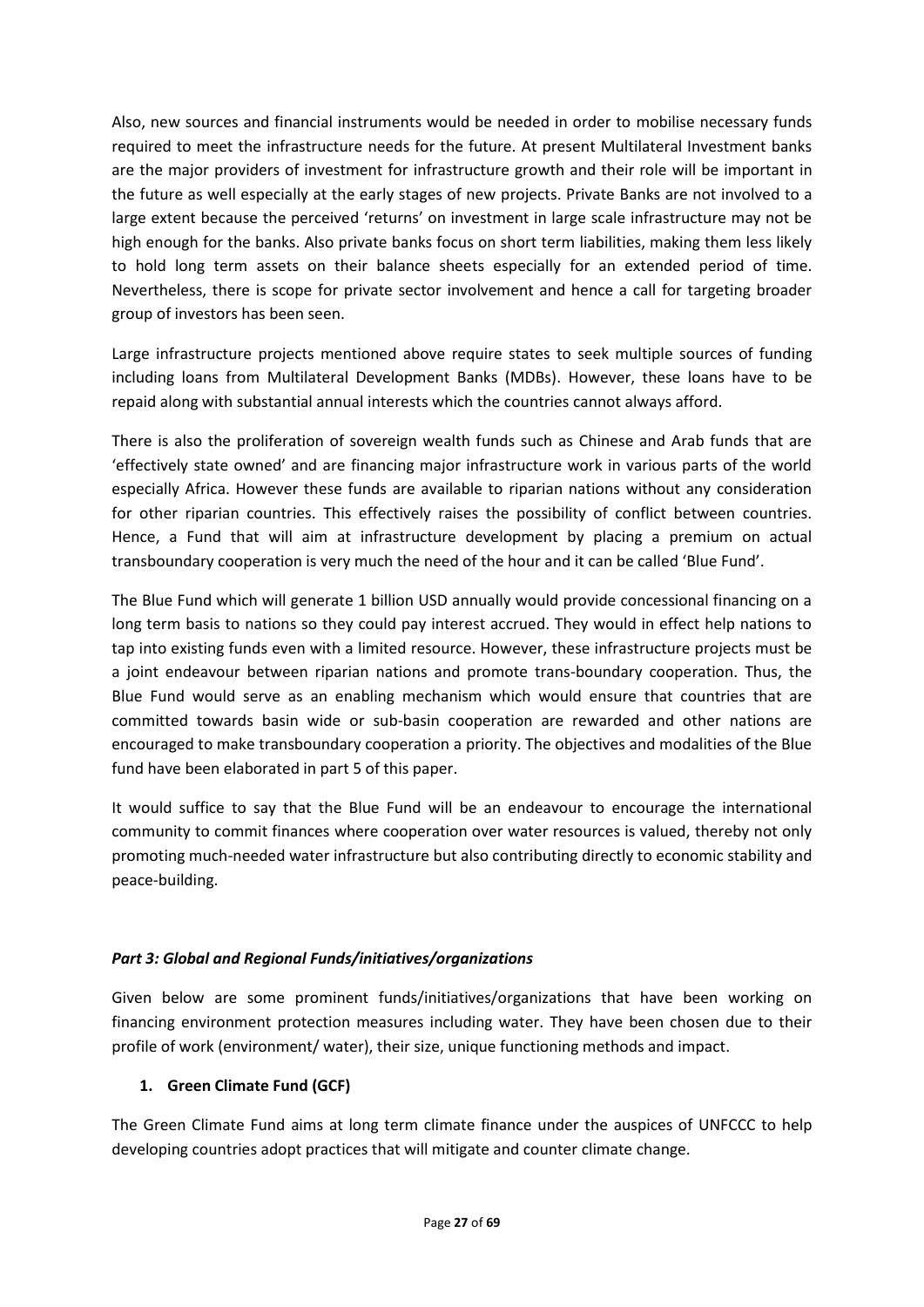GCF has a 24 member board with a Secretariat in South Korea. The board members are chosen from blocks of nations which gives a well-balanced representation of both the developed and developing world. The blocks include – Asia-Pacific, Latin America, African Least Developed Countries, Small Island States. World Bank is the Interim Trustee. There is involvement of stakeholders as observers during board meetings.

The Fund set itself a goal of raising USD 100 billion per year by 2020. The fund's initial target was to collect USD 10 billion before it started disseminating money equally for mitigation and adaptation projects. As of July 2016, the Fund received pledges of USD 10.3 billion from 43 nations. Of the total pledges, 96 per cent amounting to USD 9.9 billion has been formally agreed upon. However, just about USD 2.6 billion is the actual sum of money in the Fund.

Following the Board's informal dialogue in Cape Town in the  $1<sup>st</sup>$  week of February 2016, the new GCF Co-Chairs, Zaheer Fakir and Ewen McDonald, sat down together to discuss the Board's plans for 2016 and it seems that the Board has set an aspirational target to invest USD 2.5 billion during 2016. The Board had its fourteenth meeting from  $12^{th}$ - $14^{th}$  of October 2016 where it approved 745 million in funding proposals for ten projects. While, the board has been able to meet its aspiration target of funding projects worth 2.5 billion dollars, it is unclear whether this means that rest of the money in the fund i.e about 1.4 billion USD would be disbursed to fund more projects.

The broad criteria for project selection have been laid down by the Fund. It is still in the process of setting specific criteria. It seems to be making decisions on a case to case basis. The kind of projects that the GCF is funding currently could be broadly put in the category of capacity building and institutional development, although it has the scope for funding infrastructure as well.

GCF provides a process of accreditation whereby a designated authority of a government can acquire funding. It is seen that MDBs also seek such accreditation and are successful in getting the same due to their ability to comply with international standards set by GCF. A country can approach an accredited MDB for finance as well.

# **2. Climate Investment Fund (CIF)**

Since 2008, the CIF has been leading efforts to empower changes in sectors such as energy, climate resilience, transport and forestry. The Fund has USD 8.3 billion in pledges from 14 countries. While USD 8.1 billion represents realized amounts plus unrealized amounts valued on the basis of exchange rates as of June 30, 2015, it is difficult to determine how much of the sum is actually realised. CIF has a wide geographic coverage providing 72 developing and middle income countries the resources to adapt and mitigate the effects of climate change. The fund claims to have leveraged more than USD 55 billion from other sources. CIF has a 'sunset clause', which essentially means that each of the Funds under CIF (given below) is "to conclude its operations once a new financial architecture is effective." The New Financial Mechanism is Green Climate Fund. However CIF funds have until date not ceased functioning.

Areas of funding/Funds under CIF

 *Clean Technology Fund (CTF):* Is a USD 5.3 billion fund and provides middle-income countries with highly concessional resources to scale up the demonstration, deployment, and transfer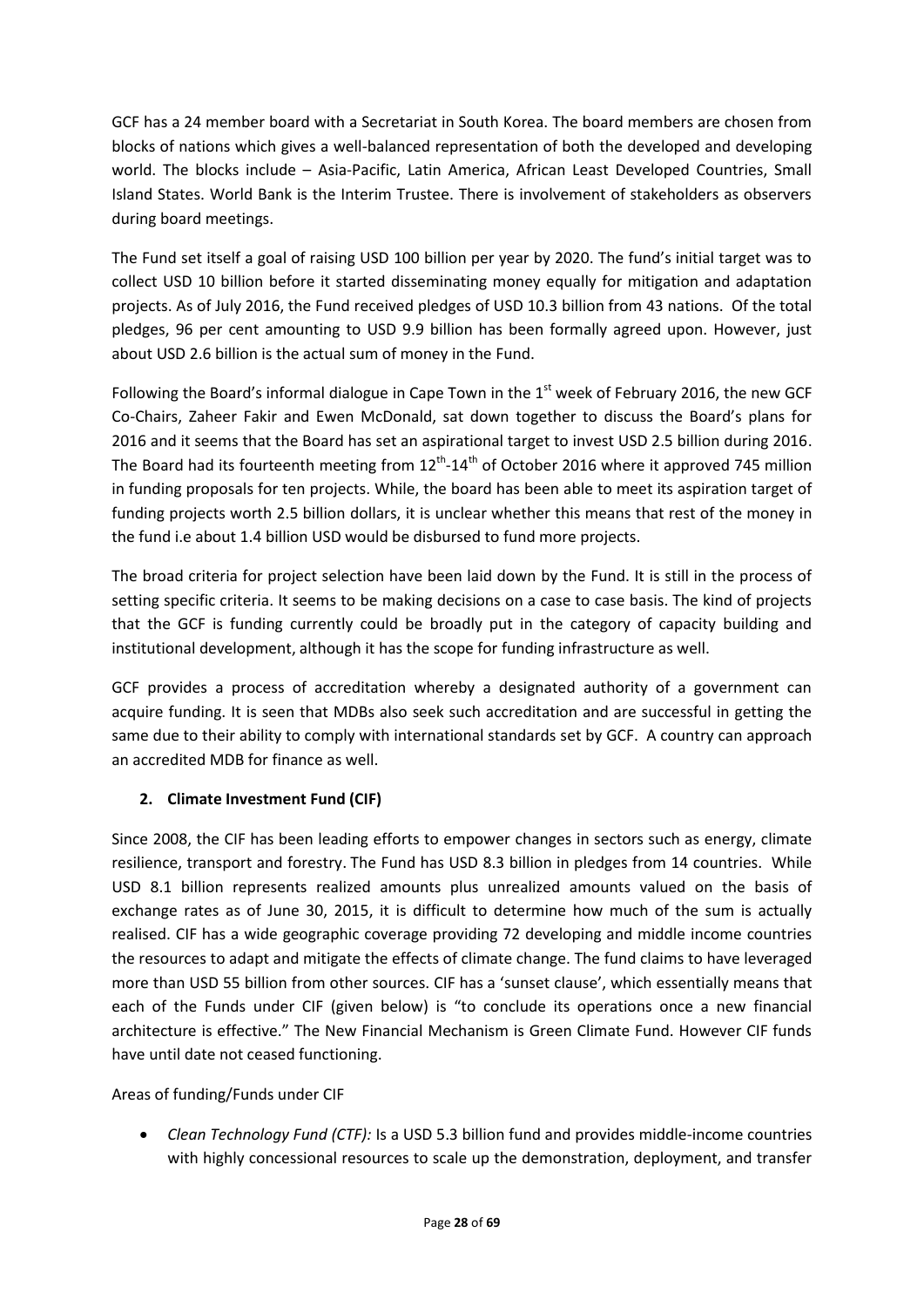of low carbon technologies in renewable energy, energy efficiency, and sustainable transport.

 *The Strategic Climate Fund (SCF)*: Is an umbrella fund for the USD 1.2 billion pilot program for climate resilience (PPCR), the USD 798 million Scaling Up Renewable Energy in Low Income Countries Program (SREP) and the USD 787 million Forest Investment Program (FIP).

### **3. Global Environment Facility (GEF)**

The Global Environment Facility Trust Fund supports the implementation of multilateral environmental agreements, and serves as a financial mechanism of the UN Framework Convention on Climate Change.

Since its inception (1994), GEF has allocated USD 11.5 billion—supplemented by more than USD 57 billion in co-financing—for more than 3,200 projects in over 165 countries. GEF has allocated USD 1.1 billion in grants, with USD 4.7 billion in co-financing for 183 projects in its International Waters focal area.

It is the longest standing dedicated public climate change fund and has 186 member countries. Climate Change is one of the six focal areas supported by the GEF Trust Fund, since 1991. The fund is replenished every four years and it is currently in its  $5<sup>th</sup>$  cycle with more than \$ 1 billion for climate change projects. It is one of the only funds with 'criteria based approach' in distributing climate change finance.

The GEF administers five important trust funds as follows:

- o The GEF Trust Fund
- o Special Climate Change Fund
- o Least Developed Countries Fund
- o Adaptation Fund
- o The Nagoya Protocol Implementation Fund.

Resource mobilization occurs through voluntary contributions from the member governments. The recipients of the GEF grants are also required to raise co-finance when accessing GEF.

The GEF serves as the financial mechanism to five conventions:

- o The Convention on Biological Diversity
- o The United Nations Framework Convention on Climate Change
- o The United Nations Convention to Combat Desertification
- o The Stockholm Convention on Persistent Organic Pollutants
- o The Minamata Convention on Mercury.

A sample of projects of GEF in the water sector is given below:

• Over a 15-year period, from 1991 to 2007, GEF with UNDP helped countries to build a successful IWRM framework in the Danube Basin. During this period, countries were provided with significant assistance to meet the regulations laid down by the EU.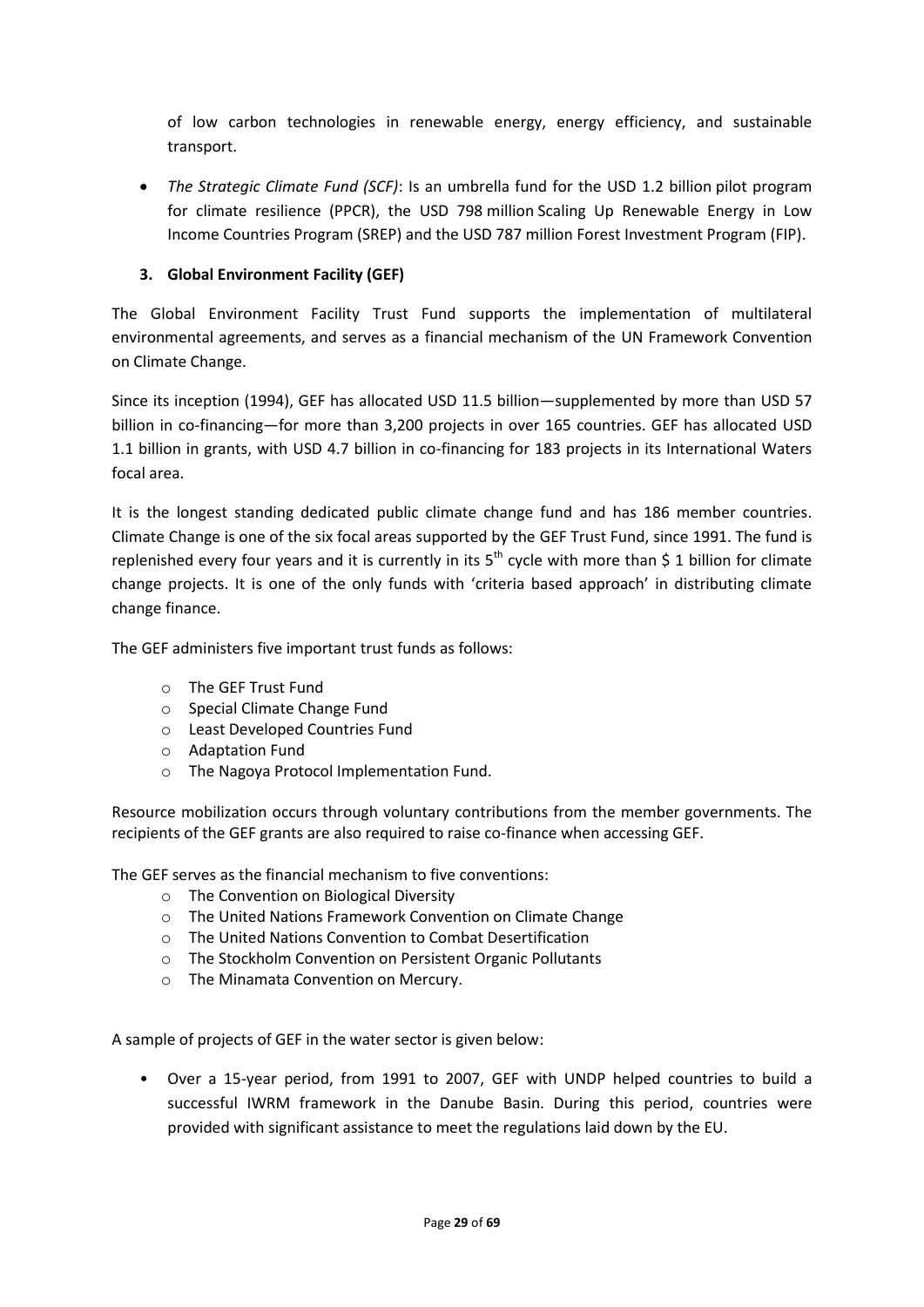- GEF was instrumental in establishing the Nile Transboundary Environmental Action Project (NTEAP). The project was established in 2003 to provide an environmental framework of actions for the sustainable development of River Nile and support NBI countries in capacity building and enhancing cooperation in the management of the Basin environment. It was a five year project which ended in 2009.
- Slovenia, Croatia, Bosnia and Herzegovina and Serbia signed a protocol to the Sava River Basin Declaration to cooperate on groundwater management in the basin (and accompanying protocol to the existing agreement) on shared groundwater management, something not foreseen by anyone in the basin prior to the activity.
- Development and Adoption of a Strategic Action Program for Balancing Water Uses and Sustainable Natural Resource Management in the Orange-Senque River Trans-boundary Basin.
- Implementing Sustainable Integrated Water Resource and Wastewater Management in the Pacific Island Countries.
- Good Practices and Portfolio Learning in Transboundary Freshwater and Marine Legal and Institutional Frameworks.

This shows that GEF funds are not given to the creation of water assets and infrastructure.

#### **4. EU Africa Infrastructure Trust Fund (EU-AITF)**

The EU-AITF's came into existence in 2007 with "an objective to promote investment in infrastructure in Sub-Saharan Africa through various forms of grants which are blended with longterm investments by selected development finance institutions. In this way, the EU-AITF helps to mobilise additional finance for projects, thereby increasing access to energy, transport, water and communications services." Ultimately, such projects contribute to poverty reduction and help foster sustainable economic growth. EU-AITF funding is available from two different grant envelopes: a) The regional envelope promotes infrastructure projects with a demonstrable regional impact. b) The Sustainable Energy for All (SE4ALL) envelope supports regional, national and local energy projects targeting SE4ALL objectives.

#### **Grants from the EU-AITF can take one or more of the following forms:**

- "Interest rate subsidies (IRS) can be applied in flexible ways to reduce the total amount of debt payable by the borrower
- Technical assistance (TA) preparatory work for eligible projects, project supervision and targeted capacity building
- Direct Grants (DG) to finance project components with social or environmental benefits
- Insurance Premia (IP) Payment of early-stage premia for launching infrastructure projects."

The Fund's pledged contribution amount as of  $30<sup>th</sup>$  June 2015 is EUR 811.9 million of which EUR 481.9 million is for the regional envelope and EUR 330 million is for the SE4ALL envelope. The cost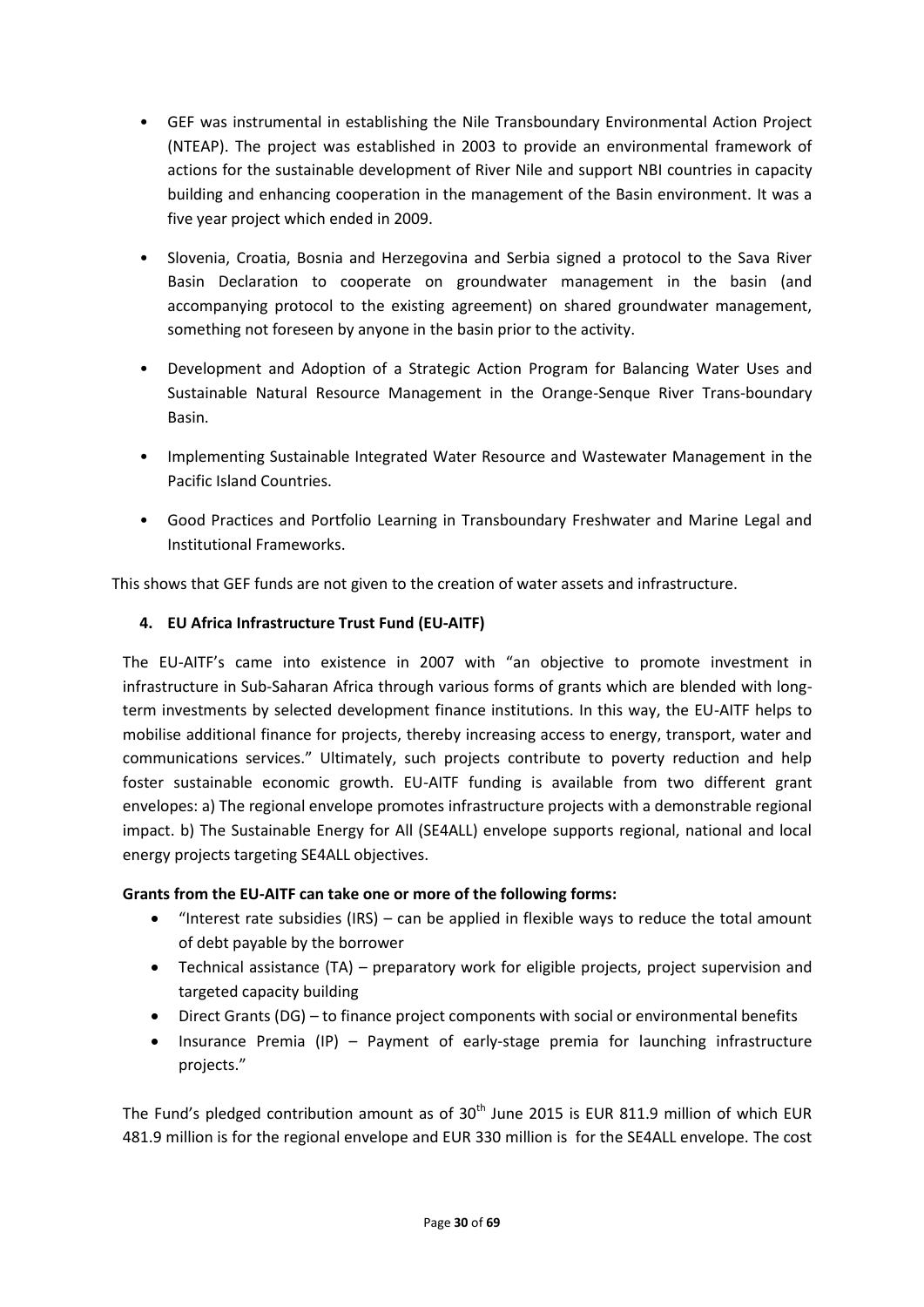of EU-AITF supported projects in their investment phase is currently estimated at EUR 7.4bn, which is 15.3 times the volume of EU-AITF grant support.

The donors of the Fund are European Commission (EUR 647.7 million) and 12 EU Member States (EUR 164.2 million).

#### **The Fund supports the following types of projects:**

- *Energy:* geothermal, hydropower, solar power and wind power plants, transmission lines, sustainable cooking fuels, etc.
- *Transport:* road and railway networks, ports, maritime and river routes, air transport, etc.
- *Water:* water supply, treatment and sanitation plants.
- *Information and communication technologies:* submarine internet cables, satellite-based infrastructure, etc.

It is seen that more than half of projects financed by the Fund are energy related followed by transport and about 9 per cent is related to water.

**Structure of the EU-AITF Fund:** The Fund has various committees such as the EU-Africa Infrastructure Partnership Steering Committee, the Executive Committee of EU-AITF Donors, the Project Financiers Group, and the EU-AITF Secretariat which is housed at the European Investment Bank's headquarters in Luxembourg. These committees play a significant role in providing strategic advice for the Funds, acting as a decision-making body, bringing together development finance institutions and taking the role of treasury, accounting and other administrative roles.

#### **5. Cooperation Fund for Water Sector**

The Asian Development Bank (ADB) established a multi-donor facility in December 2001 called the Cooperation Fund for Water. The Fund was to promote effective water management policies and practices at the regional, sub regional and country levels. The major donor nations of the Fund were Netherlands and Norway and their total contributions amounted up to USD 21.5 million. The fund was closed in 2009. The fund, amongst other things, paved the way to the establishment of Network of Asian River Basin Organizations (NARBO) in 2004. NARBOs objectives amongst other things were to serve as a platform for RBOs in Asia to exchange information and experiences as well as to help RBOs in capacity building to better manage the shared resource.

# **6. Water Financing Partnership Facility (WFPF)**

The ADB also has a Water Financing Partnership Facility (WFPF) that was established in November 2006, with initial contributions at 100 million USD. The partnership offers technical assistance and loans in three key areas: rural water, urban water, and basin water. The funding for water management projects promotes IWRM and healthy rivers. The funding may include investments in the infrastructure and management of multifunctional water regulation and hydropower facilities developed in a basin context, flood management, and the conservation and improvement of watersheds, wetlands, and ecosystems.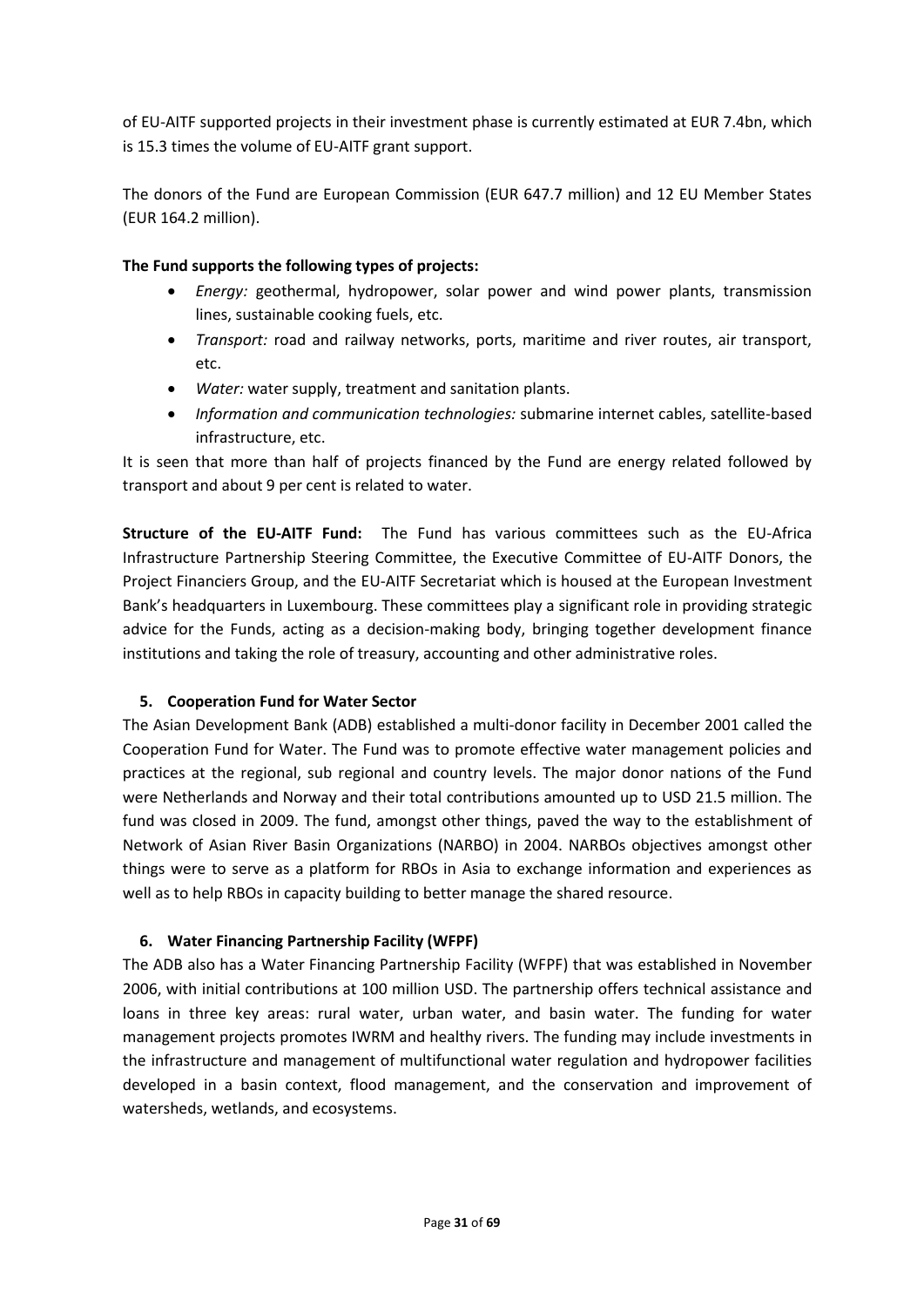As of June 2015, committed contribution of WFPF from its financing partners amount to USD 102 million, of which it received USD 83.88 million. The Asian Development Bank (ADB) selection of project proposals is based on criteria agreed between the WFPF partners and ADB.

Australia, Austria, the Netherlands, Norway, Spain and Switzerland are currently the donors of WFPF. According to WFPF, the donors contribute because they see several incentives including a) *Direct and on-the-ground results -* The donors who are considered partners help to improve the lives of millions of people "b) *Increased donor harmonization and efficiency gains* - The WFPF provides an opportunity for development partners to increase donor harmonization and maximize efficiency gains and joint impact. c) *Strengthened partnerships* - The WFPF helps strengthen partnerships in the water sector among governments, donors, civil society, and the private sector at project and country level, and through regional cooperation."

# **7. Cooperation in International Waters in Africa (CIWA)**

The Cooperation in International Waters in Africa (CIWA) was established in 2011 as a multi-donor trust fund by World Bank in partnership with partnership the governments of Denmark, Norway, Sweden, the Netherlands, and the United Kingdom. Its role is to supports riparian governments in Sub-Saharan Africa to sustainably develop its transboundary waters for growth, poverty reduction and climate resilience. "CIWA will achieve this by improving the quality and accessibility of information, strengthening institutions, and providing support for preparing and improving the quality of investments with regional benefits." CIWA is hosted by the World Bank.

CIWA has a target of mobilising USD 200 million over ten years and has made investments of USD 70 million on short term and long term projects.

CIWA is seen to be mostly engaged in fostering data and information collection and promoting the adoption of transboundary agreements, investment plans, and operational agreements as well as the establishment of relevant basin institutions, because through this it is believed that it would lead to strengthened transboundary water cooperation.

# **8. International Development Association (IDA)**

The International Development Association (IDA) offers concessional loans and grants to the poorest developing countries in the world. The IDA's headquarters is in Washington D.C and it is a member of the World Bank Group.

It was established to complement the International Bank for Reconstruction and Development (IBRD) by lending to developing countries which wouldn't traditionally be able to get loans or grants due to their low GDP or low credit rating.

The IDA is now that the single largest funding body for economic and human development in 71 poorest countries in the world. IDA's lending is on concessional terms, i.e IDA have zero or very low interest charge. The repayments of the loans are stretched over 25 to 38 years and this includes 5 to 10 year grace period as well. IDA also provides financial aid in terms of grants as well as debt relief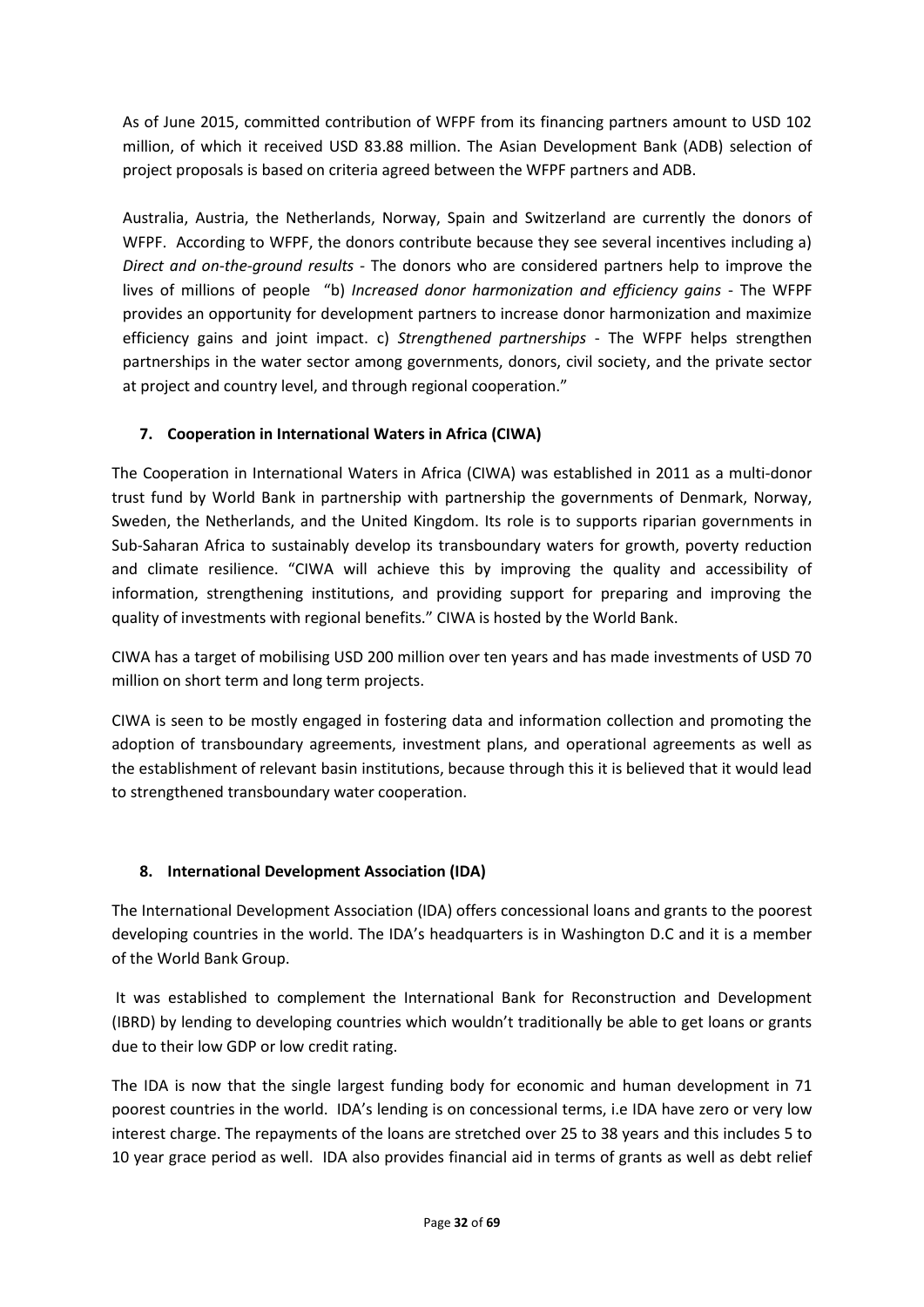measures through the Heavily Indebted Poor Countries (HIPC) and the Initiative and the Multilateral Debt Relief Initiative (MDRI). However, IDA is said to have hardened its terms of lending.

As of June 30, 2015, IDA's annual commitment has been USD 19 billion of which 13 per cent was provided as grants. IDA supports a range of development activities in primary education, health, water and sanitation, agriculture, business, climate resilience and mitigation, infrastructure, and institutional reforms. The IDA beginning from July 1, 2014 has also placed a special emphasis on "climate change, fragile and conflict-affected countries, gender equality, and inclusive growth."

While, it's difficult to tell to what extent IDA contributes to or incentivises regional cooperation, mention must be made of the CASA 1000 project which aims to create the Central Asia-South Asia Regional Electricity Market (CASAREM) by helping transfer energy from Central Asia to energy deficient South Asia. The project has seven different financiers of which one of them is the IDA and it also has a major infrastructure component. The project cost is US \$ 1.17 billion which includes "contingencies, taxes and interest during construction."

#### *Part 4: Lessons for the establishment and functioning of the Blue Fund*

- **A. Lessons learned from the analysis of existing funds/initiative/organizations mentioned above:**
	- There is no 'global fund' or an 'international fund' that undertakes the financing of transboundary water infrastructure, unlike the Climate Change funds such as GCF, GIF etc.
	- Most funds have a specific decision making structure involving a board, secretariat and observers who are external stakeholders. The involvement of observers is often stressed upon while evaluating the criteria for an effective funding mechanism.
	- Funds have an aspirational target with respect to finance. However, they may not necessarily reach the same.
	- Accreditation process: The funds tend to give money to governments directly or through designated bodies. These bodies need to apply to the fund for accreditation before the fund flows.

# **B. Some lessons can also be learned from how these funds have erred or failed to complete their objectives.**

• The flow of funds from the funding organization/body/initiative to the government is most often riddled with red tape and could come with strings attached. For example GCF through the process of accreditation is giving its money mainly through international organizations, such as multilateral or private banks rather than directly to institutions in developing countries where the projects are taking place. This manner of acquiring funding proves to be time a consuming process for developing countries. Furthermore, private or international banks often have conditions that may be extremely tough for countries to follow which makes them less likely to receive the grant.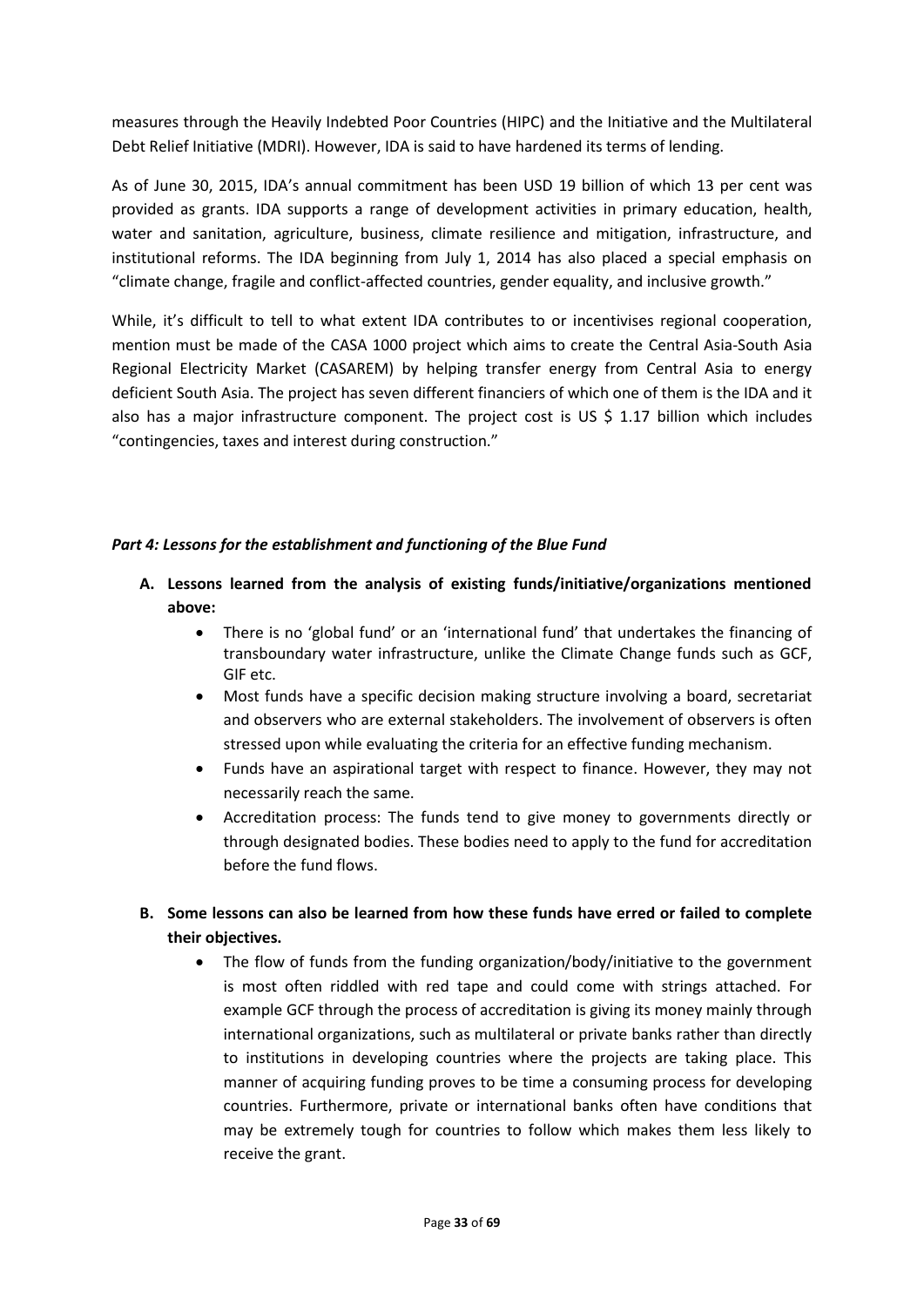- Sometimes there is a failure to meet the actual criteria for which the fund was established. GCF for example has been critiqued for not been able to ban fossil fuel and some other funds have been criticised for their failure to not be able to set aside the interests of developed nations which may not completely in favour of developing world.
- Most funds aim at processes such as institutional strengthening and capacity building to promote cooperation or to build an environment for cooperation. There are only negligible funding mechanisms that specifically aim at joint infrastructure for transboundary water cooperation. Therefore, often, these funds fail to make a real, perceptible impact at the ground level.
- Funds pledged are almost never fully realised; funds raised are not always effectively allocated and subsequently disbursed. Therefore, while a fund may claim to be worth USD 20 billion or USD 100 billion, often, the amount actually reflects what the fund aspired to raise, rather than how much it has actually received and how much it is actually distributing to projects, which ends up being a fraction of the initial claim.

#### *Part 5: Blue Fund: Objectives and Modalities*

- **1. Objective:** Blue Fund is a USD 1 billion fund on annual basis for concessional and preferential funding of transboundary water cooperation on fresh water resources i.e rivers and lakes. The Blue Fund is not for seas and oceans. Broadly, what the Blue Fund will aim to do is to ensure that a joint project promoting transboundary water cooperation between riparian nations which has received a promise for financial support from MDBs or other respectable financial institutions will have their interest and other related costs to be repaid covered by the Fund.
- **2. Criteria:** The Fund will provide finance only if the following conditions are met-
- a. *Developing countries*: The Fund will be available only for countries which are in most need for assistance.
- b. *Transboundary fresh water resources*: The Fund will only be available for infrastructure related to shared fresh watercourses between nations such as lakes and rivers.
- c. *Substantial Infrastructure projects:* The Fund is for water infrastructure projects that are worth USD 100 million and above and not for capacity building or institutional strengthening which is the arena of a plethora of other funds.
- d. *Concessional funding*: The Fund is not going to finance infrastructure projects. It will only ensure that interest rates and other related costs of such projects are covered. The interest rates accrue when countries borrow from MDBs a substantial sum of money due to which they are often discouraged from taking the loans. The Fund will help them in this regard thereby granting them access to larger funds.
- e. *Formal third party approval:* Any project that requires the support of the Blue Fund must have been approved by Multilateral Development Banks or another country which is willing to fund to ensure processes such as feasibility study and environmental impact assessment is carried out. This is to further ensure that the infrastructure project meets international standards.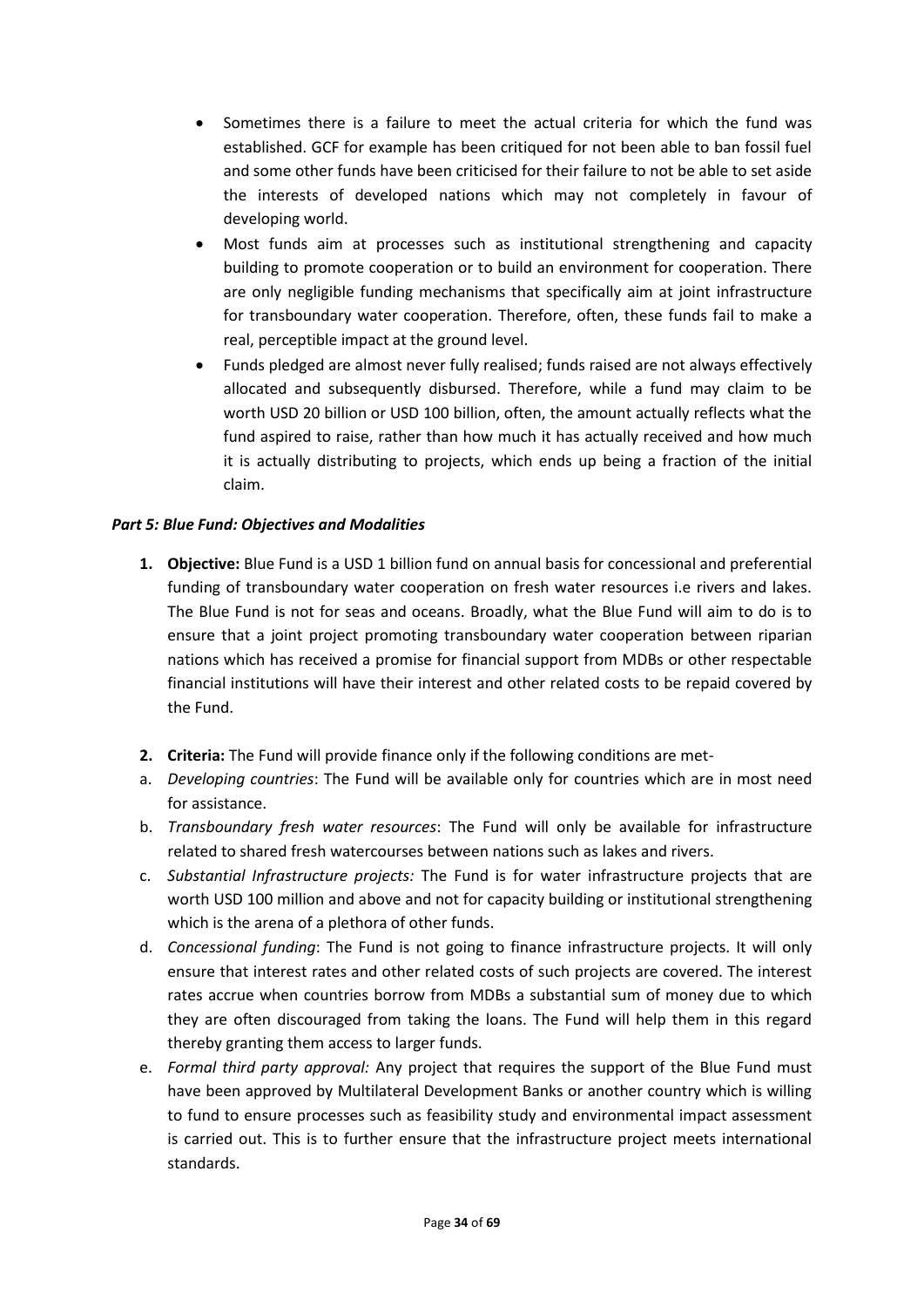- f. *Preferential:* The fund is for transboundary cooperation only.
- g. *Demonstrate willingness to cooperate:* Countries approaching the Fund must have demonstrated in a substantial manner their willingness to cooperate on a transboundary project through a river basin organization or through any other manner.
- **3. Modalities:** The Blue Fund will be able to cover interests and other ancillary costs of infrastructure projects through the following modalities that EU Africa infrastructure Trust Fund ( EU-AITF) use and they are as follows:
	- Interest rate subsidies (IRS)
	- Technical assistance (TA)
	- Insurance Premia (IP).

#### **4. Why is Blue Fund different from other funds?**

- While most funds aim at institutional enhancement and capacity building, the Blue Fund will help countries procure funding for substantial infrastructure projects that are transboundary in nature.
- Given that the Blue Fund will pay the interests of large-scale infrastructure projects funded by MDBs, theoretically, a USD 1 billion fund could cover at 3-3.5% subsidy which includes interest + insurance + technical assistance, which could enable projects worth USD 30 billion annually. The interest subsidy rate was calculated on the basis of the following: (LIBOR 1.2%) + (Interest 1.0%) + (fees 0.5%) + (Insurance 0.3-0.8%).
- Blue Fund is unique because it is an enabling fund. Other funds such as GEF are also enabling funds but focus on institutional enhancement and capacity development to create an environment for infrastructure cooperation. The Blue Fund is directly getting into infrastructure cooperation i.e. directly enabling.
- It will help countries to tap into existing funds with limited resource.
- It is meant for long term investments of 25 years or more, like the IDA of World Bank which funds projects for 30-40 years.
- Financial incentives can act as a catalyst for cooperation between nations.
- Blue Fund is being suggested at a time when the UN SDG Panel's main aim is to increase water finance to meet the SDGs. What the Blue Fund will be doing is to encourage the international community to set aside a part of that fund for transboundary water cooperation. This is the right time for such a fund.
- The Blue Fund will be able to also bring investments into green infrastructure which especially due to its long term impact and the costs is rarely focused upon by nations. Nations collaborating on infrastructure projects could be motivated to also consider green infrastructure through the Blue Fund.
- **5. Source of funding and reasons for investing in Blue Fund:** The Blue Fund will be predominantly financed by governments. In addition, it can also receive funding from large private foundations. Infrastructure projects could be development related such as irrigation, rural development or it could be purely commercial in nature such as for energy, navigation and tourism. There is a scope for private investment when such projects of commercial nature are involved.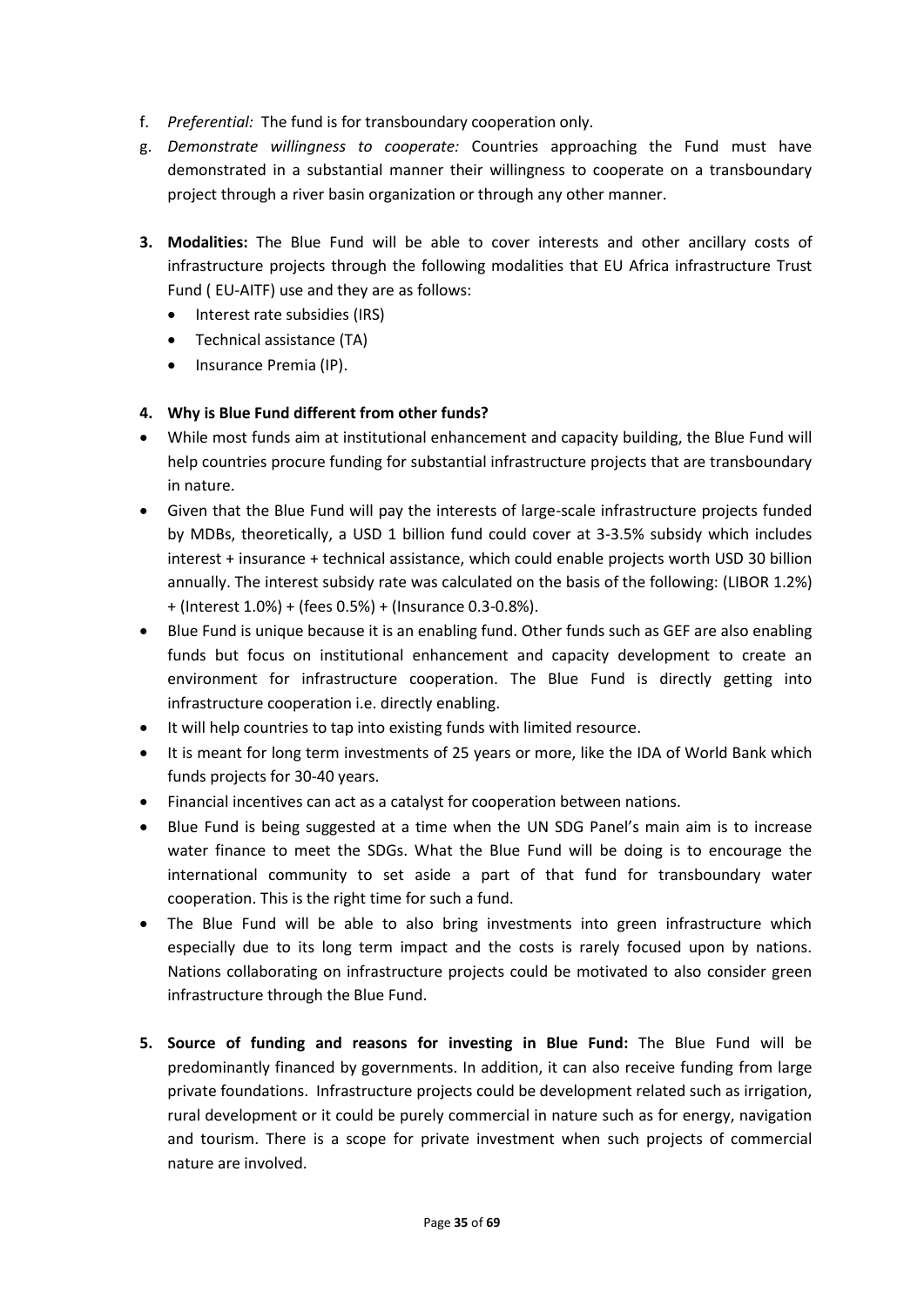The Blue Fund can be attractive to donors because it can foster regional peace and stability. Previously, funding of infrastructure projects were done for the purpose of development mostly for individual nations. However, the Blue Fund can not only directly impact development but also bring about regional stability through cooperation. This component of the fund could certainly make donors invest in the fund.

While Blue Fund is proposed as one of the a new funding mechanism that should be created, it is also proposed that well established funds like Global Climate Fund (GCF) can have a separate component resembling the Blue Fund with the same objective to finance infrastructure promoting transboundary water cooperation.

#### **6. Disbursement of funds:**

It must be noted that USD 1 billion is a notional value. There has to be a minimum of USD 500 million which will impact USD 15 billion worth of infrastructure. Realistically the Fund cannot be more than USD 1.5 billion. The USD 1 billion is the sum that needs to be disbursed not just pledged.

#### **7. Dealing with the eventuality of default, currency fluctuation and other risks**

Multilateral Development Banks and other lending institutions have strict policies in place to deal with defaulters. Due diligence is done including looking at the credit rating of a country before any form of loan is sanctioned. Mechanisms like credit swaps and World Bank's Partial Risk Guarantees which operates on the principle of indemnity are but a few examples that are in place that will ensure either there is no default or a way out, in the event that there is. All MDBs have complex mechanisms in place which help to deal with cases where the countries are unable to pay the sum that is due. However, there are instances of wilful default perhaps even for political reasons. In this case it would be safe to say that the MDBs also have substantial support of the international community that will ensure compliance by borrowing nations. Most countries also have mechanisms in place to ensure that their investment is not defaulted wilfully or otherwise.

In the case of the Blue Fund, it will not be able to be used in the event a group of countries default. Nevertheless, it would be pertinent to note that when a country procures support for its project from a MDB or other such entity, the Blue Fund will also be relying on the strong measures that they have in place to ensure timely loan payment and non-default. The Blue Fund will constantly follow up with the MDB or other such entity to monitor the timely payment by nations.

There are risks related to foreign exchange which the Blue Fond will not cover. However, costs incurred due to project delays can be discussed. But the Blue Fund will only pay for a specified number of years. The time period component has been mentioned below.

#### **8. Time period of payment**

The Blue Fund will not fund projects in perpetuity. There will be a set time period for which the Blue Fund will provide support. The infrastructure project must be viable and the nations must take measures to ensure that it eventually leads to profits that will help them repay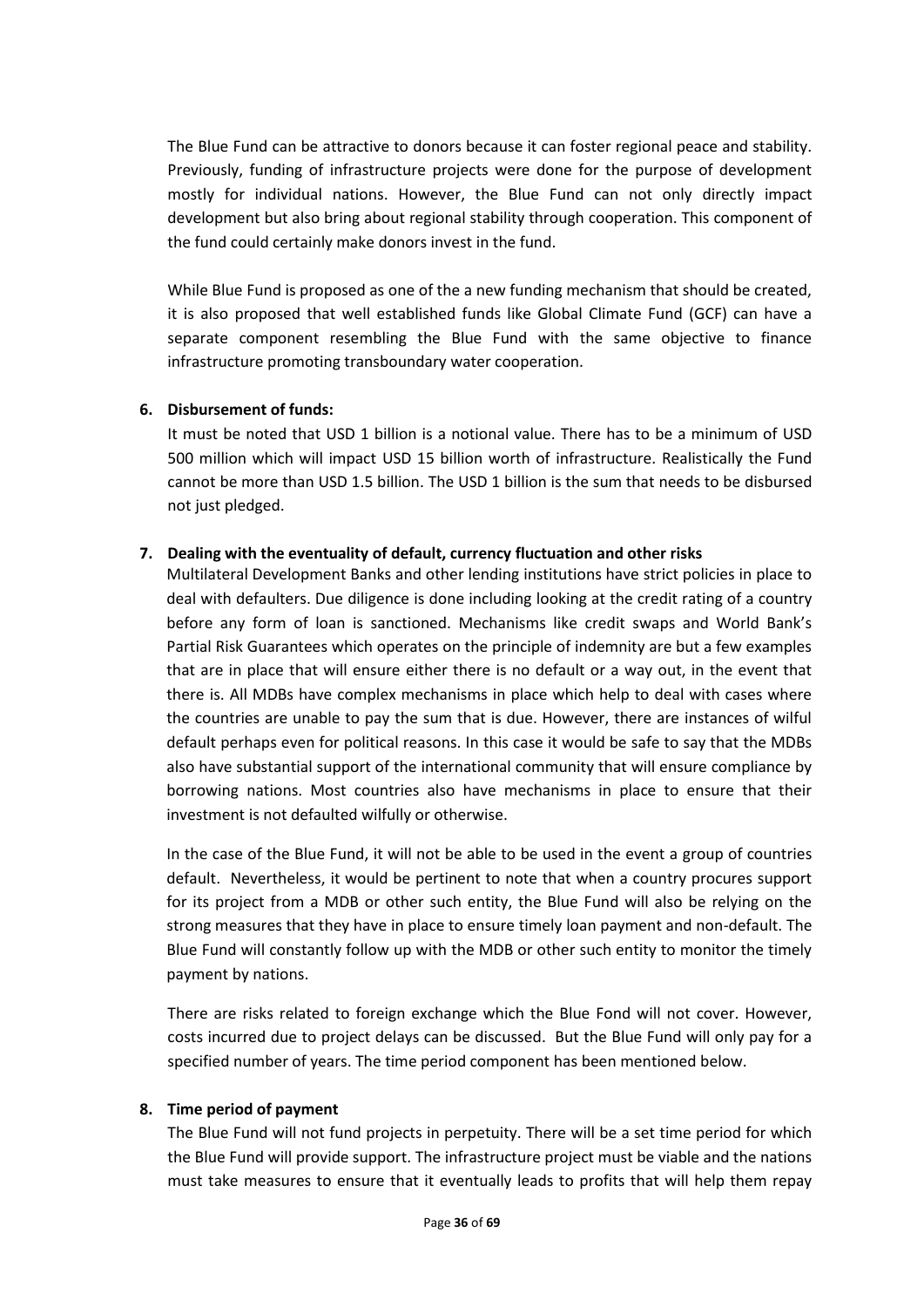their debt. In this regard, the Blue Fund can determine the time period of payment to nations on a case to case basis mostly based on when the infrastructure is projected to be viable.

#### **9. Fund outreach and procurement process**

In order for the Blue Fund to be a success, two aspects must be addressed: a) Making countries understand the benefits of Blue Fund and the benefits that the countries will receive when they use the Blue Fund. There must be a sufficient educational or outreach component of the Fund that will help popularise the idea of acquiring investments for water infrastructure through the Fund. b) The projects must be worth the investment. Herein it is important to note that there must be process to ensure that countries should have access support facility that will help them to identify, encourage and design actual projects. In this case the Global Infrastructure Facility of the World Bank which was launched in 2014 must be mentioned. It is a **"**is a global open platform that facilitates the preparation and structuring of complex infrastructure public-private partnerships (PPPs) to enable mobilization of private sector and institutional investor capital." "The GIF supports governments in bringing well-structured and bankable infrastructure projects to market. GIF's project support can cover the spectrum of design, preparation, structuring and transaction implementation activities, drawing on the combined expertise of the GIF's Technical and Advisory Partners and focusing on structures that are able to attract a wide range of private investors." The GIF could also serve as that support facility for riparian nations. The GIF could have a dedicated water component that can help countries design projects which is ecological sensitive and technological sound buy has a transboundary water component in it.

#### *Part 6: Blue Fund Regional Test Case*

In order for the international community to support a new form of funding mechanism, a pilot project has been proposed in the form of Congo Basin Blue Fund. It was proposed to help the riparian nations of Congo Basin to jointly work towards economic development by shifting focus from deforestation to benefits derived from the sustainable use of Congo River and its tributaries. The proposal has gained support from the riparian nations and the political support that the proposal has received is because the riparian nations foresee the funding as a means to ensure sustainable development leading to regional peace and stability. The proposal will be further discussed in November 2016 at COP22, Marrakesh.

#### **Note:**

- The model for the Blue Fund is one of the options for preferential and concessional funding. There could be regional Blue Funds, perhaps even targeting specific basins. Existing mechanism such as EUAITF or Water Financial Facility of ADB could also act as a host for a global or regional Blue Fund.
- Provisions to include the process of preferential and concessional funding for joint water infrastructure could be adopted by MDBs especially the ones that are newly formed.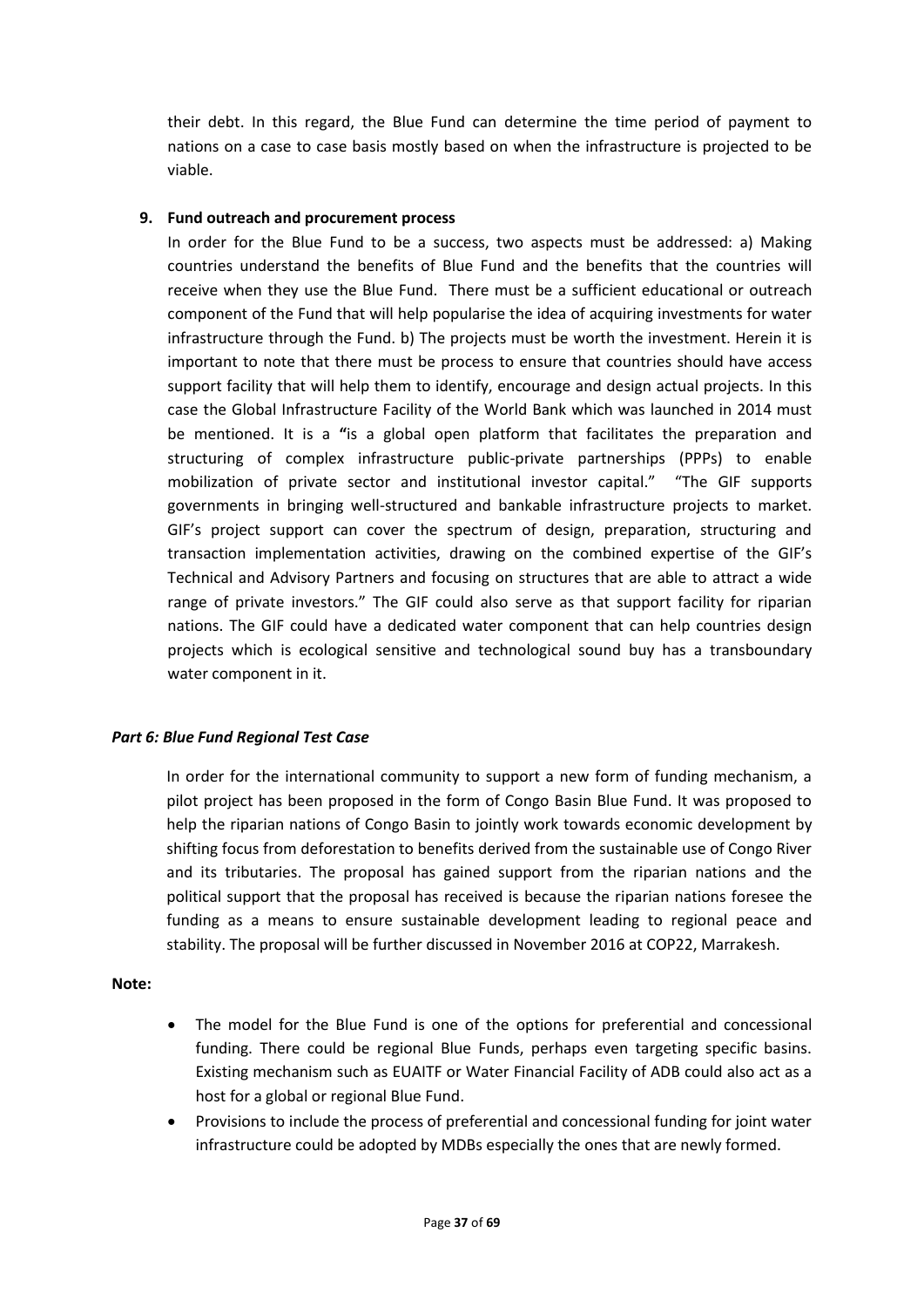There is no global consensus on the term to be used to refer to a water source (rivers/lakes/aquifer) that flows from one country to another. Transboundary, international, shared are some of the ways that the countries characterise these water bodies. For the purposes of this paper such water sources are referred to as Transboundary water.

#### **Annex-1: Other instruments to raise funding**

There are other instruments that can be used to raise funding through private investors for joint infrastructure projects on transboundary water such as the Green Bonds. The World Bank has introduced the concept of Green Bonds under its 'Strategic Framework for Development and Climate Change' which it launched in 2008. The Framework aims to increase 'public and private sector activity to combat climate change'. Through Green Bonds, the World Bank seeks to raise funds through private individuals and entities, which have a fixed income, to support lending for eligible mitigation and adaption projects. Since 2008, the World Bank has issued around USD 8.5 billion equivalent in Green Bonds. Investors see advantages in buying Green Bonds as it has Triple-A credit quality which is the same as any other bonds of the World Bank. Investors also see returns in the form of environmental changes that can be brought about through the mitigation and adaptation projects that the Green Bonds will be funding.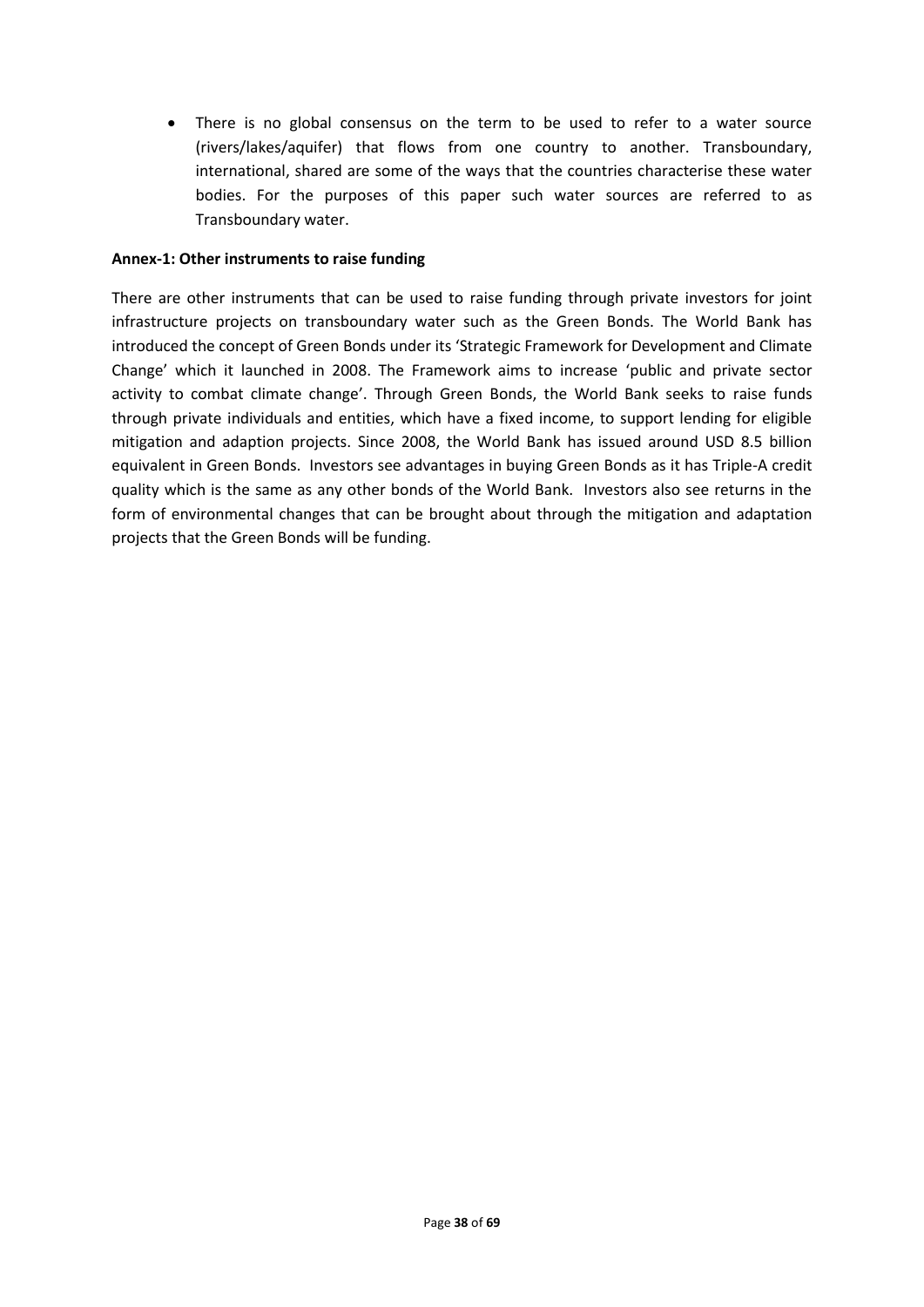#### **Sources**

Water Cooperation in Action: Approaches, Tools and Processes, Conference report of the International Annual UN-Water Zaragoza Conference 2012-13, UN Water, 2013. [http://www.un.org/waterforlifedecade/water\\_cooperation\\_2013/pdf/water\\_cooperation\\_in\\_action](http://www.un.org/waterforlifedecade/water_cooperation_2013/pdf/water_cooperation_in_action_approaches_tools_processes.pdf) approaches tools processes.pdf

River Basin Commissions and Other Institutions for Transboundary Water Cooperation, United Nations, 2009

[http://www.unece.org/fileadmin/DAM/env/water/documents/CWC\\_publication\\_joint\\_bodies.pdf](http://www.unece.org/fileadmin/DAM/env/water/documents/CWC_publication_joint_bodies.pdf)

Financing Transboundary Water Management, Development Financing, Policy Brief, 2000. <http://www.cap-net.org/documents/2002/09/financing-transboundary-water-management.pdf>

Financing Transboundary Water Management, Overseas Development Institute, 2002 <https://www.odi.org/sites/odi.org.uk/files/odi-assets/publications-opinion-files/1622.pdf>

Torsten Ehlers, Understanding the Challenges for Infrastructure Finance, Bank for International Settlements, 2014. <http://www.bis.org/publ/work454.pdf>

Status of Pledges and Contributions made to the Green Climate Fund, Green Climate Fund, 2016 [https://www.greenclimate.fund/documents/20182/24868/Status\\_of\\_Pledges.pdf/eef538d3-2987-](https://www.greenclimate.fund/documents/20182/24868/Status_of_Pledges.pdf/eef538d3-2987-4659-8c7c-5566ed6afd19) [4659-8c7c-5566ed6afd19](https://www.greenclimate.fund/documents/20182/24868/Status_of_Pledges.pdf/eef538d3-2987-4659-8c7c-5566ed6afd19)

From Signatures to Action – GCF Funding Proposals Need to Meet the Ambition of the Paris Agreement, Green Climate Fund, 2016.

[http://www.greenclimate.fund/documents/20182/44502/From\\_Signatures\\_to\\_Action\\_\\_\\_GCF\\_Fund](http://www.greenclimate.fund/documents/20182/44502/From_Signatures_to_Action___GCF_Funding_Proposals_Need_to_Meet_the_Ambition_of_the_Paris_Agreement.pdf/dda4bbc2-a390-49b0-a098-214c70b8f1ab) ing Proposals Need to Meet the Ambition of the Paris Agreement.pdf/dda4bbc2-a390-49b0[a098-214c70b8f1ab](http://www.greenclimate.fund/documents/20182/44502/From_Signatures_to_Action___GCF_Funding_Proposals_Need_to_Meet_the_Ambition_of_the_Paris_Agreement.pdf/dda4bbc2-a390-49b0-a098-214c70b8f1ab)

The Board Is United In Our Commitment to Meet Our USD 2.5 Billion Target, Green Climate Fund, 2016.

<http://www.greenclimate.fund/-/-we-want-to-take-the-momentum-from-paris-and-ramp-it-up->

Status of Pledges and Contributions made to the Green Climate Fund, Green Climate Fund, 2016 [https://www.greenclimate.fund/documents/20182/24868/Status\\_of\\_Pledges.pdf/eef538d3-2987-](https://www.greenclimate.fund/documents/20182/24868/Status_of_Pledges.pdf/eef538d3-2987-4659-8c7c-5566ed6afd19) [4659-8c7c-5566ed6afd19](https://www.greenclimate.fund/documents/20182/24868/Status_of_Pledges.pdf/eef538d3-2987-4659-8c7c-5566ed6afd19)

GCF Board Approves USD 745 Million in Funding Proposals, Green Climate Fund, 2016 [https://www.greenclimate.fund/-/gcf-board-approves-usd-745-million-in-funding-proposa](https://www.greenclimate.fund/-/gcf-board-approves-usd-745-million-in-funding-proposa%201?inheritRedirect=true&redirect=%2Fhome)  [1?inheritRedirect=true&redirect=%2Fhome](https://www.greenclimate.fund/-/gcf-board-approves-usd-745-million-in-funding-proposa%201?inheritRedirect=true&redirect=%2Fhome)

Climate Investment Fund, Official Website<http://www-cif.climateinvestmentfunds.org/>

Nile Trans-boundary Environmental Action Program, Nile Information System, Official Website <http://nileis.nilebasin.org/content/nile-trans-boundary-environmental-action-program>

EU-Africa Infrastructure Trust Fund, Annual Report, 2015

[http://www.eib.org/attachments/country/eu\\_africa\\_infrastructure\\_trust\\_fund\\_annual\\_report\\_2015](http://www.eib.org/attachments/country/eu_africa_infrastructure_trust_fund_annual_report_2015_en.pdf) [\\_en.pdf](http://www.eib.org/attachments/country/eu_africa_infrastructure_trust_fund_annual_report_2015_en.pdf)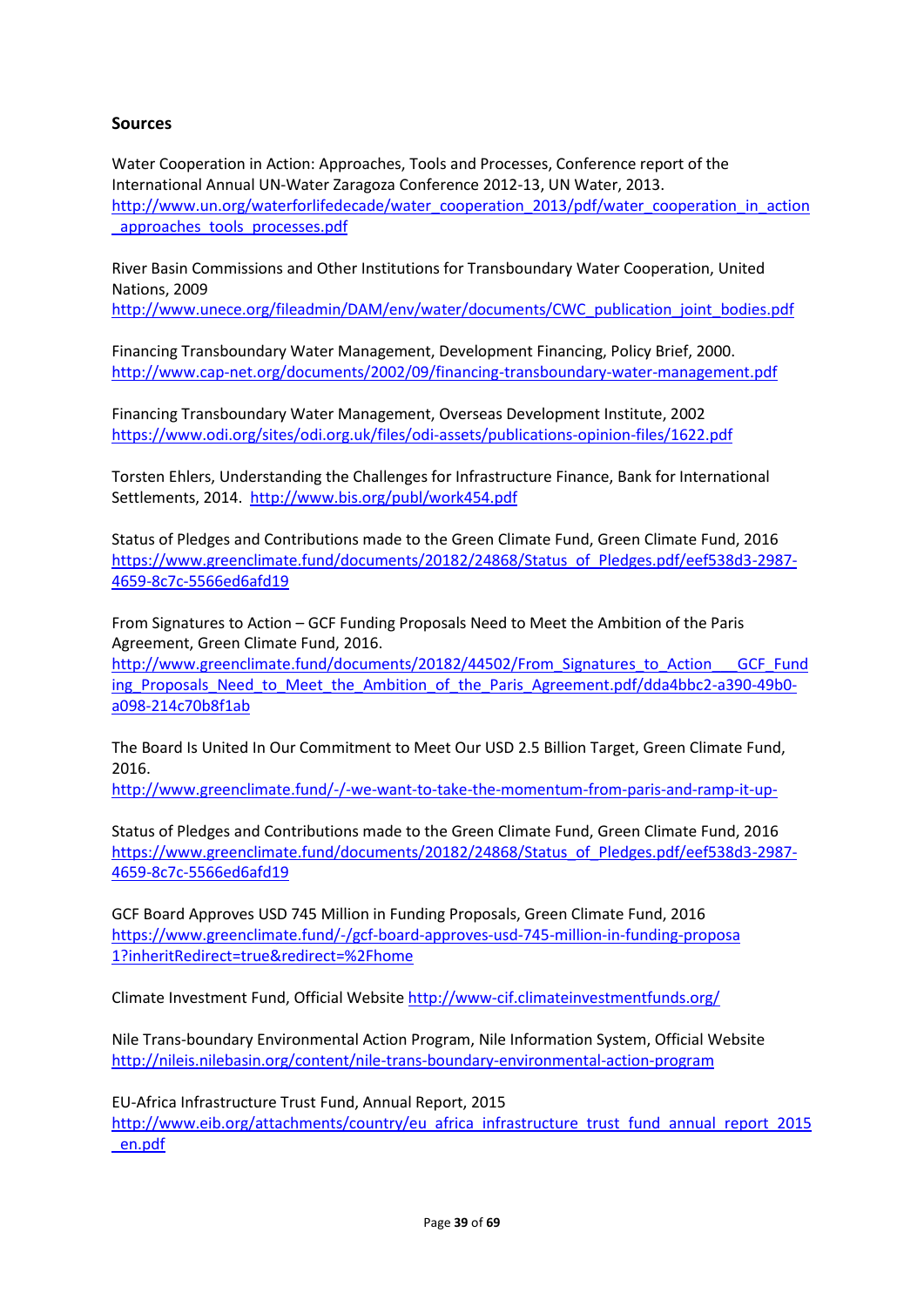The EU-Africa Infrastructure Trust Fund, International Renewable Energy Agency, [https://irena.org/DocumentDownloads/events/2013/July/Africa%20CEC\\_EIB\\_Kaltsas\\_230613.pdf](https://irena.org/DocumentDownloads/events/2013/July/Africa%20CEC_EIB_Kaltsas_230613.pdf)

EU-Africa Infrastructure Trust Fund, European Investment Bank [http://www.eib.org/attachments/country/eu\\_africa\\_infrastructure\\_trust\\_fund\\_2015\\_en.pdf](http://www.eib.org/attachments/country/eu_africa_infrastructure_trust_fund_2015_en.pdf)

EU-Africa Infrastructure Trust Fund, Official Website http://www.eu-africa-infrastructure tf.net/

Cooperation Fund for Water Sector, Asian Development Bank, 2010 <http://www.adb.org/sites/default/files/institutional-document/33351/files/cfws-final-report.pdf>

United Framework Convention on Climate Change, Official Website [http://unfccc.int/adaptation/workstreams/implementing\\_adaptation/items/4570.php](http://unfccc.int/adaptation/workstreams/implementing_adaptation/items/4570.php)

Water Financing Partnership Facility, Asian Development Bank <http://www.adb.org/site/funds/funds/water-financing-partnership-facility>

Cooperation in International Waters in Africa, World Bank, Official Website <http://www.worldbank.org/en/programs/cooperation-in-international-waters-in-africa>

Central Asia-South Asia Electricity Transmission and Trade Project, World Bank, Official Website [http://www.worldbank.org/en/news/speech/2016/05/10/central-asia-south-asia-electricity](http://www.worldbank.org/en/news/speech/2016/05/10/central-asia-south-asia-electricity-transmission-and-trade-project-casa-1000)[transmission-and-trade-project-casa-1000](http://www.worldbank.org/en/news/speech/2016/05/10/central-asia-south-asia-electricity-transmission-and-trade-project-casa-1000)

The EU-Africa Infrastructure Trust Fund, International Renewable Energy Agency, [https://irena.org/DocumentDownloads/events/2013/July/Africa%20CEC\\_EIB\\_Kaltsas\\_230613.pdf](https://irena.org/DocumentDownloads/events/2013/July/Africa%20CEC_EIB_Kaltsas_230613.pdf)

Global Infrastructure Facility, World Bank, Official Website <http://www.worldbank.org/en/programs/global-Infrastructure-facility#3>

"Conversation with Mr. Leslie Maasdorp, Vice-President and Chief Financial Officer on New development Bank on Are Multilateral Banks Still Fit for Purpose in their Present Form?" organised by IDFC Institute, Mumbai, 13th October 2016.

Consultation with Dr. David Tickner, Chief Freshwater Adviser, WWF, U.K, Meeting, 25<sup>th</sup> October 2016

Consultation with Dr. Stephen F. Lintner, Visiting Professor at Kings College London, 7 November 2016

The Securing water, Sustaining growth, Report of the High Level Panel on Financing Infrastructure for a Water-Secure World, April 2015, [http://www.water.ox.ac.uk/wp-](http://www.water.ox.ac.uk/wp-content/uploads/2015/04/SCHOOL-OF-GEOGRAPHY-SECURING-WATER-SUSTAINING-GROWTH-DOWNLOADABLE.pdf)

[content/uploads/2015/04/SCHOOL-OF-GEOGRAPHY-SECURING-WATER-SUSTAINING-GROWTH-](http://www.water.ox.ac.uk/wp-content/uploads/2015/04/SCHOOL-OF-GEOGRAPHY-SECURING-WATER-SUSTAINING-GROWTH-DOWNLOADABLE.pdf)[DOWNLOADABLE.pdf](http://www.water.ox.ac.uk/wp-content/uploads/2015/04/SCHOOL-OF-GEOGRAPHY-SECURING-WATER-SUSTAINING-GROWTH-DOWNLOADABLE.pdf)

The Water: Fit to Finance? Report of the GWP/OECD Task Force on Water Security and Sustainable Growth, 2015

[http://www.worldwatercouncil.org/fileadmin/world\\_water\\_council/documents/publications/forum](http://www.worldwatercouncil.org/fileadmin/world_water_council/documents/publications/forum_documents/WWC_OECD_Water-fit-to-finance_Report.pdf) [\\_documents/WWC\\_OECD\\_Water-fit-to-finance\\_Report.pdf](http://www.worldwatercouncil.org/fileadmin/world_water_council/documents/publications/forum_documents/WWC_OECD_Water-fit-to-finance_Report.pdf)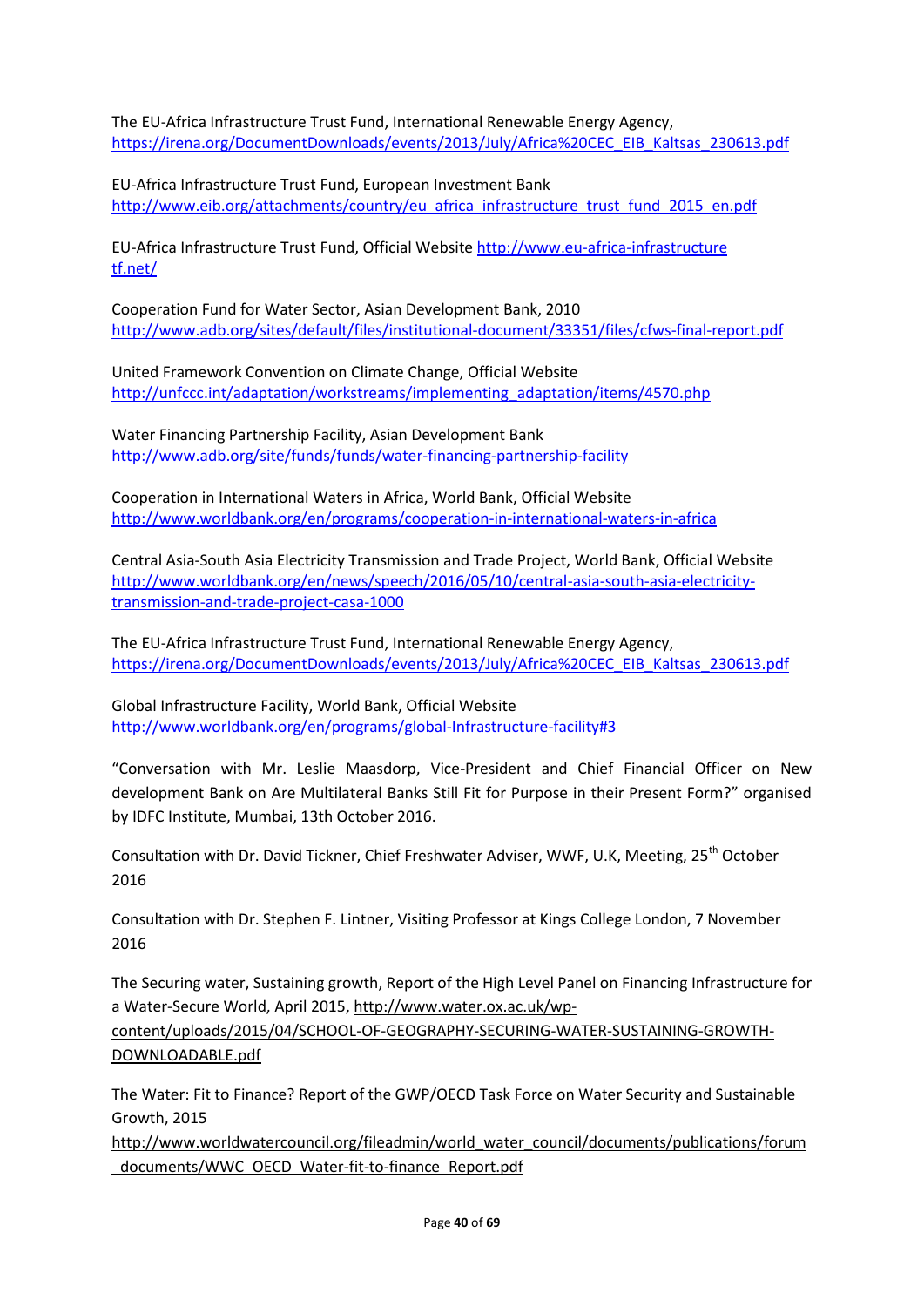

# **Preventing Conflicts over Water Quality**

#### **Fresh Water Quality Problems**

Watercourses have been and are continually used as a cheap and convenient conduit for waste disposal. This was fine until there was rapid industrialization, agriculture growth with usage of pesticides and other harmful chemicals, urbanization, unsustainable and ecologically irresponsible diversions, navigation and energy usages as well as population growth. This led to highly polluted water sources which in turn affected the ecosystem as well as the lives of people dependent on the water.

According to UN Water, in developing countries, about 90 per cent of the wastewater flows untreated into fresh water bodies and highly productive coastal zones and globally about 80 per cent of used water is not collected or treated. It is estimated that more than 80 per cent of the transboundary river basins have severe water quality issues and this can be seen both in developed and developing countries. While the developed nations in North America and Europe have water quality issues relating to nutrient over enrichment, the developing nations in South America, Africa, and in northern Asian basins along with Russia suffers from pathogen related quality issues. Some countries in emerging economies in southern and eastern Asia suffer from both nutrient and pathogen related issues.

Hence the international community regards the maintenance and restoration of water quality as an urgent measure to be taken in order to afford a better living for people at present and in the future.

However, nothing that is proposed and is being worked upon is enough to prevent and mitigate water pollution. It must be noted that while technical, legal as well as political advancements have been made, they are highly fragmented i.e they are different in each region and each country. Furthermore these advancements are simply not keeping with the demographic and developmental changes that are occurring at a fast pace.

When it comes to international watercourses, the problem of water quality is complex. This is because most times the focus of transboundary water cooperation is on water quantity and allocation rather than joint management of quality. The deterioration of the quality of water will have an impact on the relations between nations leading to disputes and possible impact on peace and stability.

GuaRio Lempa for example is a river that originates in Guatemala and flows into El Salvador where it forms a major source of water. Mining activities in Guatemala have started to pollute the river which will affect the downstream nation. However Guatemala does not wish to enter into any agreement as it would mean measures to control mining and in turn development. These kinds of conflicts can certainly be avoided now and in the future if a path to balance development and quality control is shown and transboundary water cooperation is encouraged.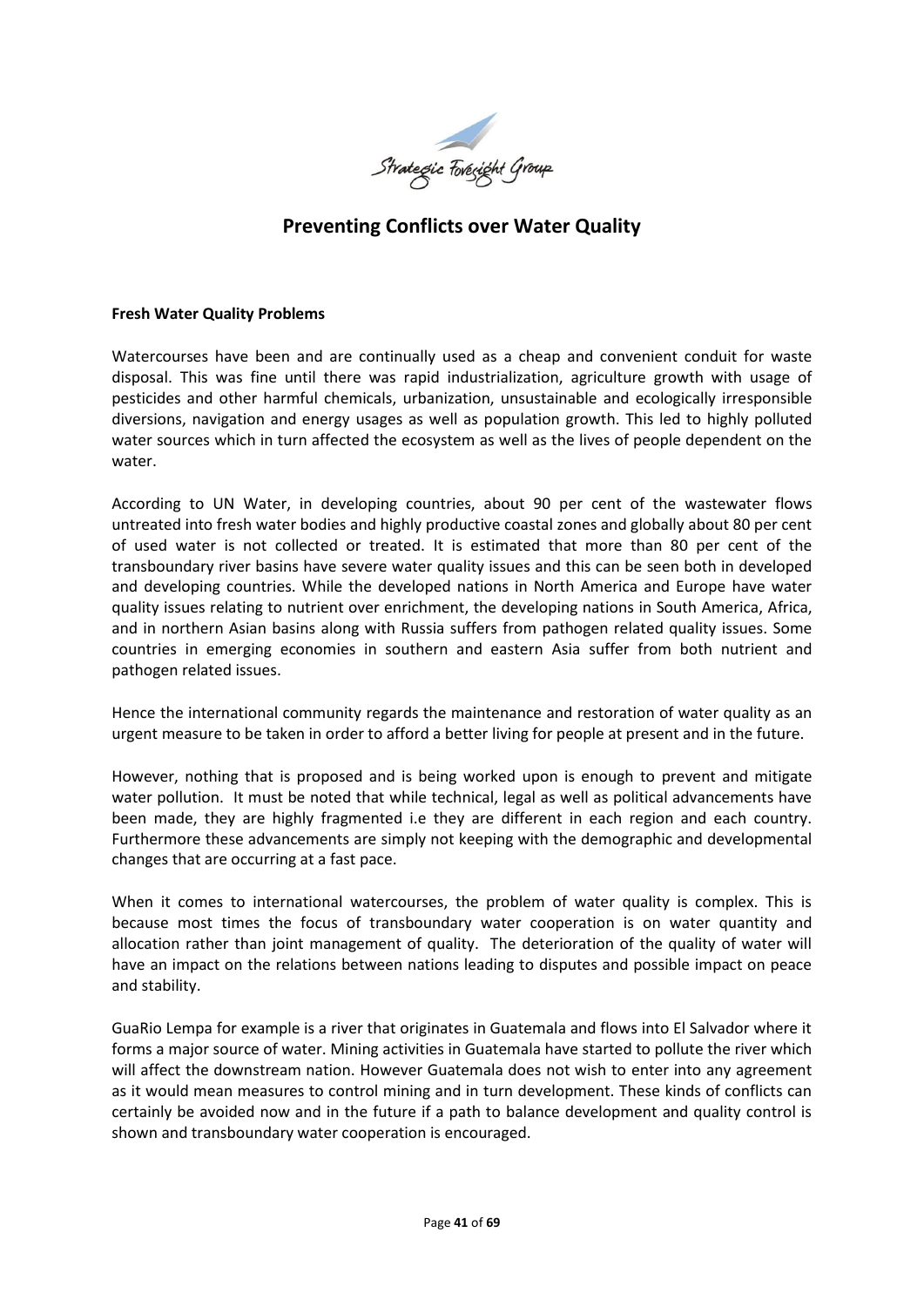As per a study conducted by UNEP under its Transboundary Water Assessment Programme (TWAP), the results from the 'business-as-usual' projections analysis show risks to transboundary river basins in terms of water quality are projected to increase in the next 15-30 years due to climate change, socioeconomic development, and increasing populations.

The projected scenario for nutrient pollution suggests that the relative risk will increase in around 30 per cent of basins between 2000 and 2030. And half the population living in transboundary river basins i.e approximately 1.4 billion people face serious and increasing nutrient pollution risks. The effects of nutrient pollution are also likely to exacerbate risks across other sectors and water systems such as the ecosystem health, coastal areas and aquifers.

The population of the world will reach about 9.6 billion in 2050. More than 6 billion of this population would be living in urban areas. This will lead to an increase in need for water in the domestic, agricultural, industrial and energy sectors. This as mentioned previously will affect the quality of freshwater resources. It is predicted that the risk nutrient or waste water pollution high in 218 out of 286 basins. This is because several countries do not take measures to treat major sources of pollution. This leads to untreated industrial, agricultural as well as urban wastes to be discharged into fresh water bodies. The effluents from these sources can even affect ground water.

Four hotspots in the world have been identified by TWAP, based on the combined projected impacts for five indicators: Environmental Water Stress, Human Water Stress, Nutrient Pollution, Exacerbating Factors to Hydropolitical Tension, and Change in Population Density. They are:

- Orange and Limpopo basins, Southern Africa which will affect countries including Botswana, Lesotho, Mozambique, Namibia, South Africa, and Zimbabwe.
- Certain Central Asian river basins such as Tarim, Indus, Aral Sea, Helmand, Murgab, Hari, Talas, Shu and Ili which will impact Afghanistan, China, India, Iran, Kazakhstan, Kyrgyzstan, Nepal, Pakistan, Tajikistan, Turkmenistan, and Uzbekistan.
- Ganges-Brahmaputra-Meghna basin which will greatly impact Bangladesh, Bhutan, China, India, Myanmar, Nepal.
- Certain basins in the Middle East such as the Orontes, Jordan River, Euphrates and Tigris which will affect Egypt, Iraq, Iran, Israel, Jordan, Lebanon, Palestine, Saudi Arabia, Syria, and Turkey.

Risks relating to water quality are projected to increase in the next 15-30 years, particularly for the four hotspots and there must be action taken such that future costs and impacts are reduced. This action entails transboundary cooperation and joint actions by riparian nations to address water quality issues. These joint actions will further contribute to regional stability and peace.

The issue of quality could become a factor of unification and cooperation as well. The Danube River is an example where quality became an engine for cooperation. The riparian nations had difficult relations as they were recovering from conflicts. However, the deteriorating quality of the Danube River became a point of common action for all the nations to work towards.

However, it is seen that most countries around the globe are not considering water quality a priority so as to allocate adequate resource for management. Unless there is an urgent need in case of spills or severe deterioration of quality, there is usually no action taken.

This form of a reactionary policy as opposed to an anticipatory and preventive approach can be counter-productive especially because the economic costs of cleaning up a water body is immensely higher than the costs involved in taking affirmative and timely actions to maintain the quality of the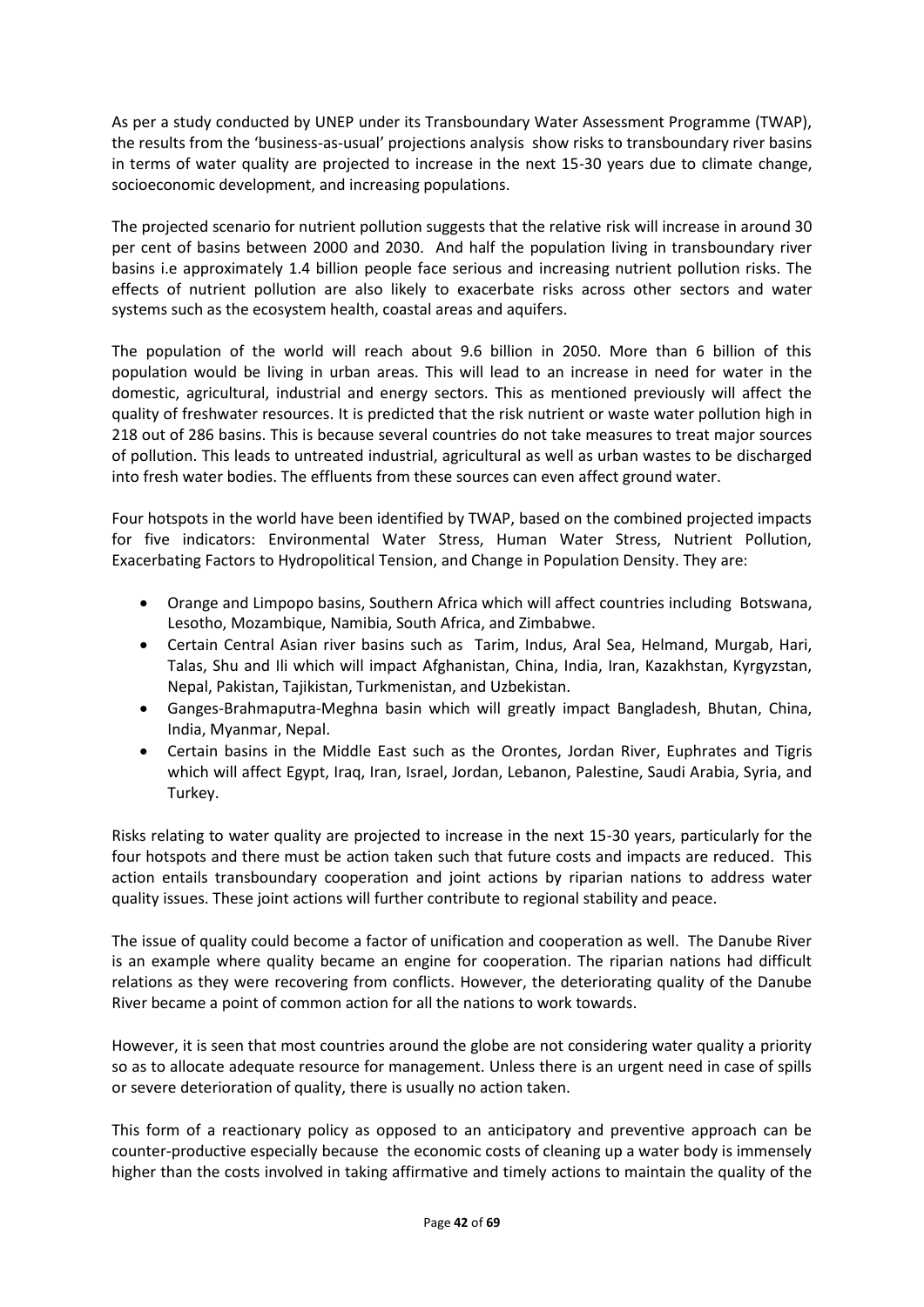water bodies. Furthermore, as mentioned previously the deterioration of the quality of water can impact relations between nations in the future. Hence, focusing on preventive measures would be extremely helpful in this regard.

As transboundary cooperation is further emphasised in Sustainable Goals Goal 6.5 which stresses the need to "expand international cooperation and capacity-building support to developing countries in water- and sanitation-related activities and programmes, including water harvesting, desalination, water efficiency, wastewater treatment, recycling and reuse technologies", nations have a responsibility to act on this matter for ensuring regional and global peace.

#### **Recommendations:**

#### **1. Global Advisory Body**

The establishment of a global advisory body/agency/ working group to promote transboundary water quality management would be helpful. In order to assist Water Framework Directive implementation, the EU Member States developed the Water Framework Directive Common Implementation Strategy (WFD CIS), which was agreed in May 2001. Member States were encouraged to contribute to working groups which analysed best practices in river basin planning. This led to a series of projects which promoted certain key initiatives which amongst other things included the promotion of information sharing. Similar body can be established at a global level in order to further the process of water quality management.

The global advisory body could encourage additional ratifications of the UNECE convention and serve as a "catalyst" to help those countries that may wish to improve their practice without immediately accepting the demanding obligations of the UNECE convention.

It is also said by experts that the quality clause in the 1997 UN watercourses Convention is weak and this was because when it was being negotiated twenty years ago, the awareness relating to various aspects of quality including the role of micro-nutrients and micro-organisms was very low. However, it seems far more relevant now. The global advisory body could look into this aspect and suggest measures that would help nations to make relevant changes that are needed now and required for the future.

#### **2. Pollution Prevention And Mitigation Measures through Transboundary Cooperation**

When it comes to transboundary watercourses, it should be noted that pollution prevention and mitigation measures have to be taken by all riparians in cooperation. The success of such measures greatly depends on joint and coordinated actions between countries for the entire basin. One such example that can be given is of the Great Lakes Quality Agreement between Canada and United States which was first signed in 1972. The Preamble of the Agreement also stated that the Parties were "[c]convinced that the best means to achieve improved water quality in the Great Lakes System is through the adoption of common objectives, the development and implementation of cooperative programs and other measures, and the assignment of special responsibilities and functions to the International Joint Commission". This Agreement serves as guidelines for U.S and Canada to collaborate on measures to improve the quality of Great Lakes and is said to serve as a model of cooperation to maintain water quality of a shared watercourse. The agreement has been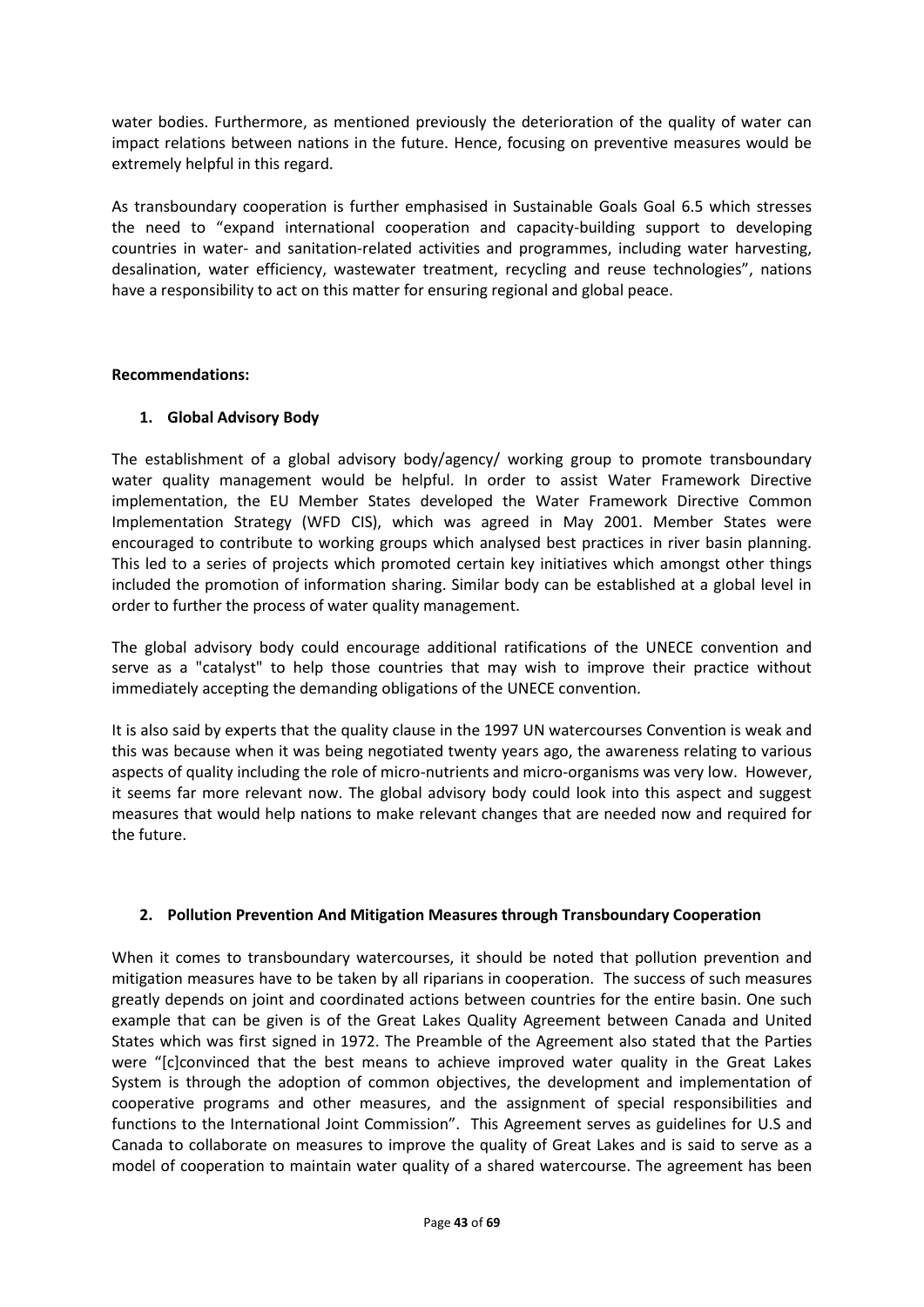renewed several times, the latest being in 2012 which stresses upon preventive measures for ecological protection. It can be seen through this that while countries are expected to take measures domestically to prevent and mitigate water pollution on shared watercourses; they are also expected to do the same in coordination, thereby strengthening such measures.

It must be noted however that pollution prevention and mitigation is a challenge for all nations in the world. It is said that two-thirds of basins have poor wastewater treatment i.e at least 70% of the world's transboundary river basins suffer from inadequate wastewater treatment, with serious implications for ecosystems and downstream uses of the resource. There are several measures that have been adopted to prevent and mitigate pollution such as:

- Israel has established decentralized plants to be operated at a community level. Israel has the highest reuse rate in the world (around 70 per cent). Aqwise Wise Water Technologies uses 12mm biomass carriers in a process called AGAR (Attached Growth Airlift Reactor) in a biological plant. This works on a community-level because no new infrastructure is needed, and the costs are one-third of the conventional treatment plants. Israel is also looking at optimization process whereby farmers tend to use less quantity fresh water obtained through desalination than more quantity recycled salty water.
- South Africa introduced the Municipal Green Drop Certification Programme in 2008 as an incentive-based regulation for wastewater quality and wastewater management systems. In 2011, 821 wastewater systems were assessed by the Department of Water Affairs, of which 40 systems achieved the coveted Green Drop status.
- Waste Water treatment is also an essential means to augment water. Singapore for example has a 100 per cent sewerage connection and puts wastewater through secondary treatment by advanced dual-membrane and ultraviolet technologies. Recycled water is further sent to industries and commercial projects for reuse. Presently, this meets 30 per cent of Singapore's total water demand. By 2060, NEWater is estimated to meet 50 per cent of Singapore's future water demand.

However, it is seen that measures taken by nations are mostly domestic and related to their share of the river. It is time for the international community to look at a shared watercourse as a single entity and take joint and coordinated measures to prevent the deterioration of water quality. In this regard it must be noted that a river basin organization (RBO) could play a significant role and an RBO can achieve significant strides as it has the capability to do what individual states cannot achieve on their own.

# **3. Protection of Transboundary Aquifers**

It is predicted that by 2050 the Ground Water Development Stress (GDS) i.e globally will double. New hotspots, largely driven by population pressure, are projected to develop mainly in Sub-Saharan Africa, China and Mexico. The transboundary aquifers located in Botswana, the Middle East and North Africa region, South Asia and parts of Central Asia are projected to have the highest stress in the future.

However, there is an alarming lack of modern data relating to transboundary aquifers and its dependent ecosystems. A standardised data set that quantifies key groundwater parameters is not yet developed.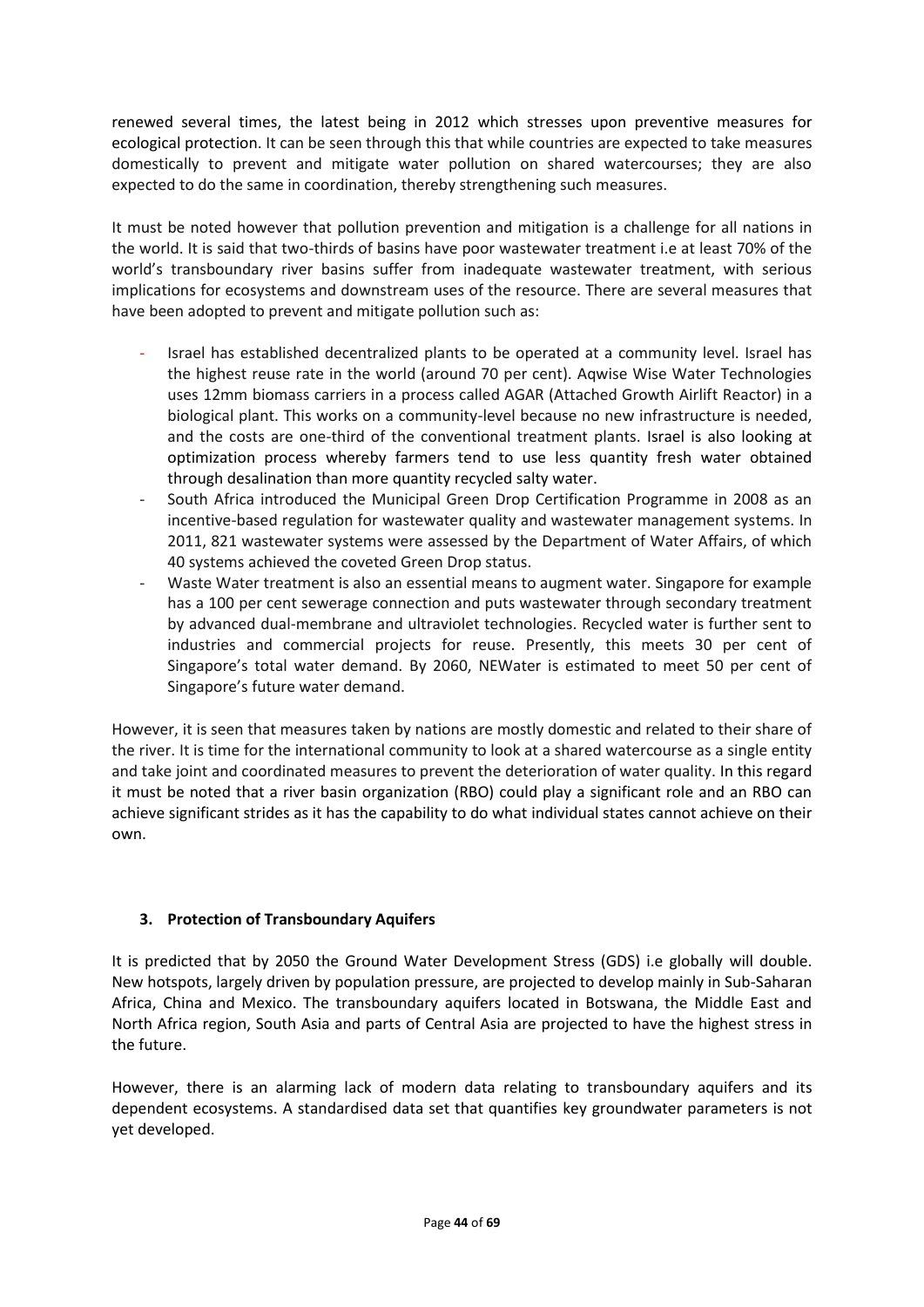There is also a lack of adequate governance structure to ensure an equitable and reasonable use of transboundary groundwater at global, regional or local level. And the lack of management of transboundary aquifers has led to several disputes and has adversely affected the security of the regions; an example of the same would be the deteriorating quality of the aquifers shared by Israel and Palestinian territories. The quality of their potable aquifer water resources has been steadily deteriorating and they are of brackish quality or otherwise polluted. Global warming, human activity and negligence have led to the pollution of transboundary aquifers including an increase in salinity. This is a constant cause of conflict between the two regions.

Hence, the protection of transboundary aquifer is urgently required and it can only be achieved through transboundary cooperation. However, according to TWAP assessment except for a few transboundary aquifers, all others lack governance and institutional frameworks. Hence, it is recommended that in order to preserve this scarce water resources, riparian nations must take joint measures to:

- a) Undertake studies to understand transboundary aquifers and issues specifically relating to their quality and quantity, as well as that of the dependent ecosystem.
- b) Develop standardised data collection system on transboundary aquifers.
- c) Undertake joint measures to counter any threat that it might have assessed to the transboundary aquifers.

Furthermore the option of having appropriate legal instruments applicable both at the global and regional level must be seriously explored because only a handful of specific agreements on transboundary aquifers exist. As of 2016, only six transboundary aquifers are covered with specific agreements and two aquifers with informal agreements. The (non-binding) UN Resolution 63/124 (2008) on the Law of Transboundary Aquifers shows support by nations for the management, protection and conservation of transboundary aquifers. However, the principles of customary international water law, and the UN Resolution, cannot serve as a substitute for a legally-binding transboundary aquifer agreement.

Hence, protection of transboundary aquifers will require global and regional legal instruments coupled with institutional and management support by all the countries in the world.

#### **4. Water Quality Data: Global Network and Basin Wide Measures**

Data is extremely to understanding the challenges related to water quality and recommending solution. In the absence of adequate and timely data, the identification and prevention of water quality issues cannot be done. When data related to the quality of water in shared rivers, lakes and aquifers is collected and shared, it becomes easier for nations to not only counter the threat of quality deterioration but also take measure of preventing the same. However, in spite of the importance of data on water quality, there is a major gap in monitoring efforts especially at the global level. Further, much like the issues relating to the data on quantity, it is seen that in regions where water quality data is collected, they are either limited in scope or not standardised, thereby limiting its usefulness. The biggest challenge arises when nations refuse to share data with other riparians.

In this regards there are a few options that the countries can use:

a) Global Data Monitoring and Network tools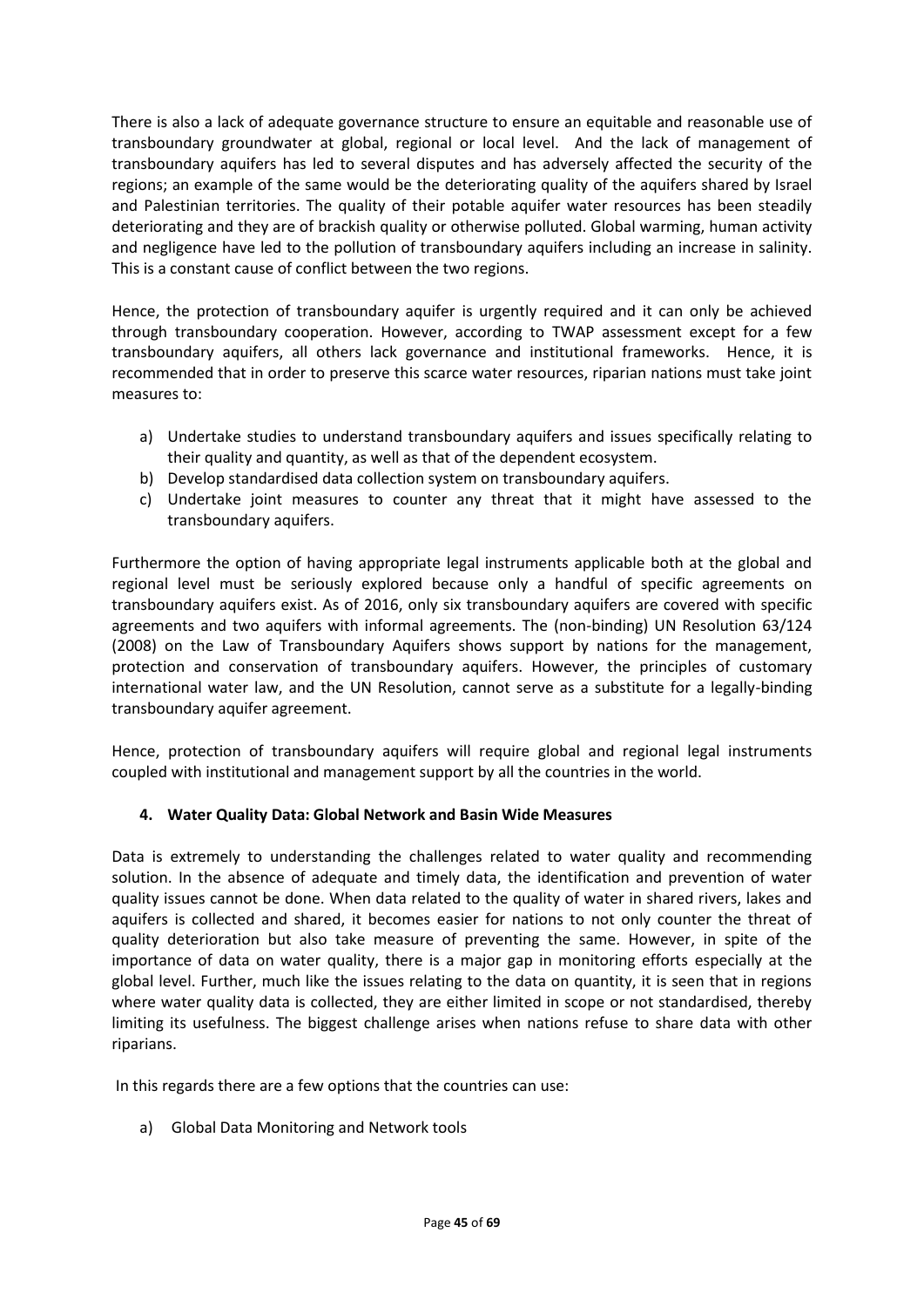The United Nations Environment Programme's (UNEP) Global Environment Monitoring System (GEMS) was launched in 1978 and it is considered to be the primary source for world quality data. It was launched to collect water quality data from participating countries. On 22<sup>nd</sup> March 2006 at the World Water Forum in Mexico, the GEMs established an online global database which is also an open web source for water quality data called GEMstat. Thus GEMS which has 83 participating countries from across the world has managed to create a 'unique global water quality monitoring network' which gives water quality data to a central database known as GEMStat.

GEMSstat provides necessary tools as well as required capacity building measures such as training, advice and assessment tools for nations to establish monitoring programmes and conduct assessments of water quality. Countries can surely use of this global programme to enhance their quality monitoring and ensure that it is regularly undertaken.

b) Basin Wide Water Quality Data Collection and Monitoring

There are several successful examples of endeavours undertaken by riparian nations to collect and exchange water quality data. It's either collected individually by states and then shared, or it is done through an RBO. Some even have a mechanism of both individual and joint collection of data whereby while each riparian nation may individually collect data and then share the same with other, there is also a periodic joint monitoring and collection process whereby a team of experts which comprises of all riparians go to each individual state to collect data. This encourages transparency. However, the easiest and the most efficient way to gather and share data are with the help of an RBO. It can standardise the monitoring and collection of data, collect the same in a timely manner as well as ensure its dissemination amongst riparin nations. It is the best way to ensure frequent and regular data sharing.

It must however be borne in mind that while the quality is very specific to an area, the solution could be basin wide.

c) Water Quality Monitoring at Borders

It is recommended that systems operate independently at borders to monitor quality of water which could further help in determining transboundary water quality issues and help riparian nations take relevant measures to counter the problem. Furthermore such measures will certainly increase transparency and could be a trust building measure between nations.

# **5. Legal Framework**

Laws to prevent and mitigate pollution of fresh water resources which are set forth in bilateral and regional treaties and global conventions such as the 1992 UNECE and 1997 UN Watercourse Conventions, Convention on Biological Diversity as well as guidelines in non-binding instruments adopted by UN bodies, regional bodies and other international organizations, including those in the non-governmental sector such as the International Law Association. These agreements have burgeoned due to political and geographical reasons however it must be noted that the rules of international environmental law to protect fresh water resources including international watercourses from pollution and overuse are mainly reflected in piecemeal and ad hoc responses to problems with particular rivers, lakes and fresh water ecosystem.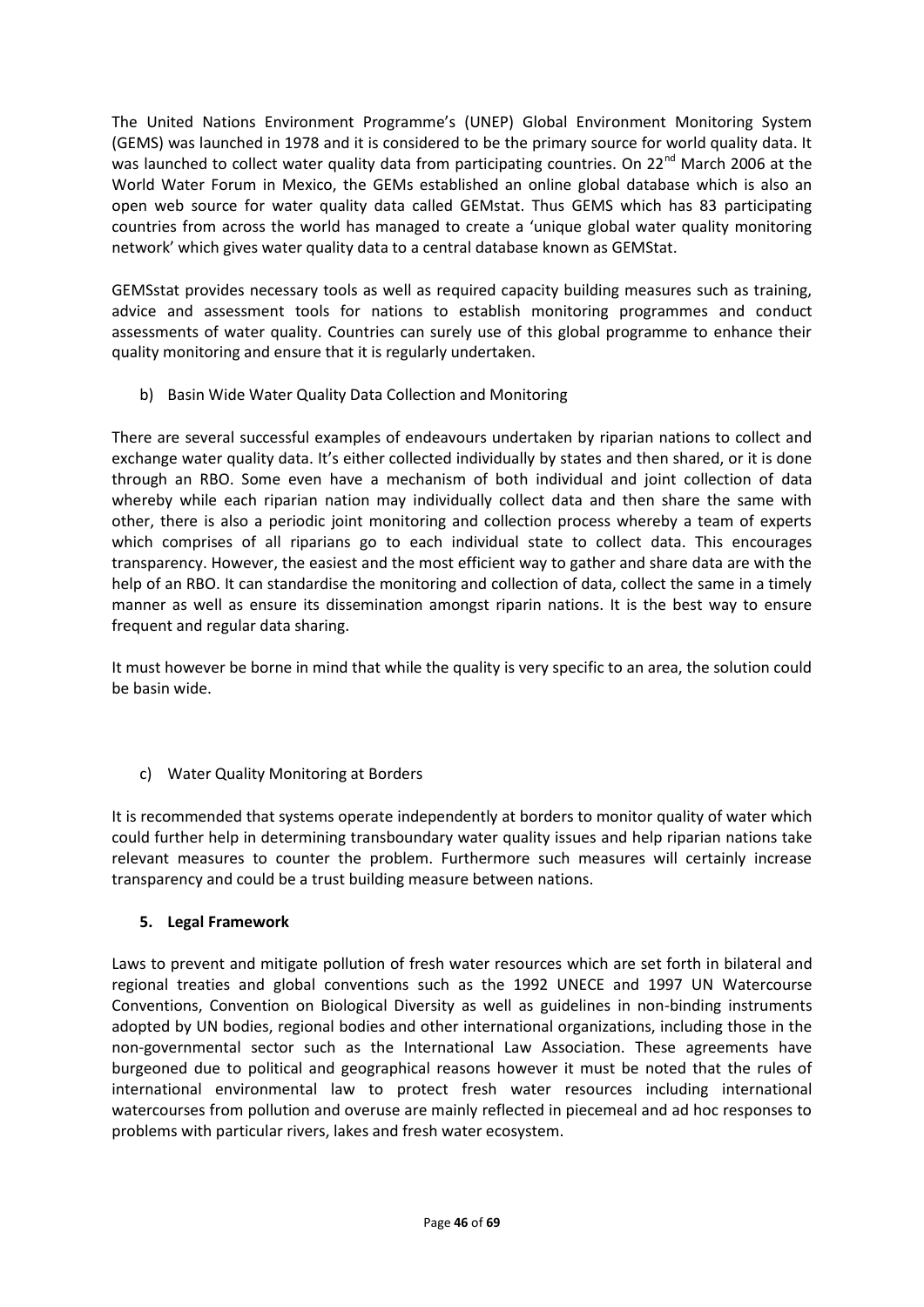Furthermore, it is customary international law which ensures that shared waters cannot be used by nations in a manner that will prevent or limit the riparians from using the water resource in a manner that they are entitled to under the principle of equitable and reasonable utilization.

This makes it clear that the quality of freshwater should not be altered in such a way as to result in significant damage to the point that the resource may no longer be used or that its potential for use is materially diminished. This is based on the Roman maxim, *sic utere tuo ut alienum non laedus* (so use your own property as not to injure your neighbour). The Trail Smelter case for example dealt with international air pollution, but is analogous to the pollution of international streams and lakes. A smelter at Trail, British Columbia, was causing damage across the border in the United States. The arbitral tribunal hearing the case held "that, under the principles of international law ...no state has the right to use or permit the use of its territory in such a manner as to cause injury by fumes in or to the territory of another ...when the case is of serious consequence and the injury is established by clear and convincing evidence."

However, freshwater pollution still poses a world-wide problem. This is because of the following reasons:

- Most basins in the world have no cooperative legal framework of governance between riparian nations for quality or quantity.
- If there is a legal framework present then it is seen that they do not have some fundamental principles of water sharing and cooperation present under international law which will help protect the quality of water. It is seen that the legal framework of about 38 per cent of the transboundary basins worldwide have none of the agreed principles of water sharing which include (a) the principle of equitable and reasonable utilization; (b) the principle of no harm; (c) the principle of cooperation and information exchange; (d) the principle of prior notification, consultation and negotiation; (e) the principle of peaceful settlement of disputes. And these are also basins that have not ratified the global water conventions.
- Some riparian nations are reluctant to sign treaties and prefer to cooperate in an informal manner on a non-legally binding, basis. The informal cooperation must however be converted to more binding and institutionalised cooperation, if water management is to be successful.
- Rules such as 'no harm' are generally so vague that it is more in nature of statement of principle. In addition its application is qualified by certain reservations and limitations. Pollution has usually been classified as a problem concerning the use of watercourses and hence the injury spreading by means of ground water has generally been overlooked. Also only those kinds of pollution that result in 'substantial harm' in the territory of another state have been declared as non-permissible. There is reluctance in recognising the states obligation to prevent water pollution in the case of a long established activity that produces such consequences. The vagueness of the definition of pollution itself is a bottleneck in the process of quality control.
- While principles of international water law have been developing over the last forty years, several river basins in the world have cooperation treaties which are much older and hence do not incorporate modern principles.

Ratification of global water conventions can improve the legal framework in river basins at risk.

In the event that there is widespread support towards the 1997 Convention, there could be an additional protocol added to the same which would have specific rules on water quality. The term 'protocol' is used for an additional legal instrument that complements and add to a treaty. A protocol is usually 'optional' because it is not automatically binding on States that have already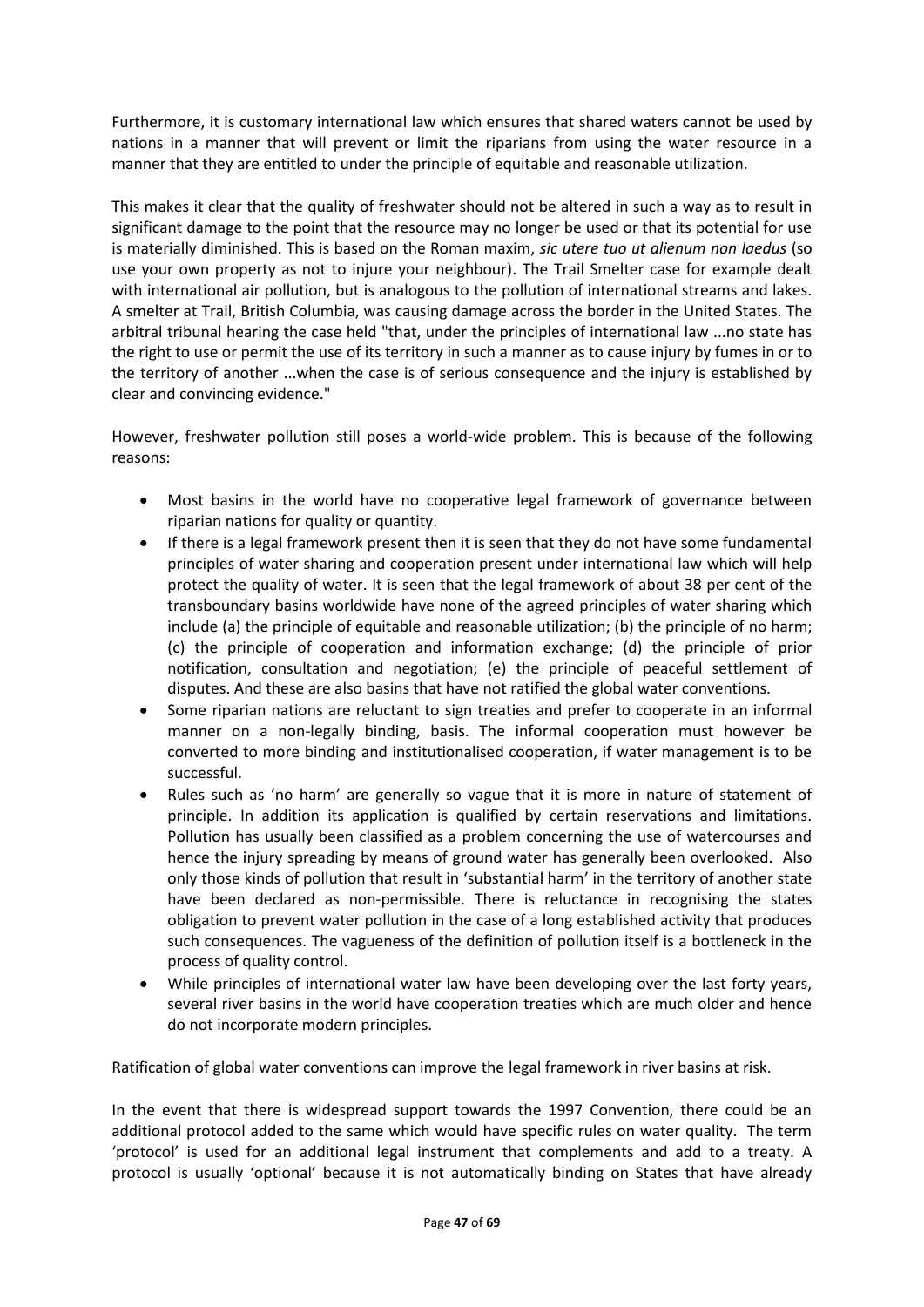ratified the original treaty; States must independently ratify or accede to a protocol. Having additional protocols to the Convention will help fill the lacunae in the instrument.

There should also be widespread movement to ensure that all river basins as covered by quality control rules and regulations.

#### **6. Refining principles of no harm, equitable unitization and polluter pays in the water quality context**

In order to preserve quality, the principle of equitable distribution and no significant harm needs to be focused upon. As mentioned previously, the principles while important are difficult to implement due to the fact that there are no standards set to determine what would be regarded as equitable or harmful. However, there are basins around the globe that have been refining these principles and have been applying it in the context of quality.

The no significant harm principle is applied to cases where alteration of the quality of water could occur through discharge of domestic wastes, industrial and agricultural effluents. Basins make significant harm quantifiable and measureable. For example: in one of the basins 'harm' is considered significant when any pollution is seen to affect the recovery period of the shared river by more than five days.

Basins have also developed equitable use guidelines agreed upon by the riparian nations which not only incorporates acceptable standards of quality taken from existing World Health Organization (WHO) and World Meteorological Organization (WMO) guidelines but also takes into account the realities and needs of the basin states, thereby making it more implementable.

These exercises must be undertaken in all basins. Furthermore, the quantification of harm or making it a measurable unit could also help countries implement the principle of polluter pays. The responsible entity or state will have to pay damages based on the pollution that it has created. This will serve as deterrence and prevent pollution.

#### **7. Governance and implementation mechanisms at regional and basin level**

While legal framework is important and possibly the beginning of ensuring quality control as mentioned previously, a governance mechanism which would help in the monitoring and enforcement is equally important and is particularly lacking in majority of the river basins in the world.

It must be noted that guidelines to ensure aspects of water quality standards exist at both global and regional level and domestic level but are yet to cover all river basins.

At the regional level for example the European Union (EU) has established drinking water contaminant-level standards for member countries (Council Directive 98/83/EC). These standards help to ensure that drinking water is safe for human consumption. The Water Framework Directive in Europe established Environmental Quality Standards for 33 pollutants in surface, ground, and coastal waters (Directive 2006/7/EC). It also set standards for discharges of nitrogen and phosphorus from urban wastewater treatment plants into sensitive water bodies (Directive 98/15/EEC).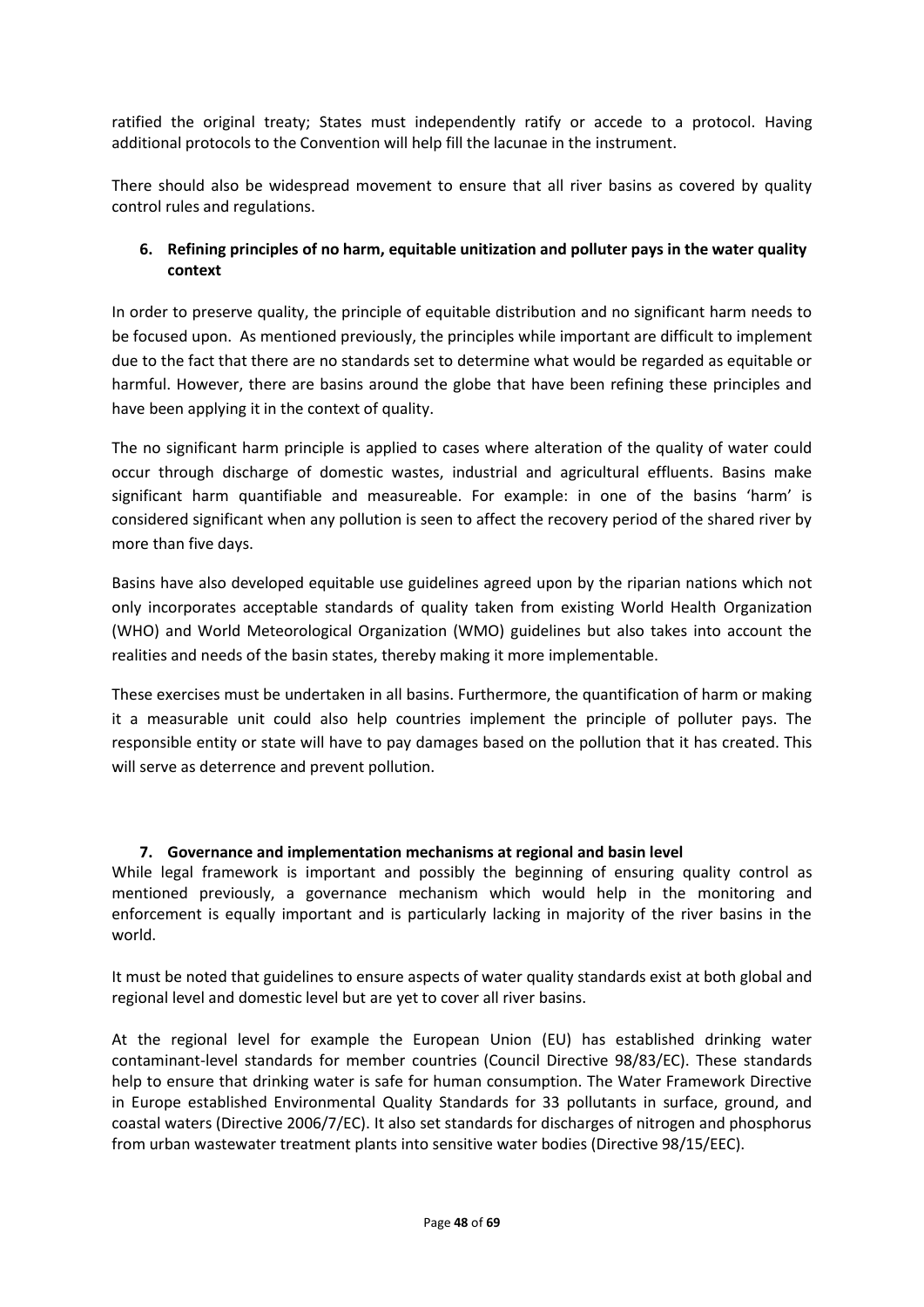At the international level water quality guidelines exists but they addresses various aspects of water quality:

- WHO has established health-based targets for contaminants in wastewater used to irrigate crops or used in aquaculture (WHO 2006b).
- To preserve agricultural production and soil conditions, the Food and Agriculture Organization (FAO) has issued quality guidelines for irrigation water.
- FAO gives guidelines for water quality for livestock and poultry, meant to safeguard the health of the livestock and people consuming associated meat or dairy products.
- Guidelines for drinking water contaminant levels have been developed by the World Health Organization (WHO 2008).
- Similarly, standards outlining sampling, terms, measurement, and reporting of water quality, as well as definitions and measurement of service activities in the drinking and wastewater sectors, have been developed by ISO (ISO 2009).

However, what is lacking is regional and basin wide adoption of acceptable guidelines for all basins as well as proper mechanism to implement the same.

Hence, it is recommended that nations must endeavour to:

- a) Adopt measures at a regional as well as basin level to improve quality of water
- b) Adopt relevant domestic measures to implement the standards agreed upon internationally, regionally and at a basin level.

The difficulties in standardization have been raised several times. The standards that are applicable in Europe cannot be easily applied in countries with varying developmental and resource needs. It must be however kept in mind that the difficulties in standardization could be overcome when there is determinative scale of water quality standards. The scale will help countries to slowly improve their quality standards in order to reach the stringent standards which are applicable in other parts of the world including in Europe. The Global Advisory Panel mentioned in point 1 can help in the development of this scale.

#### **8. Encouraging Global Water Quality Programmes/Studies**

As mentioned previously there are a plethora of global and regional instruments governing the prevention of water pollution. Hence studies of the existing provisions on pollution control globally, regionally as well as in states across the globe should be encouraged. This will help determine the following:

- a) Common rules of intersection on pollution prevention as well as control
- b) Effective rules and regulations adopted by a state or region which would serve as a model for other nations.
- c) Determine a common definition of pollution
- d) The general outlook of nations towards the introduction of more streamlined global policy on water quality management.

Depending on the outcome of the aforementioned study, it could be determined if it will be possible to have a new instrument on water quality management which is binding. It is also possible that the framework convention be developed with the consensus of nations which is non-binding and has comprehensive provisions on water management. This would be in the lines of the 1992 Framework convention on climate change which later paved the way to several legally binding instruments.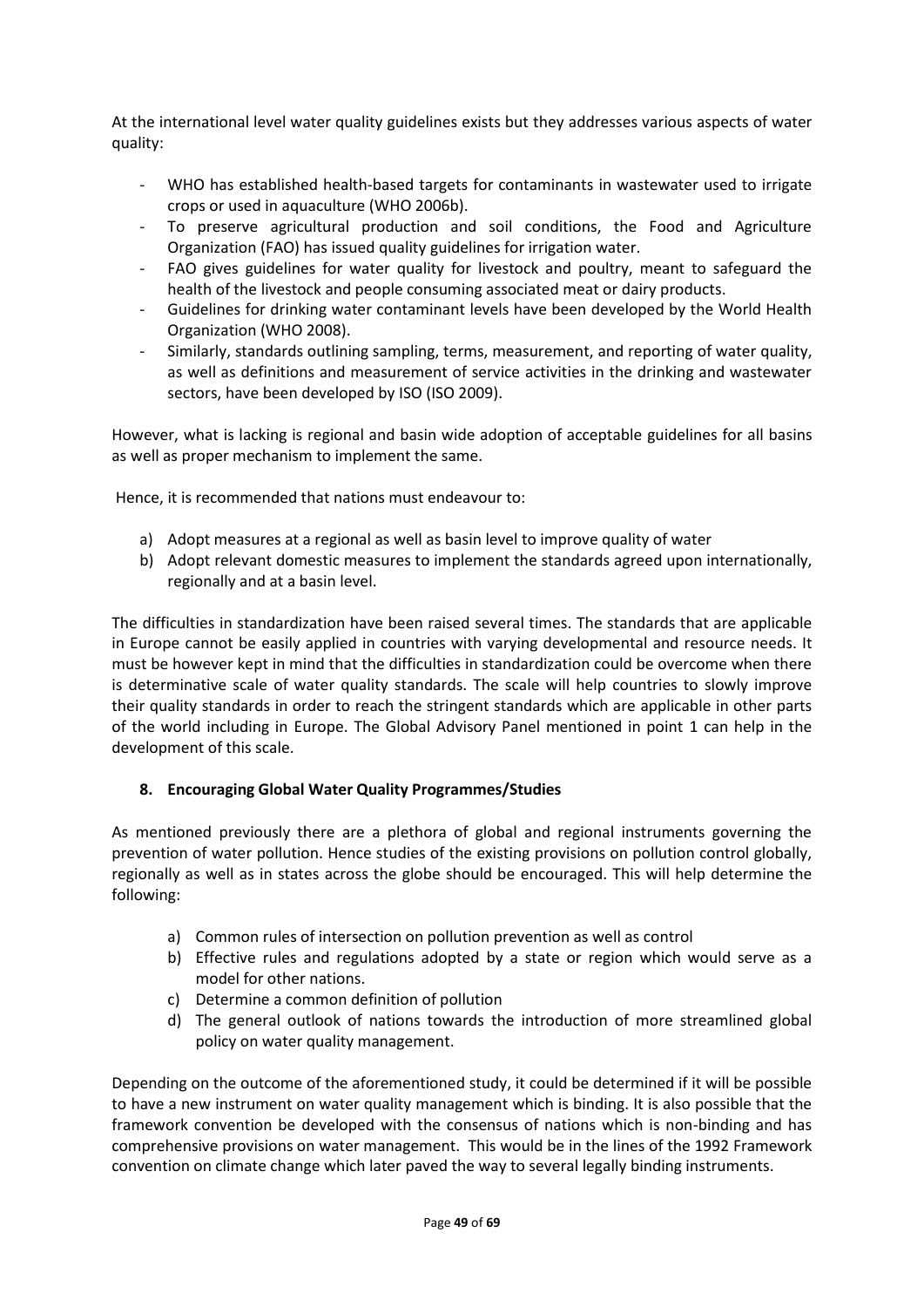Once such global programme exists which is the Transboundary Waters Assessment Programme (TWAP). TWAP was initiated by the Global Environment Facility (GEF) to create the first baseline assessment of all the planet's transboundary water resources. This serves a number of purposes, including benchmarking and knowledge exchange, identification and classification of water bodies at risk, and increased awareness of the importance and state of transboundary waters. However, TWAP in its own reports have mentioned the problems relating to lack of data. Such programmes are indeed extremely important to ensure that the international community may be able to take more nuanced policy measures.

#### **9. Environment Protection and Rehabilitation**

The quality of water is undoubtedly connected to its ecosystems or biodiversity and measures must be taken to protect it. Goal 6.6 of SDG states that "by 2020, protect and restore water-related ecosystems, including mountains, forests, wetlands, rivers, aquifers and lakes."

The threat to freshwater biodiversity is global. Extinction risk is moderate to very high in 70% of the area of transboundary river basins. This is due to deteriorating quality of water bodies. Furthermore, almost all deltas in transboundary river basins have moderate to very high risk for one or more indicator. Special attention should be paid to the impacts of upstream activities on deltas, in particular the reduction of sediment supply (resulting in sinking deltas) and of water flows due to reasons including pollution.

Internationally, the Convention on Biological Diversity (CBD) which is ratified by almost all countries in the world and is considered customary international law could help towards encouraging states to carry out their legal obligation in protecting fresh water ecosystems which is greatly affected by the quality of water. It is one of the few binding legal instruments that could ensure good quality in transboundary waters. However, it is stated that the implementation of CBD has not been satisfactory. The targets that the countries themselves had set under the convention have not been achieved. Hence, a review process has been called for in the year 2020 to see how the goals set can be achieved. The aspect of fresh water quality should be highlighted at this review process in order to garner international support.

In the meantime proactive measures need to be taken to ensure ecological sound practices are implemented at the basin level by all riparian nations. There are already several good examples: The Colorado River which is considered to be the 'Nile of North America' falls 60 miles (96.56km) short of emptying into the Sea of Cortez due to water abstraction and diversion. This led to the area becoming desert like and the effects were far reaching which included the extinction of animal species, destruction of livelihood and the emergence of drug smuggling operations.

In order to address this issue the US and Mexican government have amended their previous water sharing agreement which will help restore the river delta. This initiative is hoped to restore about 810 hectares (2,000 acres) of new wetland habitat for fish, shrimp, and about 400 species of birds in the future.

It must be noted that such rehabilitative measures can only be successful and be sustained if it is done jointly and in coordination with all riparians. In the case of the Aral Sea, Kazakhstan along with Uzbekistan cooperated in taking measures to revive the Aral Sea. There was success in as much as the Northern Aral Sea started to revive and is in much better ecological condition. However, the rest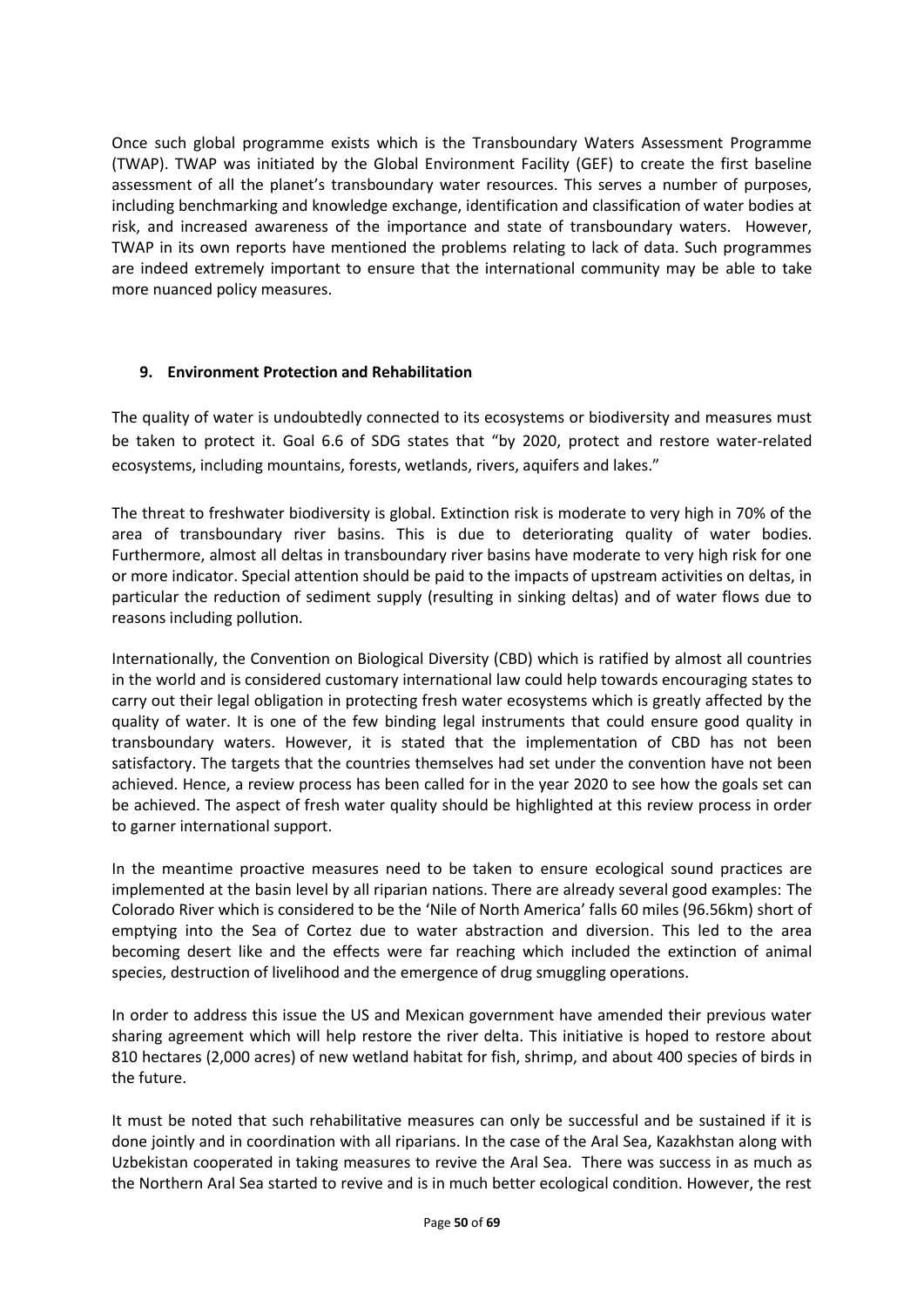of the Aral Sea due to the non-cooperation between the other Central Asian nations has not seen similar such progress.

A piecemeal approach could never help in restoring and reviving watercourses that have suffered ecological degradation due to pollution and other reasons. Also, this approach could lead to further discord and disharmony between nations. Hence, it is recommended that riparians must cooperate in order to ensure sustainable ecosystems.

#### **10. Water Infrastructure and Quality Control**

Water infrastructure can impact water quality. However, the construction of dams and water diversions are in progress or are continually planned in several transboundary river basins, without adequate international water cooperation instruments which would be necessary to protect water quality.

There have been calls for development of improved guidelines that would help in optimising the functioning and benefits derived from dams along with minimising the negative impact on ecosystems and water quality. These guidelines would be particularly relevant in the case of transboundary river basins where dams are in upstream countries as it would help in preventing conflicts on water quality.

Environment Impact Assessment (EIAs) that takes into account aspects of quality and the ecological balance of the transboundary watercourse should be undertaken and made mandatory for large infrastructure projects and the impetus for the same could be provided by agencies such as Multilateral Banks including the World Bank which provide investment for such projects.

It must however be noted that while EIA's and other such measures are accepted practices however, it's difficult to get nations to actually implement the same. The other issue is that while Multilateral Development Bank's also stress on environmental protection measures, these measures are however not standardised or harmonised and have a varied range of stringency along with a high level of bureaucratic formalities. These make it very hard for nations to implement the environmental standards.

The involvement of relevant stakeholders could further ensure that the infrastructure is built in an ecologically suitable manner.

#### **11. Early Warning Mechanisms**

Early Warning Systems to monitor surface and ground water is needed on transboundary water course to ensure that actions are taken in a timely manner to help prevent catastrophic events relating to water quality.

It must be noted that the an Early Warning System is not a replacement of the regular monitoring processes that is required and undertaken by the riparian nations. The system will augment the monitoring process and will help in predicting and preventing situations of emergencies relating to pollution. The establishment of warning system could also help to replace the missing link in the monitoring system of surface water bodies due to lack of timelines and parameters.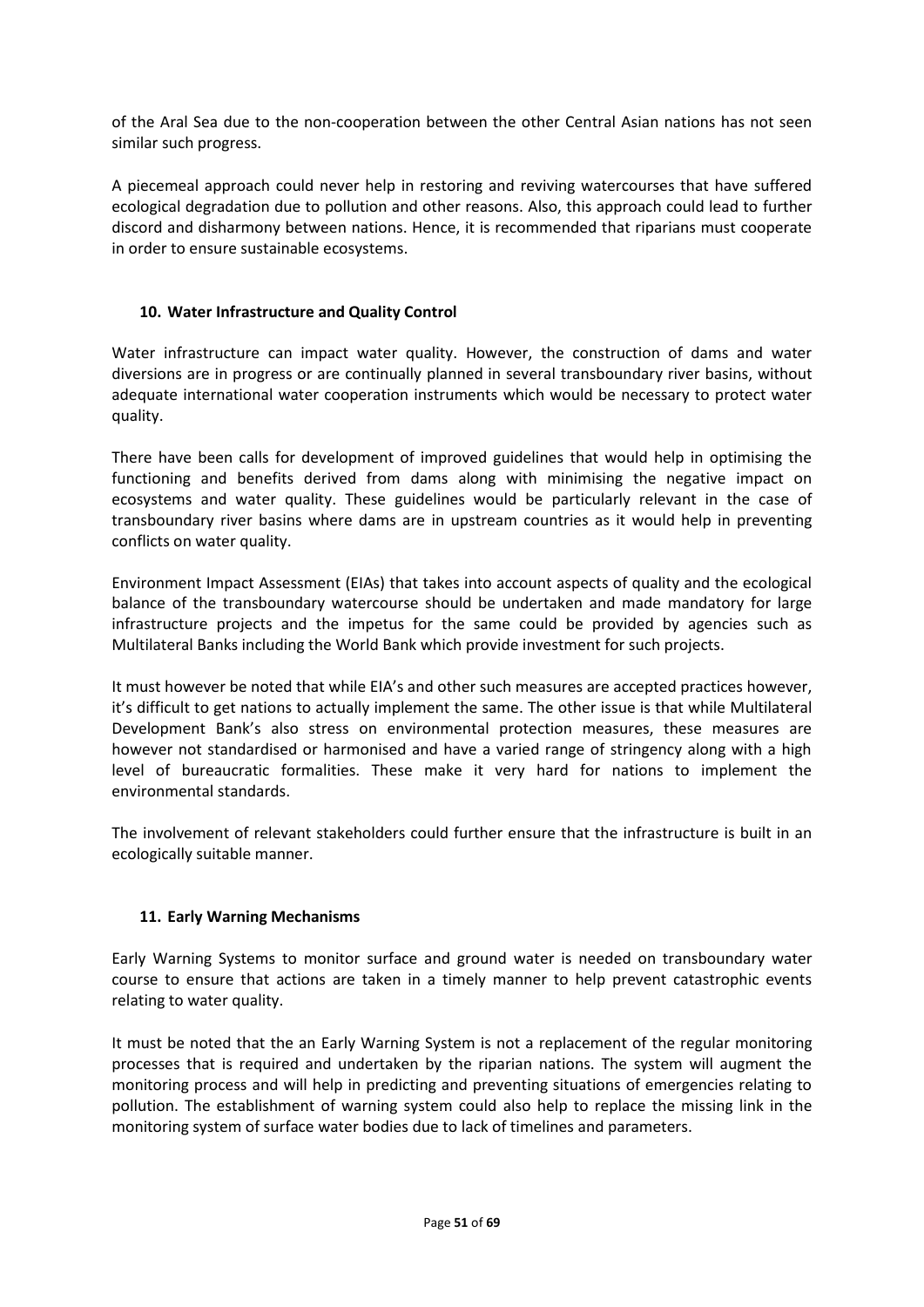There are several basins in the world that have Early Warning Systems in place. The Danube for example has the Accident Emergency Warning System which gets activated the moment a risk of transboundary water pollution is detected which could include instances of the release of hazardous substances reaching to dangerous levels. There is an international warning sent to down-stream countries which helps them prepare for the emergency in a timely manner.

Hungary and Ukraine on the other hand have regulations that help in preventing and eliminating 'abnormal pollution of transboundary waters'. This was done by using their knowledge and experience in pollution prevention and elimination measures and pollution related damage mitigation efforts. These regulations coupled with updated joint action plans to eliminate 'abnormal pollution' can prove to be an Effective Early Warning System.

An exercise in scenario planning could also be undertaken to determine the future needs of the riparian nations in order to help balance current needs with that of the future. It will also help in determining alternative sources of water so as to further ensure quality control measures.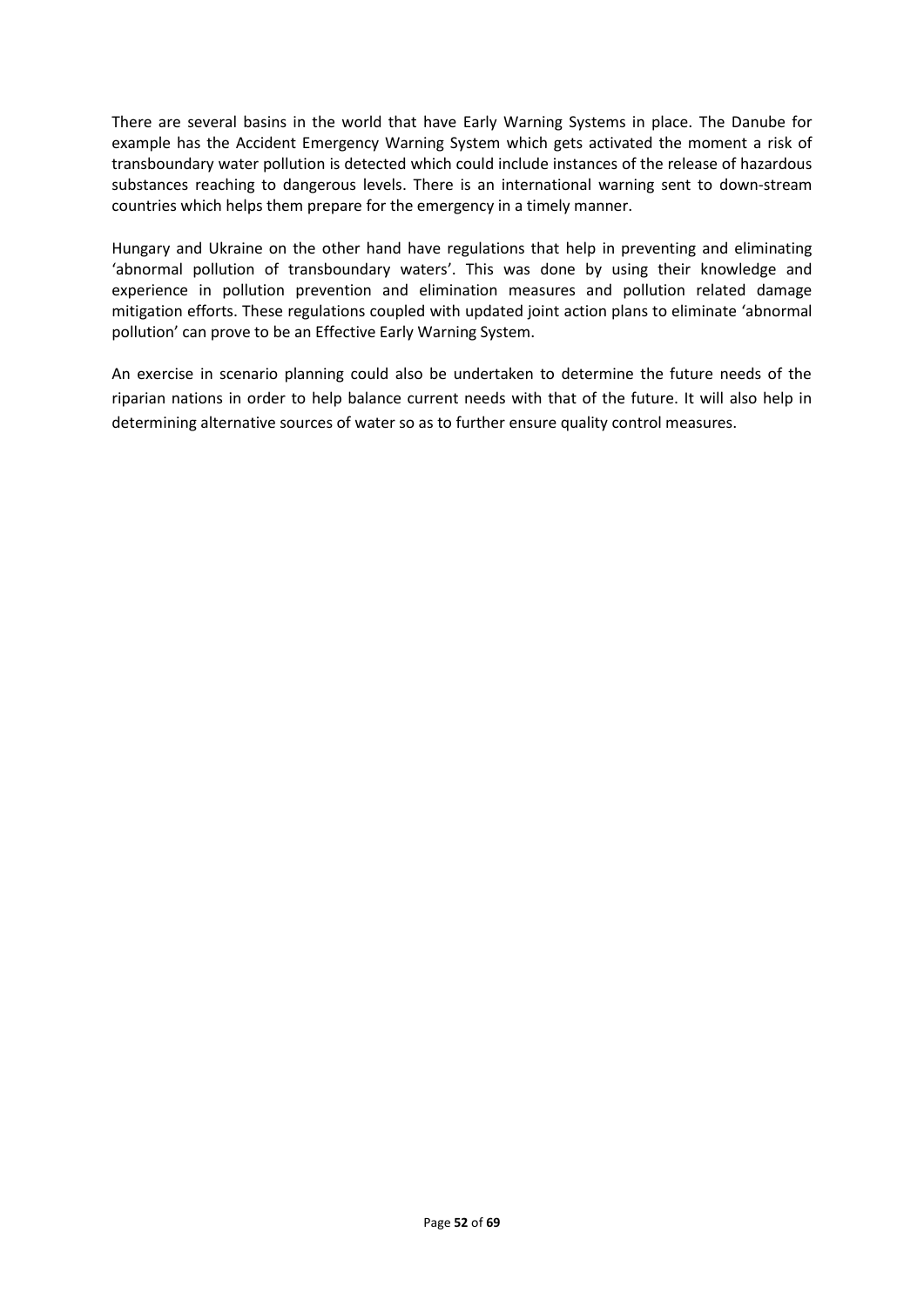#### **Annex-1**

Given below is the brief analysis of the present international instruments/legal provisions dealing with the water quality issues. However, these instruments in its present form are not fully adequate to address the issue at the global level. The reasons will be seen below.

1. 1997 Convention on the Law of the Non-Navigational Uses of International **Watercourses** 

This is the convention of a global nature that addresses the issues of water quality amongst other things. In 1997 under the auspices of the UN and building on the work of the International Law Commission, a global framework convention on the law of Non-Navigational Uses of International watercourses was adopted, and it contains elements of which are broadly recognised to reflect customary law. It has several provisions that relate to the prevention of pollution in Trans boundary water courses. Part IV deals specifically with the protection preservation and management of ecosystems which watercourse states are under an obligation to jointly or individually protect or preserve.

Some key points under Part IV are as follows:

- $\triangleright$  States are obliged to protect and preserve the ecosystem of international watercourses under the principle of equitable and reasonable utilisation.
- $\triangleright$  States are under an obligation to prevent new sources of pollution, and reduce and control existing sources.
- $\triangleright$  States must take all necessary measures to prevent the introduction of species, alien or new, that may have detrimental effects on an ecosystem of an international watercourse resulting in significant harm to other watercourse states.
- $\triangleright$  States are also obligated to cooperate with other states to protect and preserve the marine environment.
- $\triangleright$  States are under an obligation to enter into consultations with a view to establishing joint institutional arrangements for the management of international watercourses.
- $\triangleright$  States must cooperate where necessary to regulate the flow of an international watercourse and maintain installations.

The Convention only entered into force on the  $17<sup>th</sup>$  of August 2014 after about 20 years of its existence. This is with Vietnam becoming its 36<sup>th</sup> contracting state- the exact number required for entry into force as stipulated in Article 36 of the Convention.

Hence it can be seen that while the Convention is a global framework to that addresses issues relating to water quality, its enforceability at a global level is moot. It has at present only 38 signatories i.e about 2/3rds of the countries in the world are yet to politically accept the convention.

2. 1992 Convention on the Protection and Use of Transboundary Watercourses and International Lakes

The Convention was signed on behalf of the European Community in Helsinki on 18 March 1992 and came into force in 1996. It establishes a framework for cooperation between the member countries of the United Nations Economic Commission for Europe (UNECE) on the prevention and control of pollution of trans-boundary watercourses by ensuring rational use of water resources with a view to sustainable development. It has been ratified by 34 UNECE countries.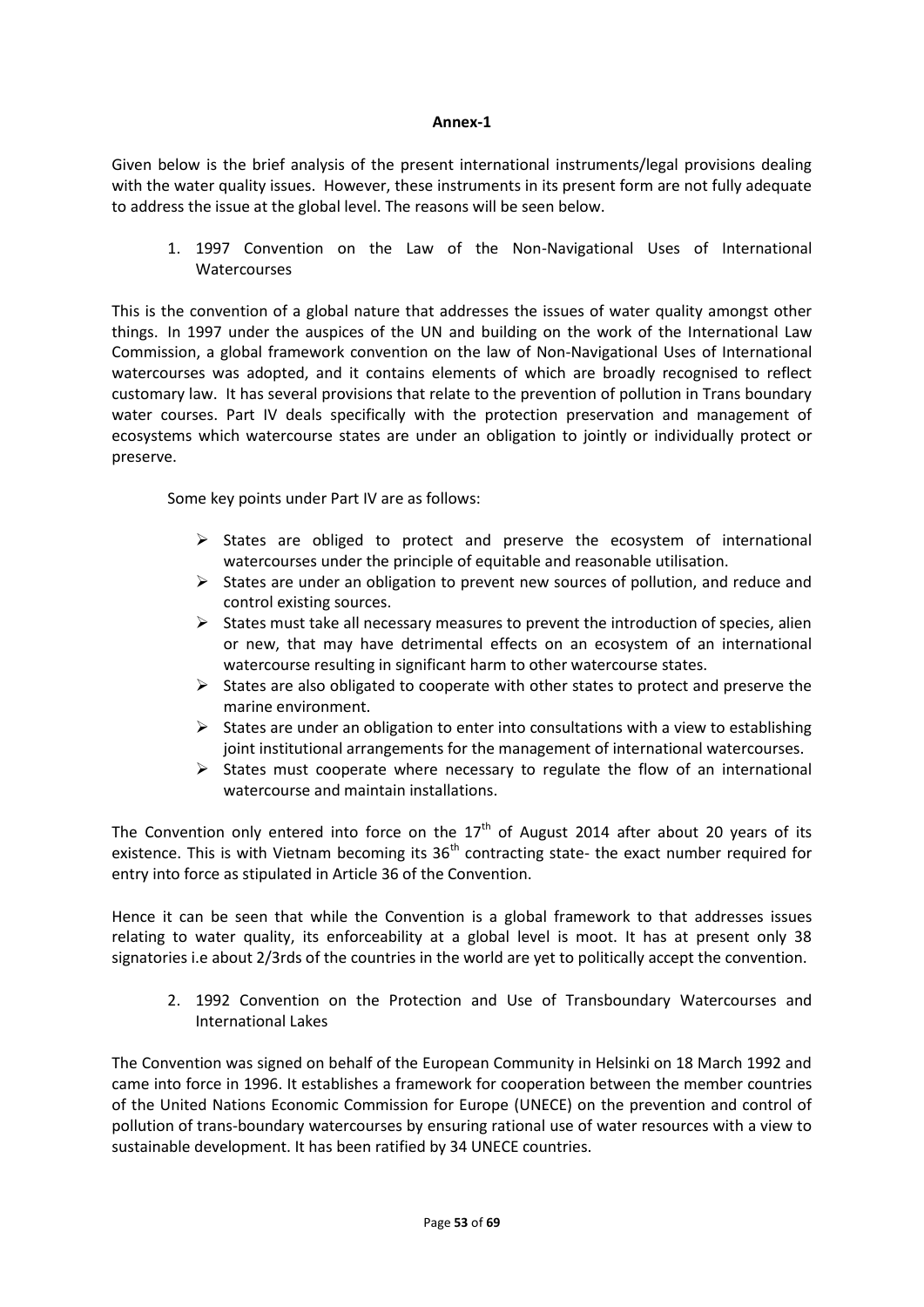The Convention was amended in 2003 to allow accession to non-UNECE countries, thereby making the Convention and its intergovernmental framework available to all regions of the world.

The Convention is intended to strengthen national measures for the protection and ecologically sound management of transboundary surface waters and ground waters. The Convention obliges Parties to prevent, control and reduce transboundary impact, use transboundary waters in a reasonable and equitable way and ensure their sustainable management. The Parties to the Convention undertake must a) ensure that trans-boundary waters are managed in a rational, environment-friendly manner; b)ensure that trans-boundary waters are used in a reasonable and equitable way; c)ensure conservation and restoration of ecosystems.

Any action designed to deal with water pollution must attack the pollution at source. Measures must not result directly or indirectly in a transfer of pollution to other parts of the environment. Actions of the Parties to the Convention must be guided by the following principles: a)the precautionary principle: action to avoid the release of hazardous substances must not be postponed, despite the lack of a proven causal link between the substances and the trans-boundary impact; b)the polluter pays principle: the costs of pollution prevention, control and reduction measures must be borne by the polluter; c)water resources must be managed so that the needs of the present generation are met without compromising the ability of future generations to meet their own needs.

The means of reducing trans-boundary impact are legal, administrative, economic, technical and financial measures. The Parties may adopt water quality criteria and introduce emission limits for discharges into surface waters. This type of pollution may be avoided or reduced by using lowpollution technology. The States must establish programmes for monitoring the condition of transboundary waters.

While the UNECE Convention has detailed provisions on pollution control as well as a Protocol on water and health, however its wide acceptance in its form by governments around the globe is said to be difficult. This is so due to the fact that the Convention has stringent provisions on water provisions which nations around the world are not willing to be obligated under.

#### 3. Convention on Biological Diversity (CBD)

The adoption of decision IX/19 by the ninth meeting of the Conference of the Parties to the Convention on Biological Diversity, Bonn, Germany, 19–30 May 2008, represents a historical milestone. This decision urged Parties to strengthen international cooperation regarding the allocation and management of water, including ratifying and implementing international watercourse agreements, as a means to implement the provisions of the CBD in this area.

It adds considerable legal and political weight to on-going efforts to improve regulatory frameworks for international cooperation regarding water. It also broadens the arguments for such cooperation by highlighting linkages between transboundary watercourse management, biodiversity conservation and sustainable use and human well-being. It enhances international dialogue and consensus building. Full and effective implementation of this decision will be a major contribution to reversing the trend in freshwater biodiversity loss and with it helping to sustain these important ecosystems and their role in human development.

However, the impact of this decision of the state parties in relation to pollution control is yet to be determined.

Hence it is suggested that a global body of rules needs to be established to address water quality issues which is more nuanced but also flexible for state parties to adopt.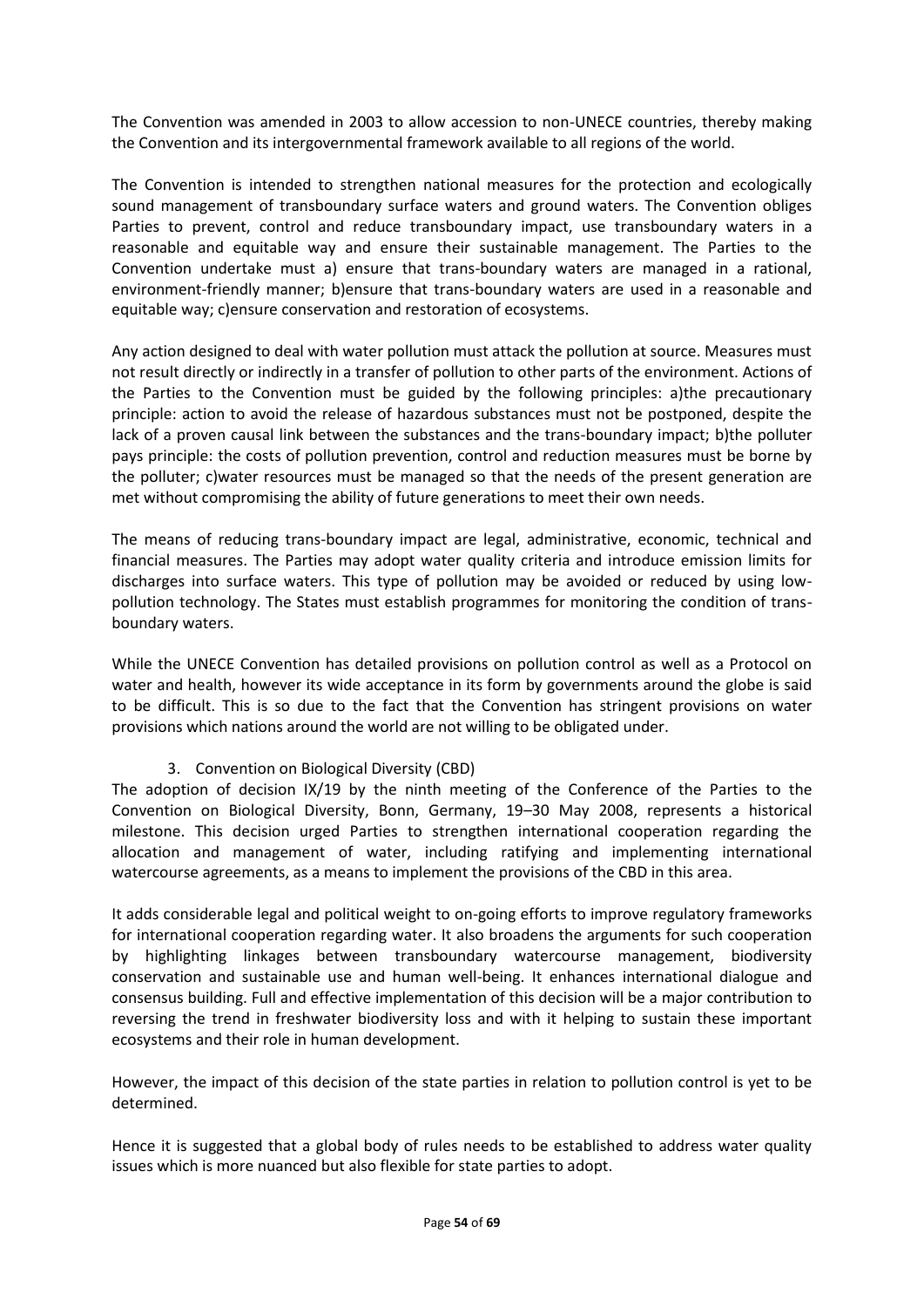4. Right to Water under the United Nations United Nations International Covenant for Civil and Political Rights(UNICCPR)

It is pertinent to note that the right to water has been elevated to the status of a human right guaranteed under the ICCPR. Hence, the states have stringent obligations under international law when it comes to guaranteeing the Right to Water to its population. It is also implied that States may not take measures that would lead to the violation of such a right in the territory of another state. However the implementation of this right poses a problem as many experts have observed that there is a lack of explicit definition as to the obligations of the State towards the realization of this right. Hence, it becomes difficult to hold states accountable for violation of this right.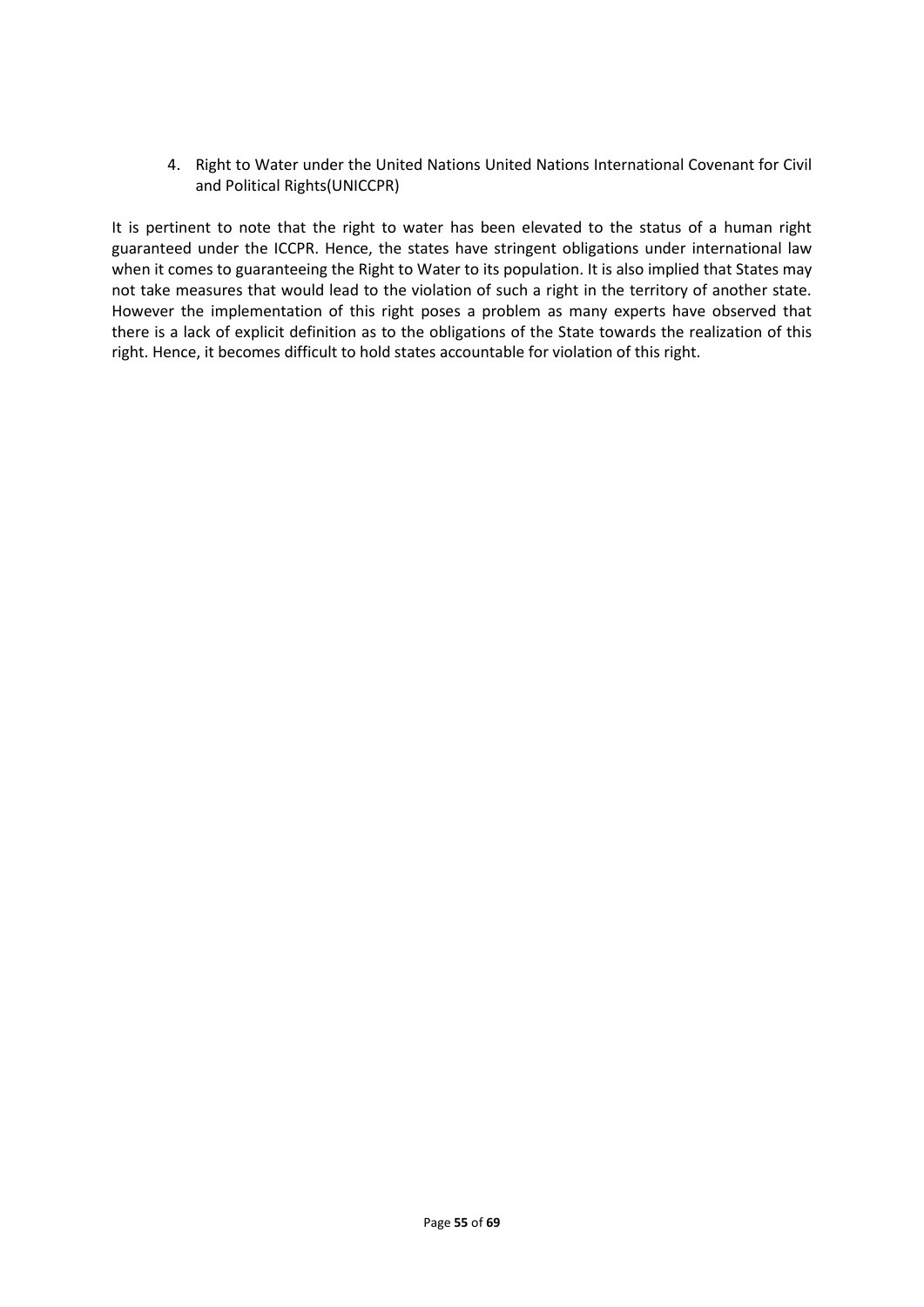#### **Sources**

<http://www.geftwap.org/publications/river-basins-technical-report>

Chris B. Fryefield, *The Evolution of the 2012 Great Lakes Water Quality Agreement*, University of Michigan, May 2013 <https://deepblue.lib.umich.edu/bitstream/handle/2027.42/97364/FRYEFIELD?sequence=1>

*About the Great Lakes Water Quality Agreement: GLWQA*, Activity Highlights <https://binational.net/glwqa-aqegl/>

*What is Great Lakes Water Quality Agreement (GLWQA)?* , US Environmental Protection Agency <https://www.epa.gov/glwqa/what-glwqa>

For definition of Ground Water Development Stress (GDS), please see [http://www.unesco.org/new/fileadmin/MULTIMEDIA/HQ/SC/temp/wwap\\_pdf/Groundwater\\_devel](http://www.unesco.org/new/fileadmin/MULTIMEDIA/HQ/SC/temp/wwap_pdf/Groundwater_development_stress_GDS.pdf) [opment\\_stress\\_GDS.pdf](http://www.unesco.org/new/fileadmin/MULTIMEDIA/HQ/SC/temp/wwap_pdf/Groundwater_development_stress_GDS.pdf)

*International environmental policy and governance issues: science-policy interface; Global Environmental Monitoring System/Water Programme, Transboundary Waters Assessment Programme, UNEP, May 18, 2016*

[https://www.google.co.in/url?sa=t&rct=j&q=&esrc=s&source=web&cd=2&cad=rja&uact=8&ved=0a](https://www.google.co.in/url?sa=t&rct=j&q=&esrc=s&source=web&cd=2&cad=rja&uact=8&ved=0ahUKEwimtP_Ar-HPAhVGRo8KHdC6DnEQFggjMAE&url=http%3A%2F%2Fwww.unep.org%2Fabout%2Fsgb%2FPortals%2F50153%2FK1605937%2520INF24.docx&usg=AFQjCNHVilkh0wl5fbD5SvarOr7_JQAadQ&sig2=xZK_s-3L70w3r6vTR6qYGA) [hUKEwimtP\\_Ar-](https://www.google.co.in/url?sa=t&rct=j&q=&esrc=s&source=web&cd=2&cad=rja&uact=8&ved=0ahUKEwimtP_Ar-HPAhVGRo8KHdC6DnEQFggjMAE&url=http%3A%2F%2Fwww.unep.org%2Fabout%2Fsgb%2FPortals%2F50153%2FK1605937%2520INF24.docx&usg=AFQjCNHVilkh0wl5fbD5SvarOr7_JQAadQ&sig2=xZK_s-3L70w3r6vTR6qYGA)

[HPAhVGRo8KHdC6DnEQFggjMAE&url=http%3A%2F%2Fwww.unep.org%2Fabout%2Fsgb%2FPortals](https://www.google.co.in/url?sa=t&rct=j&q=&esrc=s&source=web&cd=2&cad=rja&uact=8&ved=0ahUKEwimtP_Ar-HPAhVGRo8KHdC6DnEQFggjMAE&url=http%3A%2F%2Fwww.unep.org%2Fabout%2Fsgb%2FPortals%2F50153%2FK1605937%2520INF24.docx&usg=AFQjCNHVilkh0wl5fbD5SvarOr7_JQAadQ&sig2=xZK_s-3L70w3r6vTR6qYGA) [%2F50153%2FK1605937%2520INF24.docx&usg=AFQjCNHVilkh0wl5fbD5SvarOr7\\_JQAadQ&sig2=xZK](https://www.google.co.in/url?sa=t&rct=j&q=&esrc=s&source=web&cd=2&cad=rja&uact=8&ved=0ahUKEwimtP_Ar-HPAhVGRo8KHdC6DnEQFggjMAE&url=http%3A%2F%2Fwww.unep.org%2Fabout%2Fsgb%2FPortals%2F50153%2FK1605937%2520INF24.docx&usg=AFQjCNHVilkh0wl5fbD5SvarOr7_JQAadQ&sig2=xZK_s-3L70w3r6vTR6qYGA) [\\_s-3L70w3r6vTR6qYGA](https://www.google.co.in/url?sa=t&rct=j&q=&esrc=s&source=web&cd=2&cad=rja&uact=8&ved=0ahUKEwimtP_Ar-HPAhVGRo8KHdC6DnEQFggjMAE&url=http%3A%2F%2Fwww.unep.org%2Fabout%2Fsgb%2FPortals%2F50153%2FK1605937%2520INF24.docx&usg=AFQjCNHVilkh0wl5fbD5SvarOr7_JQAadQ&sig2=xZK_s-3L70w3r6vTR6qYGA)

*Transboundary Aquifers and Groundwater Systems of Small Island Developing States: Status and Trends*, Transboundary Waters Assessment Programme, UNEP <http://www.geftwap.org/water-systems/aquifers>

Meena. Palaniappan, Peter H. Gleick, Lucy. Allen, Michael J. Cohen, Juliet. Christian-Smith, Courtney. Smith, Nancy. Ross, *Clearing Waters: A focus on water quality solutions*, UNEP, Pacific Institute, 2010 [http://www.unep.org/PDF/Clearing\\_the\\_Waters.pdf](http://www.unep.org/PDF/Clearing_the_Waters.pdf)

[http://lawlibrary.unm.edu/nrj/13/2/07\\_utton\\_international.pdf](http://lawlibrary.unm.edu/nrj/13/2/07_utton_international.pdf)

Philippe. Sands, *Principles of International Environmental Law*, Cambridge University Press, Second Edition, 2003

[http://books.google.co.in/books?id=2N5gR1UYT3YC&pg=PA459&lpg=PA459&dq=water+pollution+i](http://books.google.co.in/books?id=2N5gR1UYT3YC&pg=PA459&lpg=PA459&dq=water+pollution+international+law&source=bl&ots=IEqX-c_9tz&sig=r2M31nqXv51gl1mTUR1KaKfg_zQ&hl=en&sa=X&ei=SXpsU-3WHs3t8AWgq4HYBw&ved=0CF4Q6AEwCDgK#v=onepage&q=water%20pollution%20international%20law&f=false) [nternational+law&source=bl&ots=IEqX-](http://books.google.co.in/books?id=2N5gR1UYT3YC&pg=PA459&lpg=PA459&dq=water+pollution+international+law&source=bl&ots=IEqX-c_9tz&sig=r2M31nqXv51gl1mTUR1KaKfg_zQ&hl=en&sa=X&ei=SXpsU-3WHs3t8AWgq4HYBw&ved=0CF4Q6AEwCDgK#v=onepage&q=water%20pollution%20international%20law&f=false)

[c\\_9tz&sig=r2M31nqXv51gl1mTUR1KaKfg\\_zQ&hl=en&sa=X&ei=SXpsU-](http://books.google.co.in/books?id=2N5gR1UYT3YC&pg=PA459&lpg=PA459&dq=water+pollution+international+law&source=bl&ots=IEqX-c_9tz&sig=r2M31nqXv51gl1mTUR1KaKfg_zQ&hl=en&sa=X&ei=SXpsU-3WHs3t8AWgq4HYBw&ved=0CF4Q6AEwCDgK#v=onepage&q=water%20pollution%20international%20law&f=false)

[3WHs3t8AWgq4HYBw&ved=0CF4Q6AEwCDgK#v=onepage&q=water%20pollution%20international%](http://books.google.co.in/books?id=2N5gR1UYT3YC&pg=PA459&lpg=PA459&dq=water+pollution+international+law&source=bl&ots=IEqX-c_9tz&sig=r2M31nqXv51gl1mTUR1KaKfg_zQ&hl=en&sa=X&ei=SXpsU-3WHs3t8AWgq4HYBw&ved=0CF4Q6AEwCDgK#v=onepage&q=water%20pollution%20international%20law&f=false) [20law&f=false](http://books.google.co.in/books?id=2N5gR1UYT3YC&pg=PA459&lpg=PA459&dq=water+pollution+international+law&source=bl&ots=IEqX-c_9tz&sig=r2M31nqXv51gl1mTUR1KaKfg_zQ&hl=en&sa=X&ei=SXpsU-3WHs3t8AWgq4HYBw&ved=0CF4Q6AEwCDgK#v=onepage&q=water%20pollution%20international%20law&f=false)

[http://lawlibrary.unm.edu/nrj/13/2/07\\_utton\\_international.pdf](http://lawlibrary.unm.edu/nrj/13/2/07_utton_international.pdf)

<http://www.geftwap.org/publications/river-basins-technical-report>

*Aspects of Water Pollution Control, Conference on Water Pollution Problems in Europe*, WHO, Geneva, 1961-1962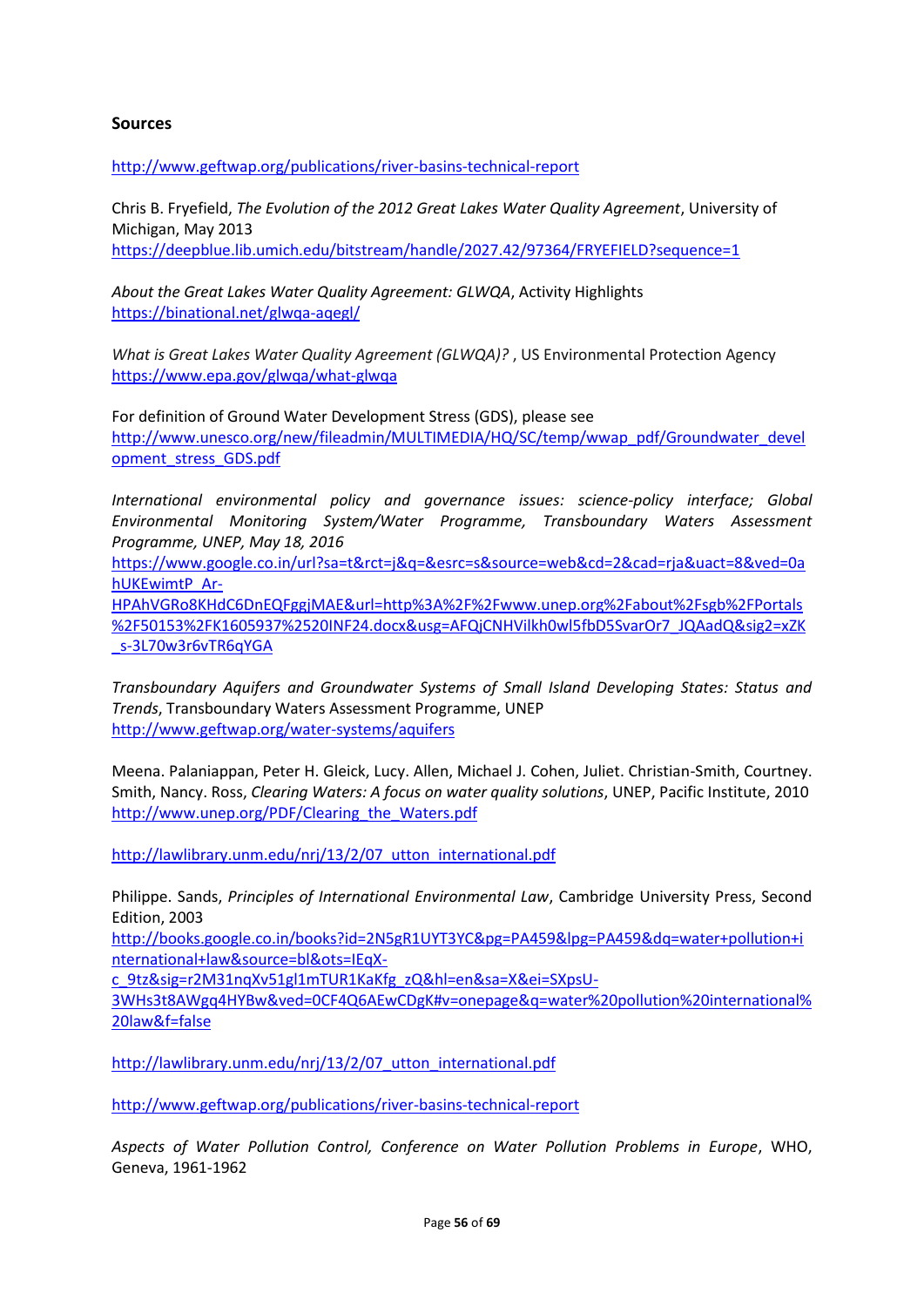[http://whqlibdoc.who.int/php/WHO\\_PHP\\_13.pdf](http://whqlibdoc.who.int/php/WHO_PHP_13.pdf)

*Introduction to the Convention on the Rights of the Child*, UNICEF <http://www.unicef.org/crc/files/Definitions.pdf>

*The UN Watercourses Convention: History and Prospects*, FAQ's- Online Users Guide <http://www.unwatercoursesconvention.org/faqs/>

*Transboundary Waters Assessment Programme,* UNEP, March 2016 <http://twap-rivers.org/>

Wendy. Jones, Jon. Eldridge, Joao. Pedro. Silva and Mora. Schiessler, *Life and Europe's Rivers: Protecting and improving our water resources*, European Commission- Environment Directorate General, 2007

<http://ec.europa.eu/environment/life/publications/lifepublications/lifefocus/documents/rivers.pdf>

Rachel. Nuwer, *Not All Rivers Reach the Sea, Green, Energy, the Environment and the Bottom Line,* The New York Times, November 17, 2011 <http://green.blogs.nytimes.com/2011/11/17/all-rivers-do-not-run-to-the-sea/?ref=opinion>

Jonathan. Waterman, *Where the Colorado Runs Dry*, The New York Times, February 14, 2012 http://www.nytimes.com/2012/02/15/opinion/where-the-colorado-river-runs-dry.html? r=0

*US, Mexico Sign Five-Year Deal on Colorado River Flows*, Bloomberg [http://www.bloomberg.com/news/articles/2012-11-20/u-s-mexico-sign-five-year-deal-to-improve](http://www.bloomberg.com/news/articles/2012-11-20/u-s-mexico-sign-five-year-deal-to-improve-colorado-river-flows)[colorado-river-flows](http://www.bloomberg.com/news/articles/2012-11-20/u-s-mexico-sign-five-year-deal-to-improve-colorado-river-flows)

Ian. Lovett, *U.S. and Mexico Sign a Deal on Sharing the Colorado River*, The New York Times November 20, 2012

[http://www.nytimes.com/2012/11/21/us/us-and-mexico-sign-deal-on-managing-colorado](http://www.nytimes.com/2012/11/21/us/us-and-mexico-sign-deal-on-managing-colorado-river.html)[river.html](http://www.nytimes.com/2012/11/21/us/us-and-mexico-sign-deal-on-managing-colorado-river.html)

Brett. Walton, *U.S. and Mexico Sign Major Deal on Colorado River Issue*s: Delta Restoration, *Infrastructure, Water Sharing*, Circle of Blue, November 26, 2012 [http://www.circleofblue.org/2012/world/u-s-mexico-sign-major-deal-on-colorado-river-issues-delta](http://www.circleofblue.org/2012/world/u-s-mexico-sign-major-deal-on-colorado-river-issues-delta-restoration-infrastructure-water-sharing/)[restoration-infrastructure-water-sharing/](http://www.circleofblue.org/2012/world/u-s-mexico-sign-major-deal-on-colorado-river-issues-delta-restoration-infrastructure-water-sharing/)

*Transboundary River Basins: Status and Trends*, Transboundary Waters Assessment Programme – Summary for Policy Makers, Volume – 3 River Basins, UNEP January 2016 <http://www.geftwap.org/publications/river-basins-spm>

*Water Quality Early Warning System: On Transboundary Watercourses of Tisza River Basin:* Chapter 1-4, 2014, Ministry of Foreign Affairs, Danube Region Strategy [http://www.danubewaterquality.eu/uploads/mod\\_files/WQM-EWS\\_part-1-2\\_v2.4\\_.pdf](http://www.danubewaterquality.eu/uploads/mod_files/WQM-EWS_part-1-2_v2.4_.pdf)

Stephen C. McCaffrey, *Convention on the Law of the Non-Navigational Uses of International Watercourses*, New York, May 21, 1997 <http://legal.un.org/avl/ha/clnuiw/clnuiw.html>

*Water Convention: About Water Convention*: UNECE <http://www.unece.org/env/water/>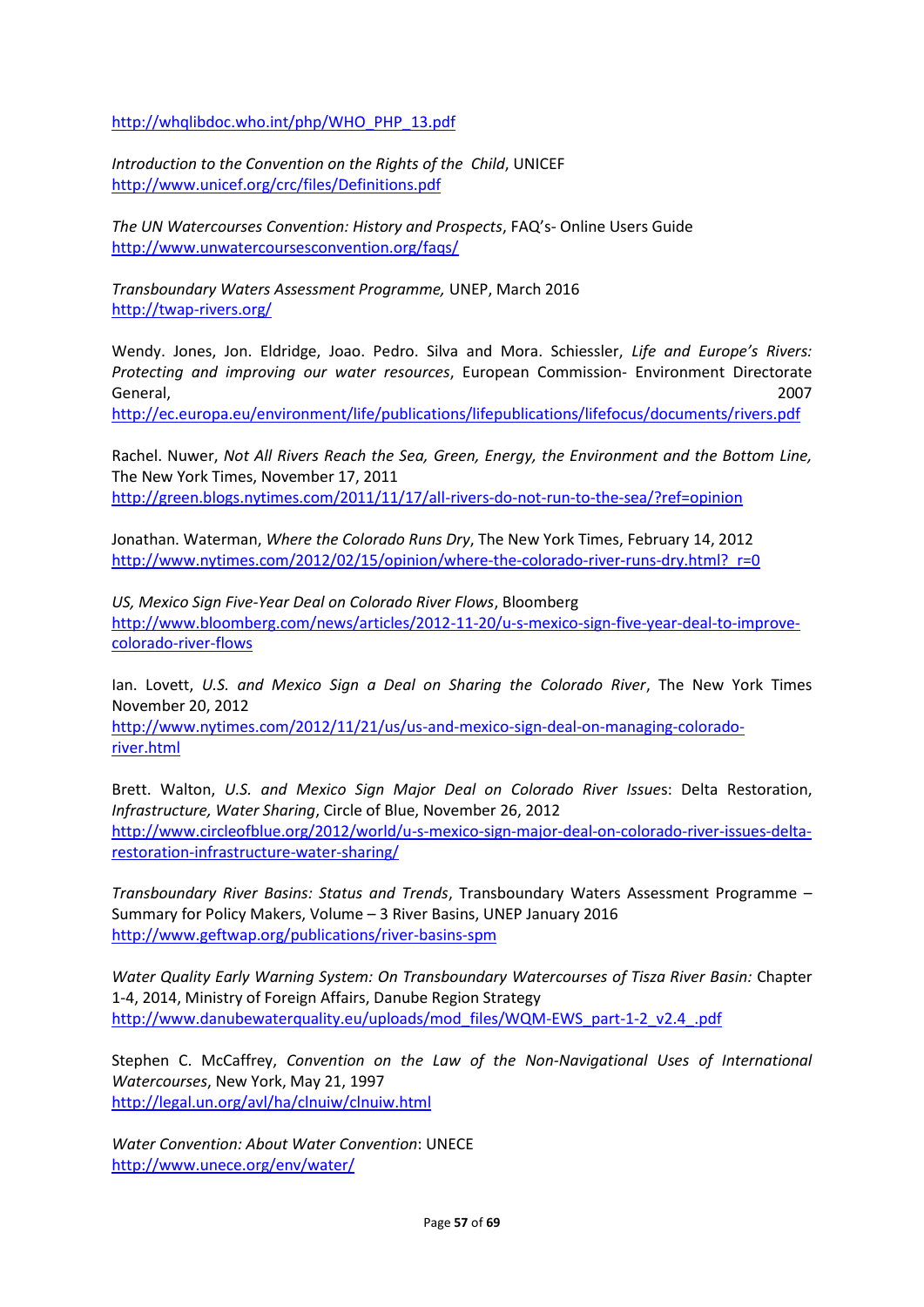Consultation with Dr. Uri Shani, former Water Commissioner of Israel, 23<sup>rd</sup> October 2016

Consultation with Dr. Dogan Altinbilek, Vice Chairman of World Water Council, Turkey, 23<sup>rd</sup> October 2016

Consultation with Dr. John Nyaoro, Executive Director of Nile Basin Initiative, Uganda, 23<sup>rd</sup> October 2016

Consultation with Dr. David Tickner, Chief Freshwater Adviser, WWF, U.K, Meeting, 25<sup>th</sup> October 2016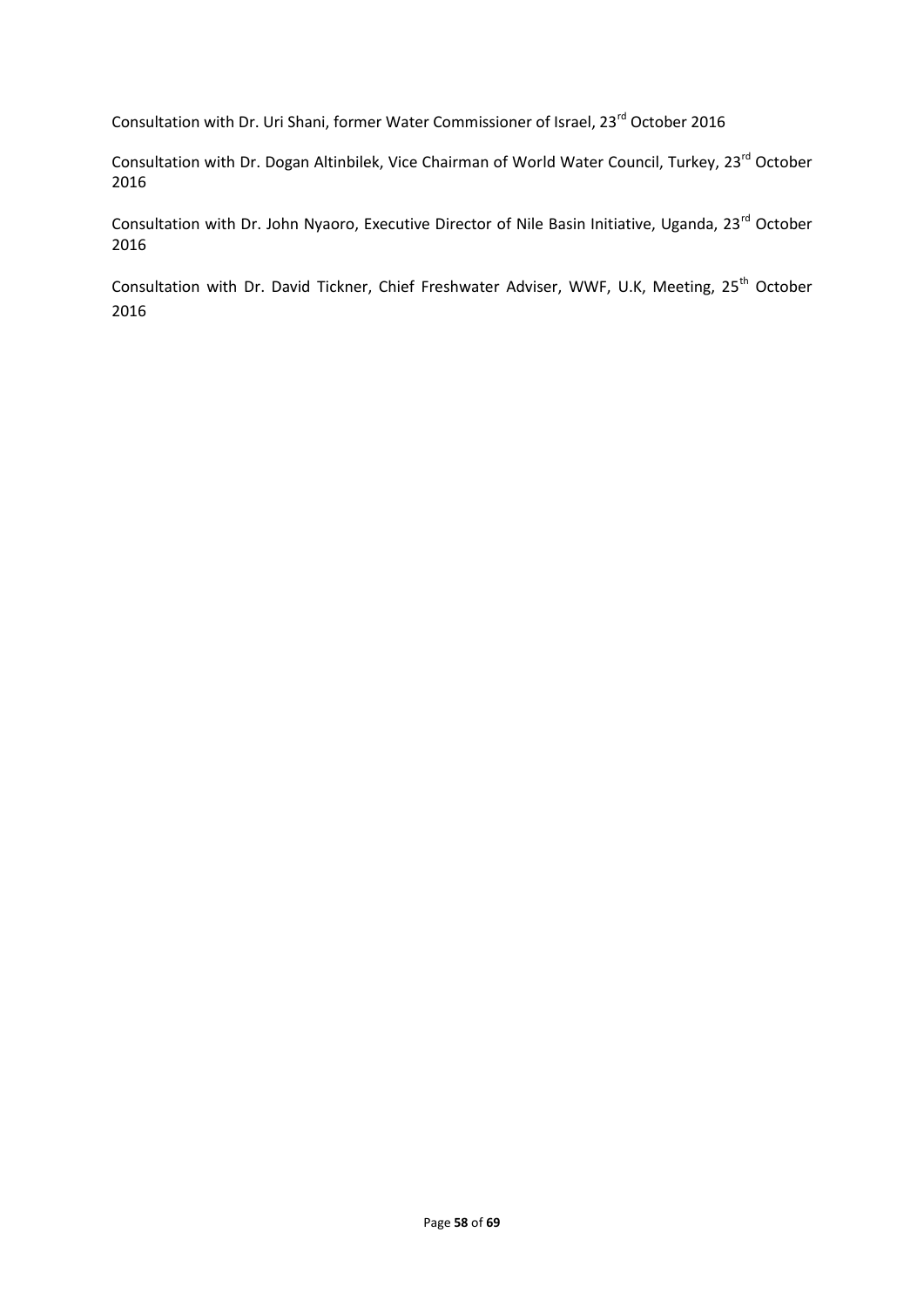

# **New Mechanisms for Hydro-diplomacy**

#### **A. Historical Perspective**

The concept of setting up a global advisory body to foster cooperation on water which would amongst others function prevents and settle disputes on water has been deliberated upon by the international community for about two decades.

The first known introduction of the idea of a global body was by the City of Valencia in the winter of 1997 when it approached UNESCO with a proposal to create an 'International Centre for Transboundary Water Conflicts' to promote water co-operation. However, this specific initiative never materialised.

The World Commission on Water for the 21<sup>st</sup> Century which was formed in 1998 by the World Water Council, invited four former Heads of State to form a 'Sovereignty Panel' to investigate the issue of 'National Sovereignty and International Water Courses'. This Panel with the assistance of Green Cross submitted its final report with recommendations to the World Water Commission. One of the most important recommendations of the Sovereignty Panel was "the establishment of a neutral International Forum for the resolution and mediation of international water conflicts, including the position of an 'International Watercourses Ombudsman'".

The recommendations of the 'Sovereignty Panel' mentioned above were presented in a high level debate during 2nd World Water Forum in The Hague held on 22 March 2000. Dr. Mahmoud Abu Zeid, then President of the World Water Council proposed the creation of the World Commission on Water, Peace, and Security to provide an opportunity for third party mediation of shared water disputes. The role of the commission would have been to assist nations with regards to their current and potential transboundary water issues by providing an independent view. This would help to cultivate and promote common interests between parties, developing win-win solutions.

Later, the Swedish Ministry of Foreign Affairs as part of their Development Financing 2000 project commissioned a study. The study was undertaken between October 2000 and March 2001. The study, proposed that an 'International Shared Waters Facility' (ISWF) be created with a specific mandate to assist regional management of transboundary waters (including smaller basins). The ISWF has not been created as yet.

On 21 March 2003, at the conclusion of the 3<sup>rd</sup> World Water Forum, the establishment of 'International Water Cooperation Facility' was announced. The Facility was to be developed by UNESCO, World Water Council together with the Permanent Court of Arbitration (PCA) and the Universities Partnership for Transboundary Waters (UPTW) and was to be based in Paris. The Facility would on request provide 'distinct and complementary services' to aid trans-boundary water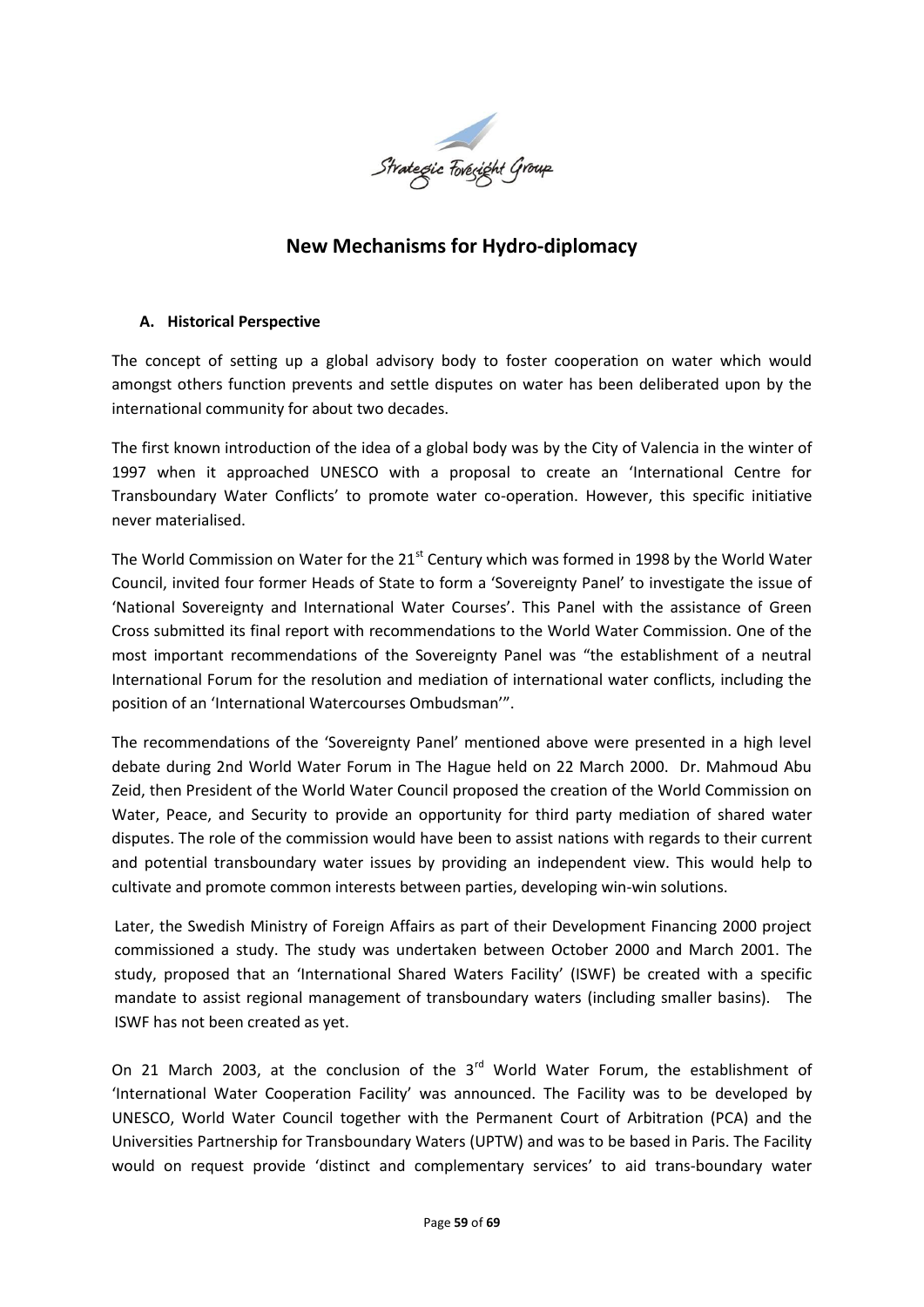governance by providing necessary resources, a neutral environment, political backing, professional support and dispute resolution mechanisms which would above all anticipate, prevent and resolve water conflicts. The Facility would help towards building consensus between nations on the use of shared water resources. Subsequently a report on the preparations for establishing a Water Cooperation Facility was made on 22<sup>nd</sup> May 2003 and was presented at the 5th Session of the International Hydrological Programme (IHP) Bureau in Paris, 2 – 4 June 2003.

A 2010 study as seen in the report entitled 'International Architecture for Transboundary Water Resources Management: Policy Analysis and Recommendations' discussed the need for the establishment of a global body to "promote, coordinate, facilitate and monitor global dialogue, regional strategic processes and transboundary cooperative initiatives around transboundary water management." The report also mentioned the need to have a dynamic international architecture that would be able to withstand the unpredictable and constant changes in the water sector in the coming decades.

In September 2014, a report entitled 'The Rise of Hydro-Diplomacy: Strengthening foreign policy for transboundary waters', amongst other things stated that "there is a lack of agency at the international level. This is not about creating new organisations, but about establishing an institutional setting that connects pivotal actors and reinforces and complements existing frameworks, initiatives and expertise to coordinate and execute political action. Its purpose should be to ensure systematic early warning and to support coordinated action to prevent conflicts, facilitate timely responses to emerging crises, and build the appropriate institutions for sustainable and self-reinforcing cooperation"

Till date there is no indication of the creation of any of the bodies mentioned above. In fact, in 2011 Mikhail Gorbechev in his book titled 'Mikhail Gorbechev: The Prophet for Change' spoke about the report of the 'Sovereignty Panel' that he helped draft, stating that while the recommendations in the report were welcomed; it is yet to be implemented. "I am saying this 9 years after the report. And this is quite typical. The reason is a deficit of political leadership. If this continues, tomorrow will be too late to address these problems."

The past efforts have failed because they were driven by water related institutions attempting peace. A successful effort in the future will only succeed if it is driven by political and security actors in cooperation with water institutions. Therefore, peace and security have to be at the core with water linked to it and not the other way round.

Every time there is a deadlock, it is only solved at the political level. In recent years this has been the case between Egypt-Ethiopia and Iraq-Turkey. Hydro-diplomacy will need to be about diplomacy first and hydro later.

#### **B. Need for a Facilitation Centre**

Transboundary water cooperation is a complex issue where disagreements and disputes are common place. While some nations manage to resolve their differences and cooperate, others for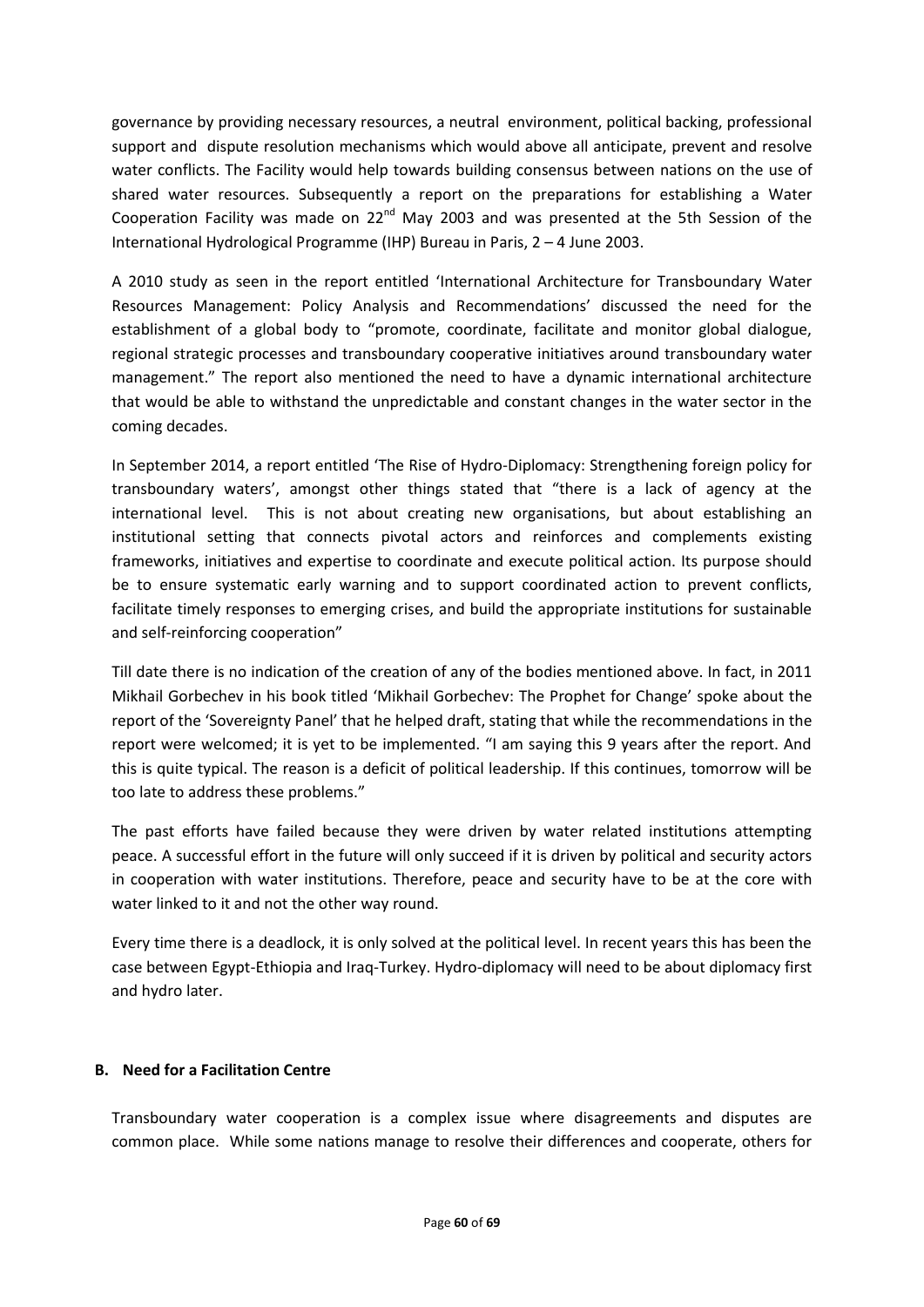reasons that will be discussed below find it harder to achieve a peaceful resolution of their grievances against each other. The reasons are as follows:

- Transboundary water management is often perceived by states to be best done within the realm of administrative or territorial divisions and not on hydrological lines.
- Consensus building between nations over transboundary water requires concerted efforts.
- The idea of sovereignty over natural resources, including transboundary water varies from state to state. While some tend to consider it an absolute right others tend to afford flexibility.
- States often have varying interests when it comes to the use and exploitation of their natural resources-socio economic development being paramount in most cases. Drawing a balance between these interests obfuscates the process of cooperation.
- Cooperation is usually narrowly focused on surface water alone. Ground water which provides further avenues for cooperation is ignored.
- Matters of national security are often quoted as yet another obstacle to cooperation where states find it hard to cooperate even at a technical level by exchanging data.
- Historical differences, high levels of distrust and internal political instability can also hinder cooperation.
- Environmental issues such as climate change, drought and other such factors exacerbate tensions between nations over transboundary water sharing.

There is thus a need felt to have a global initiative in the form of a Hydro-Diplomacy Facilitation Centre to help countries address their points of differences and move towards cooperation. The Centre will serve as a neutral mechanism to help anticipate, prevent and resolve low threshold disputes. Low threshold disputes in essence are those stages of disputes between nations when there are 'turning or opportunity points' for parties to take effective action towards cooperation and peace. Section 3.1 below delves deeper into the definition of a low threshold dispute. The Centre would help in building consensus between riparian nations. Any action of the Centre will be contingent upon the consent of the state parties. The Centre will most importantly be a body that uses diplomatic tools to resolve issues between nations on freshwater resources.

# **C. Characteristics of the Center**

#### *1. Serve as a neutral mechanism*

The Hydro- Diplomacy Facilitation Centre will serve as an entity that has the credibility to ensure that the participants are provided with an environment which is unbiased and suited for deliberations. The Centre would create (or serves as) an atmosphere of trust and fairness. It will maintain a level playing field for all parties and ensure that states have an equal say in the process. The Centre will however operate at every stage with the consent of the parties and it will not serve as an advocate for anyone on substantive or procedural issues. Lastly, the Center will maintain confidentiality.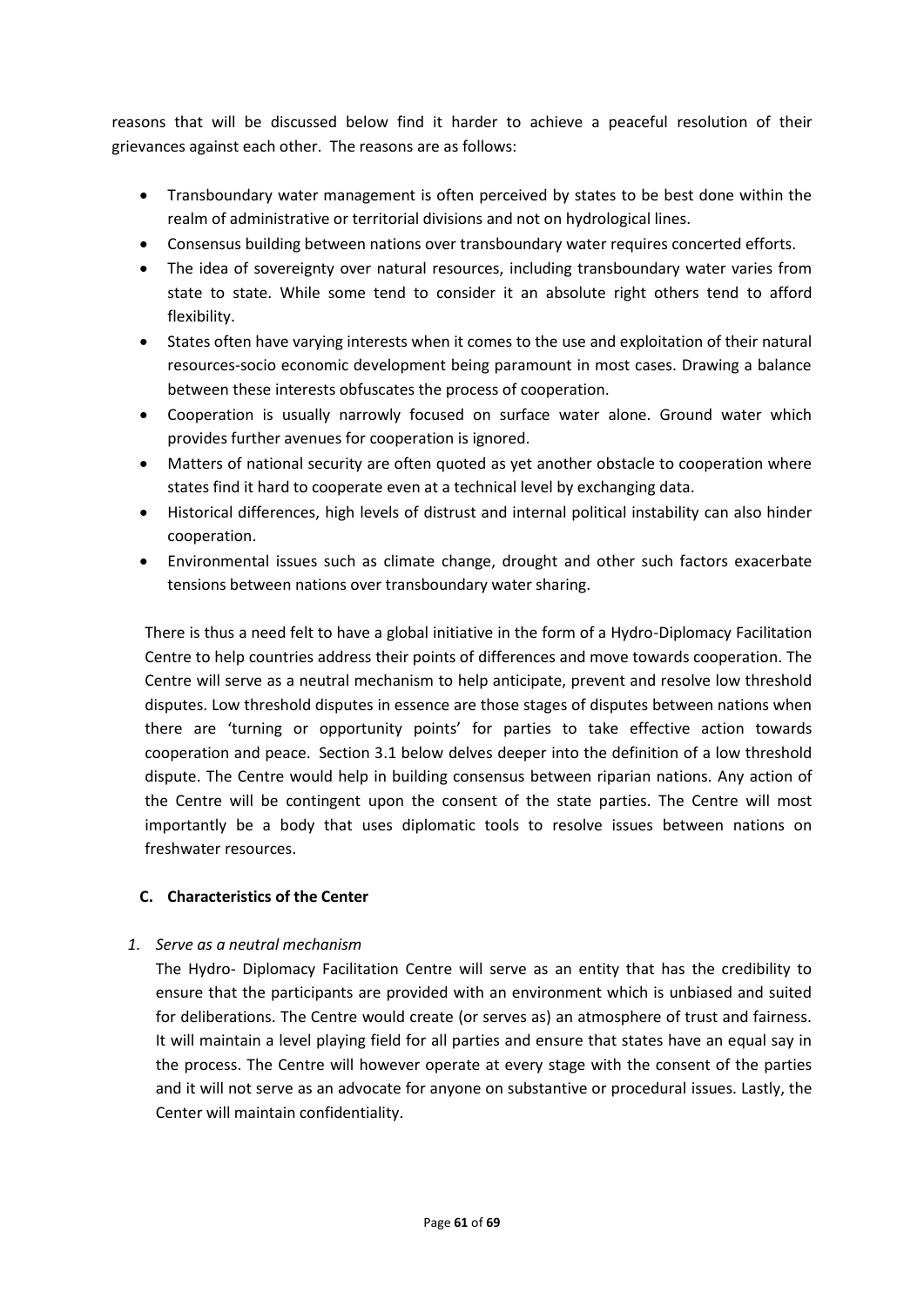*2. A specialist international forum for matters relating to transboundary fresh waters and riparian relations* 

As mentioned previously, there is a need felt for an institutional set up that will promote political action and prevent conflicts or disputes relating to freshwater resources. This is because, while there are a plethora of UN and international bodies focused on various aspects of freshwater resources, a highly specialised body at a global level which is focused on riparian relations on fresh water and the prevention of disputes is still needed. The Centre will be an effort to bridge this gap that exists such that countries globally have stronger relations and cooperation.

#### *3. Facilitate the resolution of low threshold disputes.*

3.1 Defining low threshold disputes

A dispute is more than a general attitude of dislike or hostility. It is not a situation where a nation feels a sense of injury or grievance towards another. A dispute only arises when this sense of injury is manifested in a claim and is denied by the other. A dispute is defined as "a disagreement on a point of law or fact, a conflict of legal views or of interests between two parties."

The elements of a dispute are as follows:

- *It is specific:* The dispute is regarding a definite subject matter
- *have conflicting claims and assertions:* Only when one party asserts a particular claim and the other denies this claim, a dispute is said to manifest. This assertion and refusal of claims between parties could be through the issuance of statements, exchange of diplomatic notes or other specific actions.

However, the Facilitation Centre is to look into low intensity/low threshold disputes i.e a situation where there is disagreement and not situations where the disagreement has such intensity which is bound to threaten the relations between the two nations. The low intensity disputes could be in the form of complaints, grievances and other disagreements. It is a complex task in determining what constitutes a low threshold dispute. The Indus Water Treaty for example has attempted to distinguish the various phases of dispute. It lays down three stages -'Questions, differences and disputes' and various forms of resolution mechanism for each of the stages so that the dispute is resolved amicably. However, even here these three stages have not been defined except that it is in ascending order of intensity.

Further an existence of a dispute also denotes a stage where methods of dispute settlement techniques such as coercive mediation, arbitration, adjudication may be needed and employed. If the matter is not settled at this stage it has the potential to turn into an armed conflict.

The list below shed some light on the stages of dispute i.e stages between Peace and Armed Conflict. The Low Threshold disputes would predominantly be from points 2-7.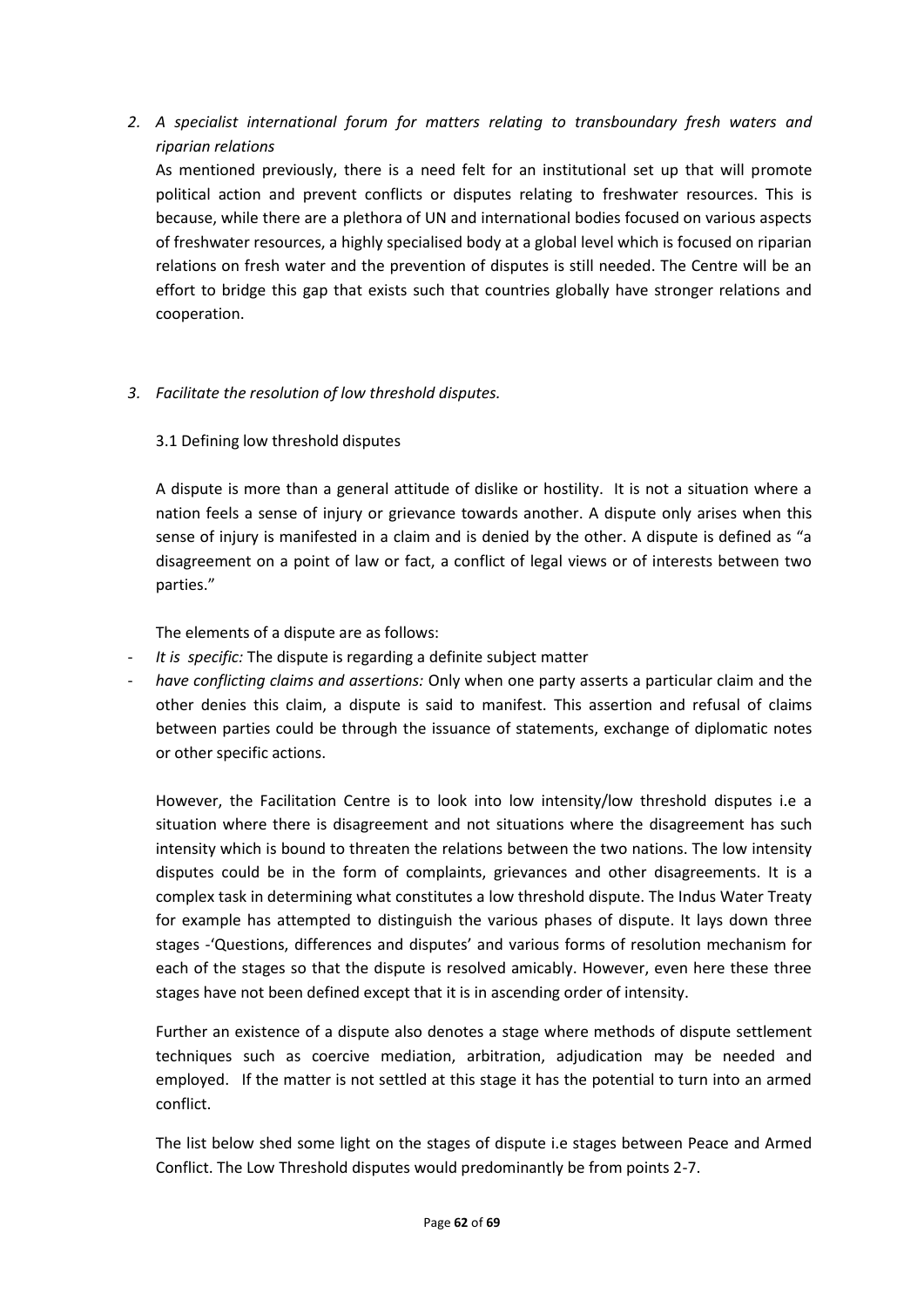- 1. Peace
- 2. Questions
- 3. Media mobilization
- 4. Diplomatic exchanges
- 5. Political Tensions
- 6. Legal Arguments to each other
- 7. Threats
- 8. Suspension of Normalization
- 9. Psychological War/Legal War
- 10. Armed Conflict.



3.2 Facilitation mechanisms to resolve the low threshold disputes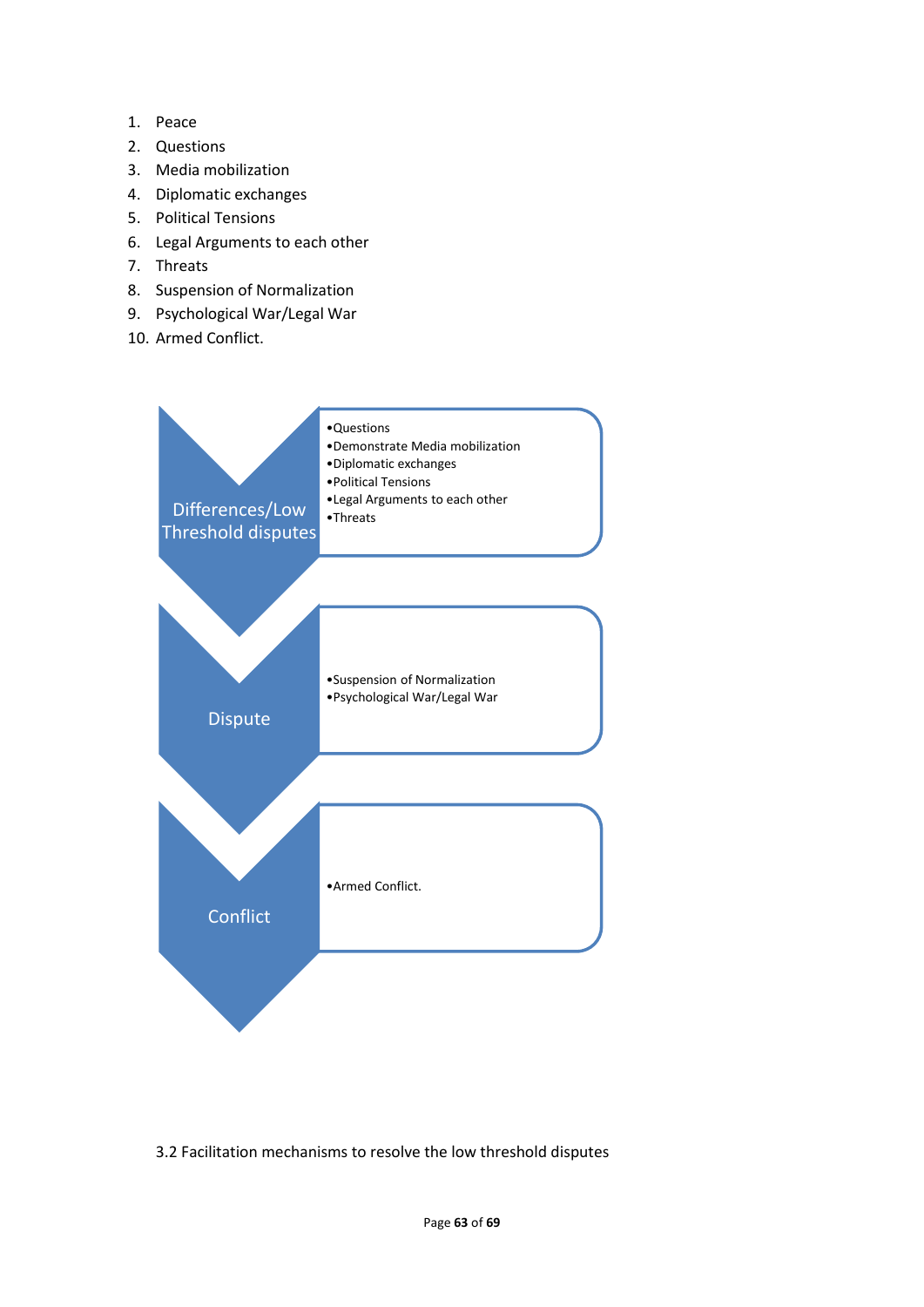The Hydro-Diplomacy facilitation Centre may deploy the mechanisms given below to help parties resolve their differences. The mechanisms are not given in its order of deployment. The Centre will have to determine based on the kind of dispute and the requirements of the parties what mechanism would be most suited to the parties.

#### a. Fact Finding

When a situation arises where there is an impasse in talks that would have led to cooperation between the parties, due to limited or conflicting data or any situation where a more nuanced discovery and/or exchange of information is required, this mechanism could be deployed. The initiation of a fact finding mission usually occurs with an agreement for the same by the concerned parties.

The process:

- Fact finders: a roster of neutral experts could be prepared for the parties to choose from.
- A schedule for completing the fact finding mission, rules of procedure for conducting fact finding missions need to be prepared and agreed upon by the parties.
- Access to relevant information, sites and people should be given by the parties.
- Confidentiality of the process needs to be guaranteed by the facilitation centre.
- Once the fact finding is complete, a report will be submitted.

Based on the report submitted by the fact finders, the Centre can help parties to come to a decision and cooperate.

b. Helping parties to recognise and agree upon potential trade-offs

The Facilitation Centre can help parties to identify specific bargaining chips which will help them cooperate on water. This would be a barter system of sorts where one party agrees to cooperate on water in return for a specific favour from the other party. This is considered to be win-win situation where both parties get what they need or want.

Given below is a list of such options for trade-off. The list is not exhaustive.

- Help in securing borders in exchange for water sharing
- Help in any other security challenges in exchange for water sharing
- Financial aid in exchange for water sharing
- Energy in exchange for water
- Aiding Infrastructural development in exchange for water
- Cross linking rivers: One party agrees to cooperate on water sharing of a river where it is an upper riparian in exchange of the other party's cooperation on water sharing for a river where it(second party) is a upper riparian.
- Support for membership to a regional or global body in exchange for water.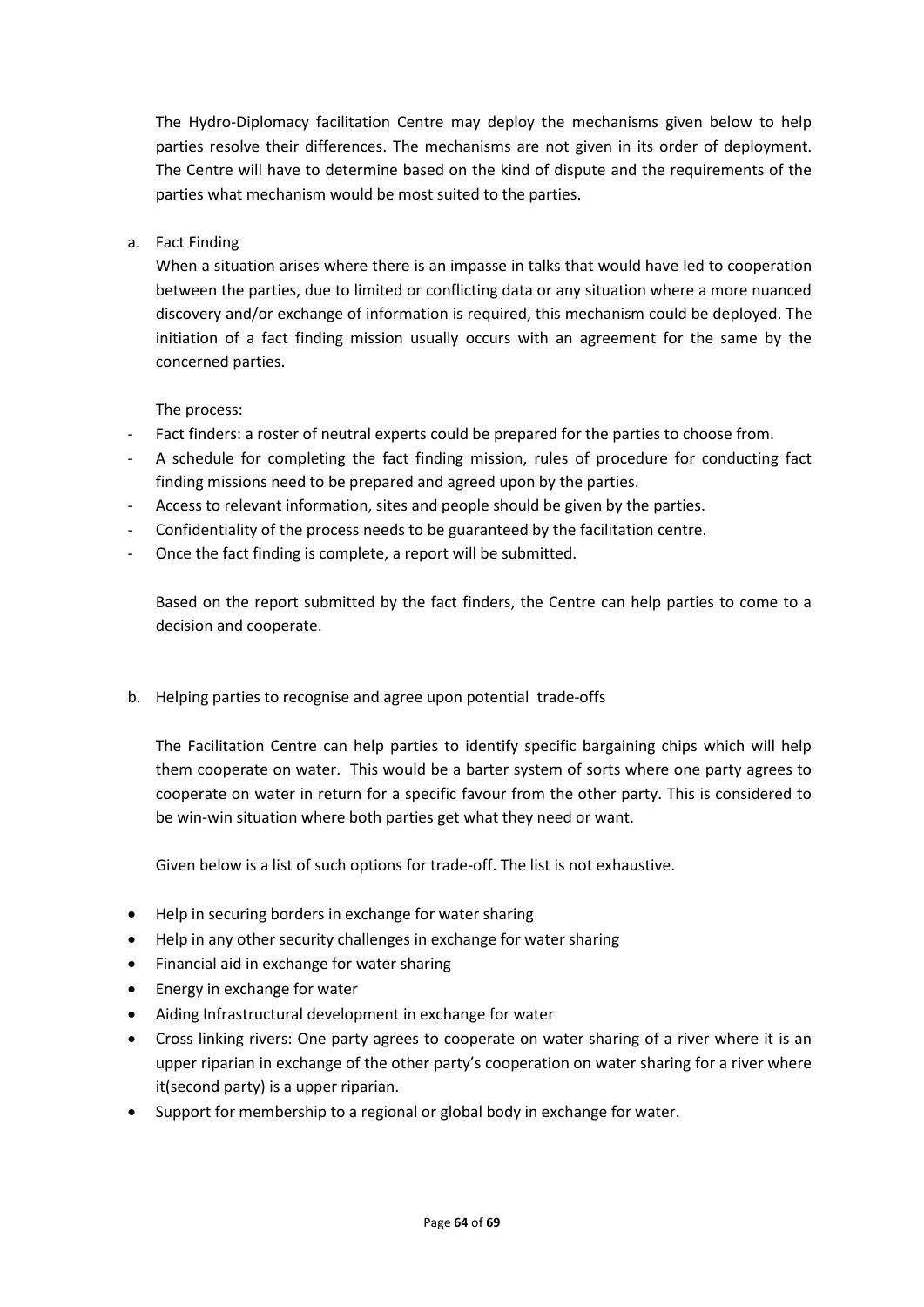#### c. Conciliation

Conciliation is a process which aims at building positive relations between states. It involves a third party like the Hydro-Diplomacy Facilitation Centre having the trust of the parties, examining all aspects of the disagreement between the parties. The conciliator submits their report suggesting settlement measures to the parties. It is a process that involves fact finding and third party facilitated negotiation. However, the major difference between conciliation and mediation is that the recommendations of a conciliator are not binding. The reports are only proposals and do not constitute binding decisions. The parties have the option of entering into an agreement later to make the recommendation binding. Also unlike mediation, Conciliation is seen as a preventative measure where a conciliator pushes for a settlement before the dispute or misunderstanding becomes a substantial conflict.

The recommendations provided by the conciliator would be creative and such that the parties would want to adopt them. For example, the conciliator may suggest widening the scope of water cooperation i) From rivulets to entire basin ii) from smaller projects (irrigation etc. ) to water sharing. Also construction of infrastructure over the river often causes tensions between states. Specific cost and benefit sharing formula developed and implemented in basins such as the Senegal may help resolve such issues.

3.3 Facilitation processes vis-a-vis adjudication or intrusive processes.

It is to be noted that mediation, arbitration and judicial processes are used by parties when there is a dispute of a higher level. The Facilitation Centre will be useful in preventing such disputes. The Facilitation Centre will serve as a non-adversarial, non-confrontational mechanism which will have an advisory role**.** This will be different from other traditional mechanism of dispute resolution such as mediation or judicial/adversarial process which is often considered to be intrusive.

Mediation at an international level poses several problems as it is often considered coercive. Arbitration or judicial processes on the other hand takes up more time and resources and the result may not be a solution which may be perceived as a win-win. Also a forum like the International Court of Justice (ICJ) is often considered to be inept in dealing with transboundary water disputes. For example, the ICJ was reluctant to use provisional measures which are a form of injunctive relief to suspend Uruguay's construction of pulp mills which was causing transboundary water pollution. Such reluctance may cause irreparable harm to riparian states. Ensuring that the parties abide by provisional measures of the ICJ is a hurdle too.

This is not to say that the Centre cannot look into more traditional processes of dispute resolution such as mediation or arbitration. The Centre could have the efficacy to provide for the resolution of contentious issues if the states deem fit.

Nevertheless, it would be pertinent to note that there are several existing mechanisms for dispute resolution including the Permanent Court of Arbitration (PCA) in The Hague which *inter alia* has a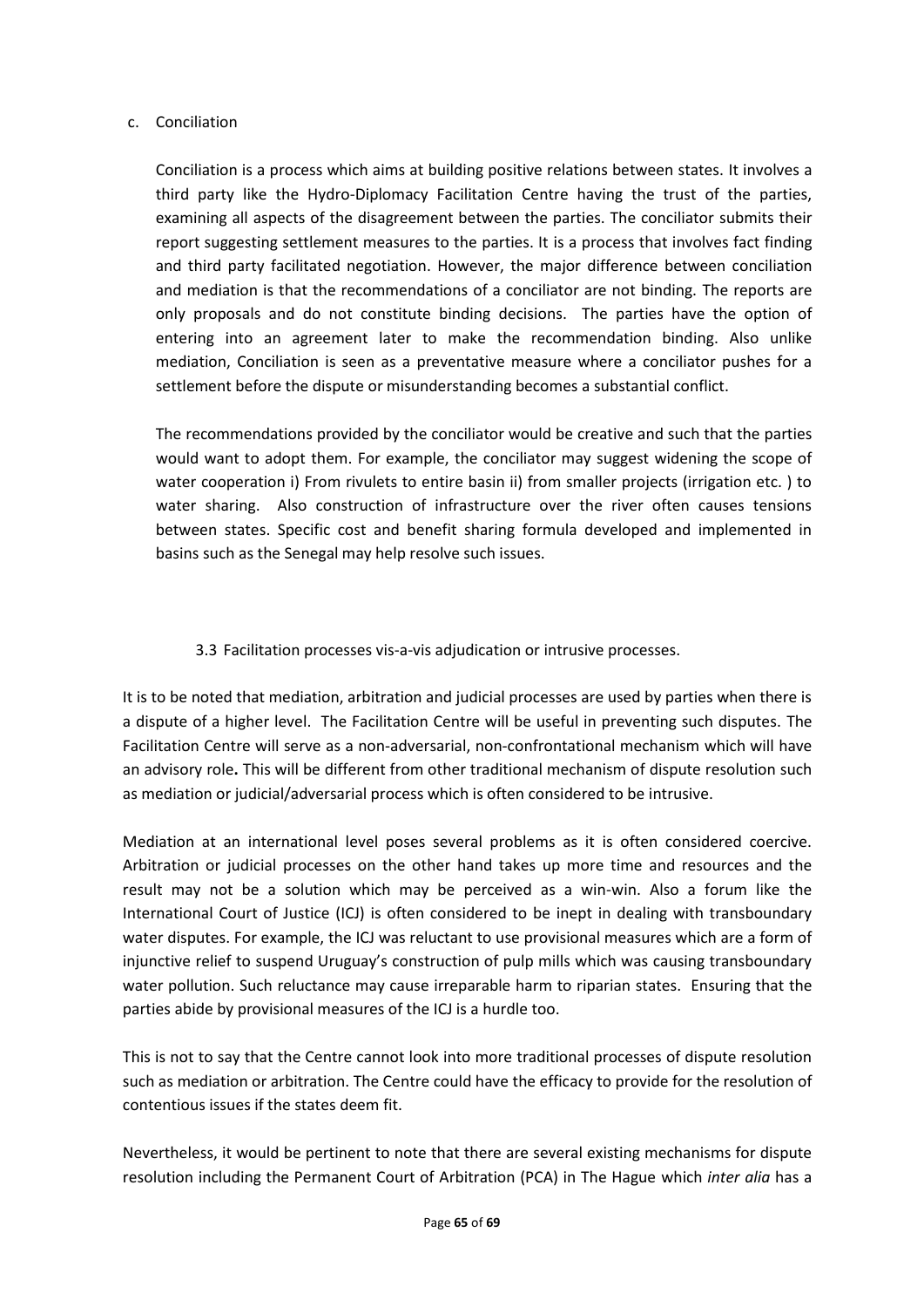panel of environment experts, who can be chosen by the states to act as arbitrators, conciliators and even expert witness. Riparian nations with water disputes have utilised PCA in the past. Given the various mechanisms for water disputes, the Centre must showcase certain uniqueness in dispute resolution that will help countries want to choose the Centre over other bodies. For example the International Court of Arbitration of the International Chamber of Commerce which was established in 1923 to resolve commercial disputes is a body that is preferred over other similar bodies in the world. One of the reasons is their unique three step review process of arbitral awards which ensures that the quality of the awards is at its best.

#### 3.4 Other mechanisms similar to the Hydro-Diplomacy Facilitation Center

*The Implementation Committee under the UNECE Water Convention* was established at the sixth session of the Meeting of the Parties to the Convention in Rome on 28-30 November 2012, in order to ensure implementation and compliance to the Convention. The objective of the mechanism is to "facilitate, promote and safeguard the implementation and application and compliance with the Water Convention." The Implementation Committee consists of nine members, who serve in their personal capacity. The Committee has been bestowed with certain dispute prevention and resolution powers. A party having a grievance against another state under the Convention may approach the Committee. The Committee then submits reports and suggestions to the Meeting of State Parties to the Convention based on which the state parties can pass a resolution to suspend the state which is not complying with the provisions of the Convention. While a non-state party to the UNECE water Convention can approach this body, however it can only be with reference to the Convention. A non-state party cannot bring issues which are outside the scope of the Convention to this body. A Facilitation Centre on the other hand would have a much wider ambit in this regard and a party may not be compelled to adhere to a particular Convention.

*The World Water Council* which recognises the importance of hydro-diplomacy has a much larger mandate for water. Hence, the particular aspect of fostering cooperation on fresh water and the resolution of low threshold disputes are neither addressed nor prioritised.

#### *4. Facilitating the development of early warning Mechanisms/Develop early warning mechanisms.*

As mentioned previously, a dispute comprises of a sequence of phases. Within each phase there are factors that generate pressures, which encourage or discourage the occurrence of an armed conflict or suspension of normalization between states. Each stage has factors that may push the dispute across thresholds toward or away from an armed conflict. Hence developing early warning mechanisms that would help address issues the moment they emerge would be pertinent because it presents greater opportunities to look forward in the direction of cooperation rather than responding to issues after they have developed to a less manageable scale. Also, it would be logical to assume that actions taken at the lowest and insipient stages or phases of dispute would have better impact as opposed to actions taken at the higher stages of dispute.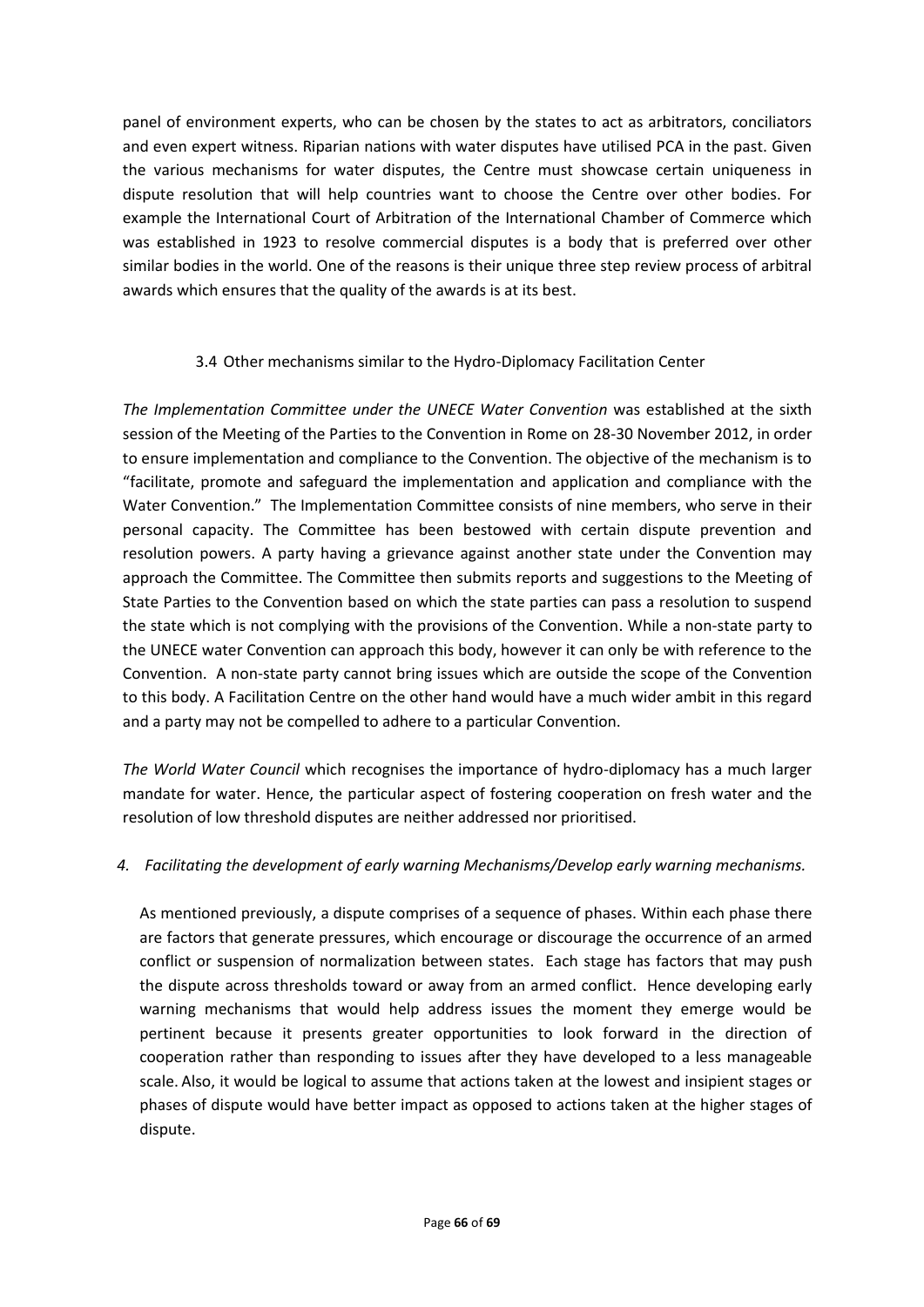An early warning mechanism is the collection, integration and analysis of data which can be developed into a comprehensive early warning report and strategies to identify stages of disputes and prevent its escalation. If the mechanism concludes that there is a possibility of a conflict then the relevant decision makers are sent the analysis with the request to take measures to prevent the same.

The development of future scenarios is an effective means to sensitise decision makers to changing realities, encourage them to respond appropriately and at a faster pace.

The Hydro-Diplomacy Facilitation Centre may either with the help of its resident experts develop such early warning mechanisms or depend on the mechanism developed by other organizations and encourage states to take measures accordingly. Although it must be noted that there have been very few identifiable early warning mechanisms developed so far for water related disputes or conflict. The international community is increasingly recognising the importance of such early warning mechanisms, for example: The United Nations Regional Centre for Preventive Diplomacy for Central Asia (UNRCCA) programme of action for 2012-2014 called for the development of an early warning system focusing on water management, taking into account the interests of all the riparian nations involved. Nevertheless, the mechanisms at present mostly deal with determining the escalation of a situation into a full-fledged armed conflict. Further, there is a possibility that the states may find this intrusive due to the fact that the domestic situation in a country is being monitored. However, the nature of early warning mechanisms is often as such that it only utilises data in the public domain. The states will have complete autonomy to either accept or denounce the findings.

A similar such exercise is carried out by the Environment and Security Initiative (ENVSEC). It assesses the situation on the ground through mapping exercises which takes into account the environment and security risks. It then identifies environment and security 'hotspots'. ENVESEC has developed cartographic tools that provide a graphic representation of these security hotspots. They use these tools to engage with various stakeholders including decision makers.

#### *5. Mobilising the support of the International Community*

The Facilitation Centre will have the efficacy to bring political weight thus creating an enabling environment for states to enter into cooperative arrangements. When states involve the Facilitation Centre to resolve their differences, they get the advantage of receiving the support of the international community at every stage. This may help in several ways including help in securing funds. With the help of the facilitation centre, global and regional responses to critical emerging issues in the water can be coordinated in a timely and efficient manner.

# *6. Provide broad recommendations for cooperation and peace*

The Facilitation Centre may provide recommendations to states. These recommendations will not be of any binding value. However, they will serve the purpose of clarifying several issues that may prevent parties from cooperation. Also, the Facilitation Centre may recommend expanding the process of cooperation from water to other matters. Clarifications on subject matters as such as state sovereignty over its natural resources can also be provided by the Centre. The recommendations could be technical, legal or political.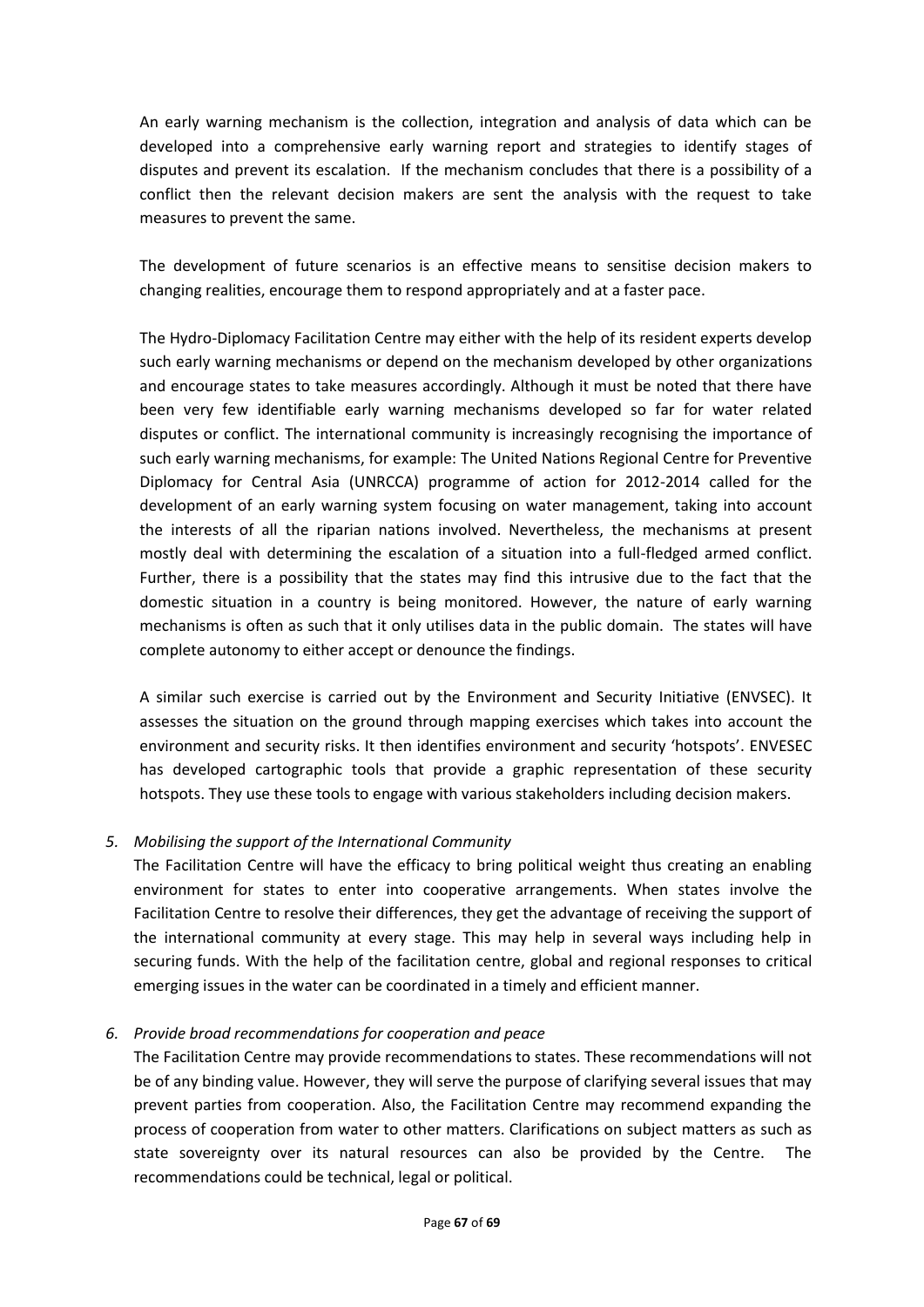#### **Sources:**

William J. Cosgrove, *Water Security and Peace: A Synthesis of Studies Prepared under PCCP-water for Peace Process*, UNESCO, 2001-2003

<http://unesdoc.unesco.org/images/0013/001333/133318e.pdf>

*Transboundary Water Management as an International Public Good*, ODI, Ministry for Foreign Affairs Sweden, January 2002

[http://www.odi.org.uk/publications/2972-transboundary-water-management-international-public](http://www.odi.org.uk/publications/2972-transboundary-water-management-international-public-good)[good](http://www.odi.org.uk/publications/2972-transboundary-water-management-international-public-good)

*Forum Bulletin: A Daily Report of the 3rd World Water Forum and Ministerial Conference*, World Water Council, March 2003 <http://www.iisd.ca/sd/3wwf/sdvol82num6.html>

*UNESCO creates 'Water Cooperation Facility' to mediate water disputes*, UNESCO, 21 March 2003 [http://portal.unesco.org/en/ev.php-URL\\_ID=10634&URL\\_DO=DO\\_TOPIC&URL\\_SECTION=201.html](http://portal.unesco.org/en/ev.php-URL_ID=10634&URL_DO=DO_TOPIC&URL_SECTION=201.html)

*Analysis of the 3rd World Water Forum,* World Water Council, 16-23 March 2003 [http://www.worldwatercouncil.org/fileadmin/world\\_water\\_council/documents/world\\_water\\_foru](http://www.worldwatercouncil.org/fileadmin/world_water_council/documents/world_water_forum_3/3d_World_Water_Forum_analysis.pdf) [m\\_3/3d\\_World\\_Water\\_Forum\\_analysis.pdf](http://www.worldwatercouncil.org/fileadmin/world_water_council/documents/world_water_forum_3/3d_World_Water_Forum_analysis.pdf)

[http://www.adelphi.de/files/en/publications/application/pdf/the\\_rise\\_of\\_hydro-diplomacy.pdf](http://www.adelphi.de/files/en/publications/application/pdf/the_rise_of_hydro-diplomacy.pdf)

*International Architecture for Transboundary Water Resources Management: Policy Analysis and Recommendations,* study commissioned by WWF and DFID, February 2010

Mikhail. Gorbachev, *Prophet of Change: from the Cold War to a Sustainable World,* page 222 <http://books.google.co.in/books?id=LnEDutIdsbEC&printsec=frontcover#v=onepage&q&f=false>

*Analysis of the 3rd World Water Forum,* March 16-23, 2003 http://www.clingendael.nl/sites/default/files/19960000 cru\_paper.pdf

*Choosing and Working with a Neutral Forum and Facilitator,* Practical guide- Policy Consensus [http://www.policyconsensus.org/tools/practicalguide/docs/neutralforum\\_facilitator.pdf](http://www.policyconsensus.org/tools/practicalguide/docs/neutralforum_facilitator.pdf)

Stephen C. McCaffrey, *Water Disputes Defined: Characteristics and Trends for Resolving Them,*  Resolution of International Water Disputes: Papers Emanating from the Sixth PCA International Law Seminar, November 8, 2003

[http://books.google.co.in/books?id=BwRHVU7SGrAC&pg=PA51&lpg=PA51&dq=water+disputes+defi](http://books.google.co.in/books?id=BwRHVU7SGrAC&pg=PA51&lpg=PA51&dq=water+disputes+definition&source=bl&ots=rSLSYj-YdS&sig=08WpgAbLYCSLwS5k4ieLVcc6RzU&hl=en&sa=X&ei=K_KmUu3SOsamrAe3h4HgCQ&ved=0CDkQ6AEwAg#v=onepage&q=water%20disputes%20definition&f=false) [nition&source=bl&ots=rSLSYj-](http://books.google.co.in/books?id=BwRHVU7SGrAC&pg=PA51&lpg=PA51&dq=water+disputes+definition&source=bl&ots=rSLSYj-YdS&sig=08WpgAbLYCSLwS5k4ieLVcc6RzU&hl=en&sa=X&ei=K_KmUu3SOsamrAe3h4HgCQ&ved=0CDkQ6AEwAg#v=onepage&q=water%20disputes%20definition&f=false)

[YdS&sig=08WpgAbLYCSLwS5k4ieLVcc6RzU&hl=en&sa=X&ei=K\\_KmUu3SOsamrAe3h4HgCQ&ved=0C](http://books.google.co.in/books?id=BwRHVU7SGrAC&pg=PA51&lpg=PA51&dq=water+disputes+definition&source=bl&ots=rSLSYj-YdS&sig=08WpgAbLYCSLwS5k4ieLVcc6RzU&hl=en&sa=X&ei=K_KmUu3SOsamrAe3h4HgCQ&ved=0CDkQ6AEwAg#v=onepage&q=water%20disputes%20definition&f=false) [DkQ6AEwAg#v=onepage&q=water%20disputes%20definition&f=false](http://books.google.co.in/books?id=BwRHVU7SGrAC&pg=PA51&lpg=PA51&dq=water+disputes+definition&source=bl&ots=rSLSYj-YdS&sig=08WpgAbLYCSLwS5k4ieLVcc6RzU&hl=en&sa=X&ei=K_KmUu3SOsamrAe3h4HgCQ&ved=0CDkQ6AEwAg#v=onepage&q=water%20disputes%20definition&f=false)

<https://media.law.wisc.edu/m/ytjhn/20060629095151725.pdf>